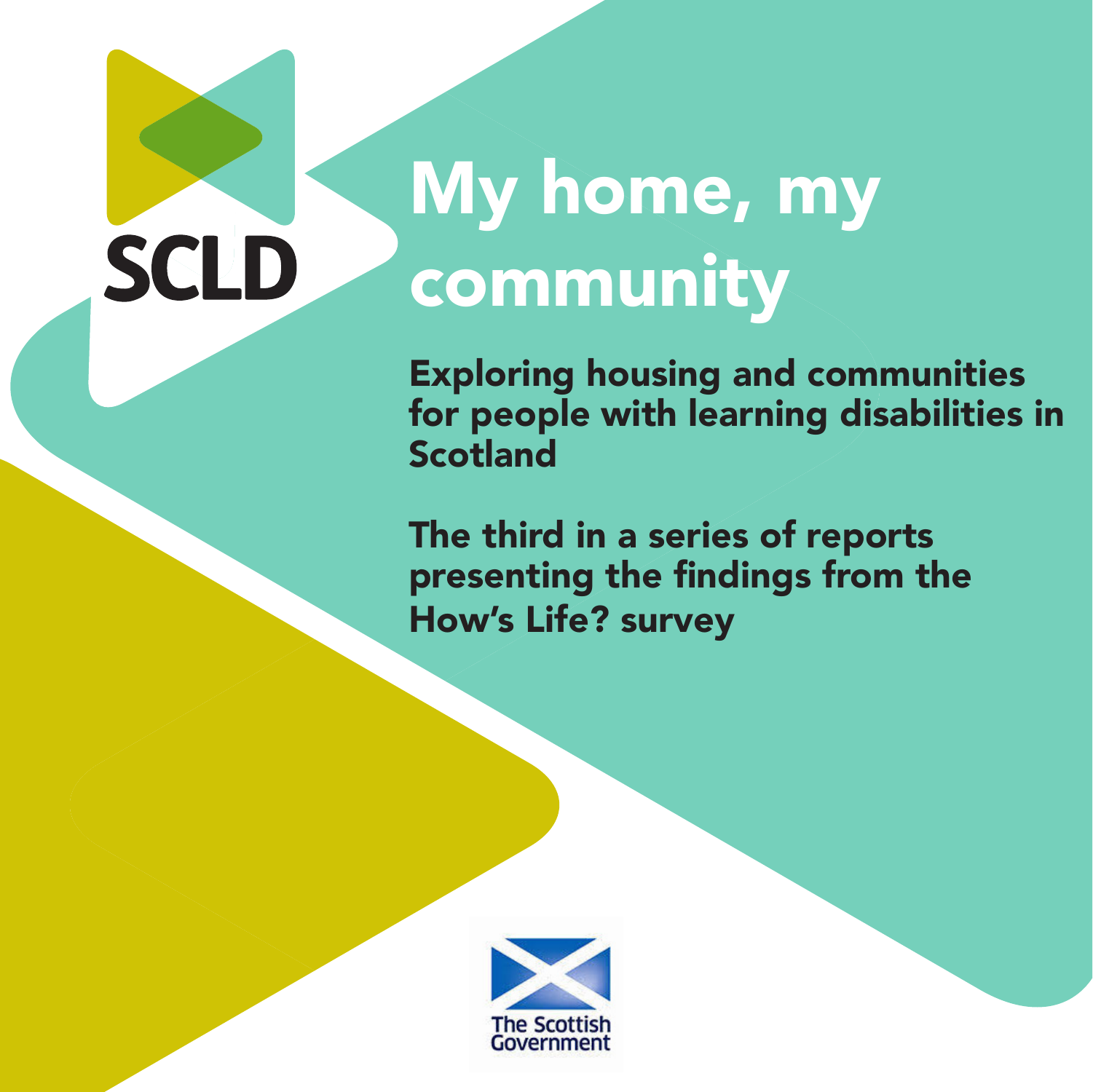## Acknowledgements

SCLD would like to acknowledge all the help we have had with this piece of work. In particular, the contribution made by our six partner organisations – ARC Scotland, Down's Syndrome Scotland, ENABLE Scotland, Key, PAMIS and People First (Scotland) – was invaluable. They have been with us every step of the way making the journey so much easier, and more enjoyable. Thanks also to individuals and groups who helped develop and test various drafts of the survey, including members of The keys to life Expert Group. Conversations with Professor Andrew Jahoda at an early stage were enormously helpful. Special thanks to People First (Scotland) for creating the easy read summary of the report and to Rachel Ormston from Ipsos MORI for her help in designing and analysing the survey.

We are very grateful to the people with learning disabilities, as well as their parents, carers, and supporters, who took the time to fill in the survey and share their stories with us.

Finally, thanks to the Scottish Government for funding this piece of work that has helped us understand a bit more about what it is like living with a learning disability in Scotland today.

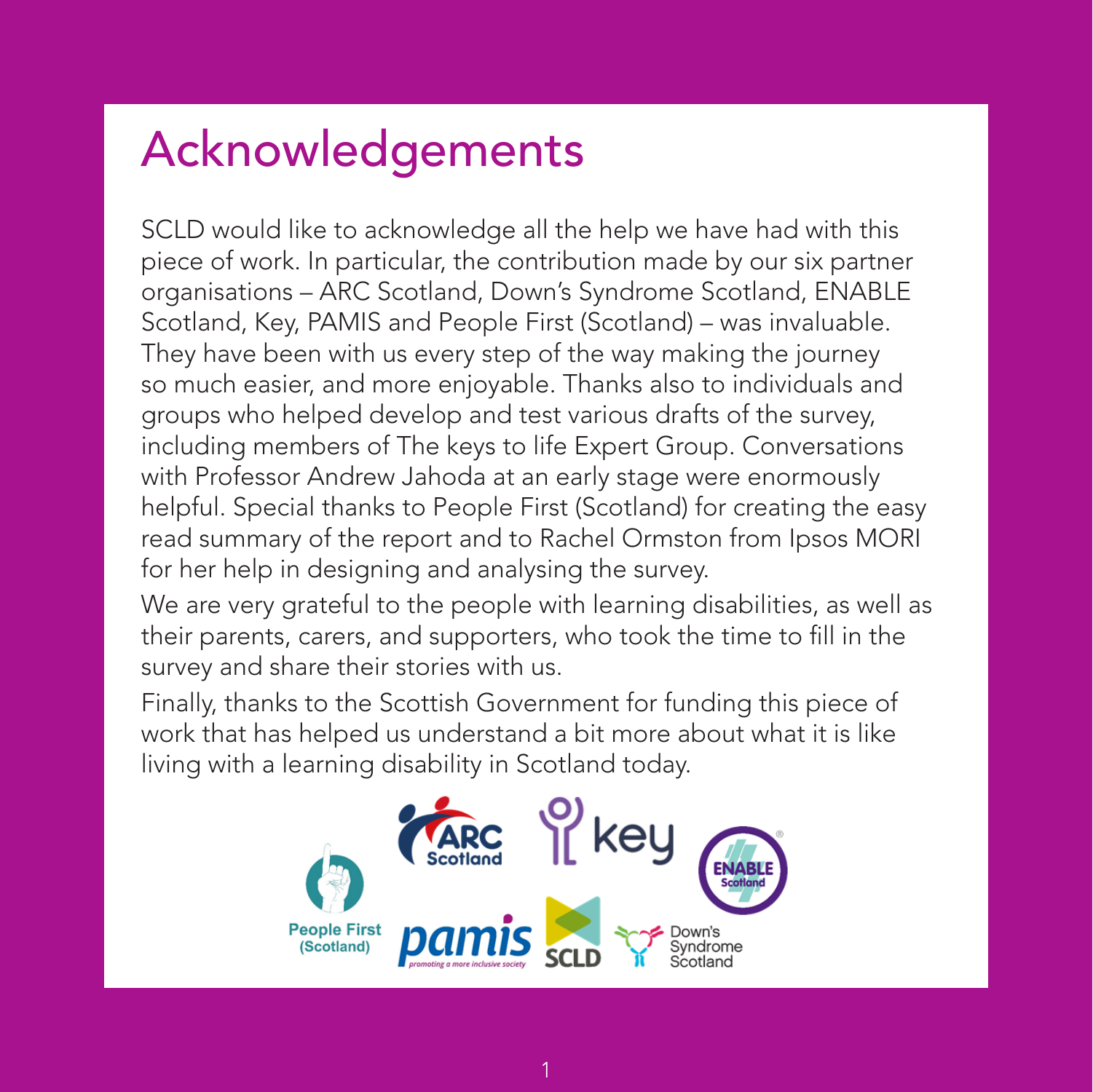## Executive Summary

## Aims, methods and background

During 2019, the Scottish Commission for People with Learning Disabilities (SCLD) developed the How's Life? survey with a range of partners in order to ask as many people with learning disabilities as possible how they felt about different aspects of their lives. The survey was designed to be completed by people with learning disabilities, with or without support from a family member, advocate, or paid supporter. A total of 1232 responses were received. This report is based on some of the findings from the survey. It focusses on housing and communities. This was chosen as the theme for our

third report, because housing and communities are an important determinant of wellbeing for people with learning disabilities, and a key focus of *The keys to life* (2013) strategy. The Covid-19 pandemic has also highlighted the importance of housing and communities for people's wellbeing, in particular the importance of access to amenities and green space.

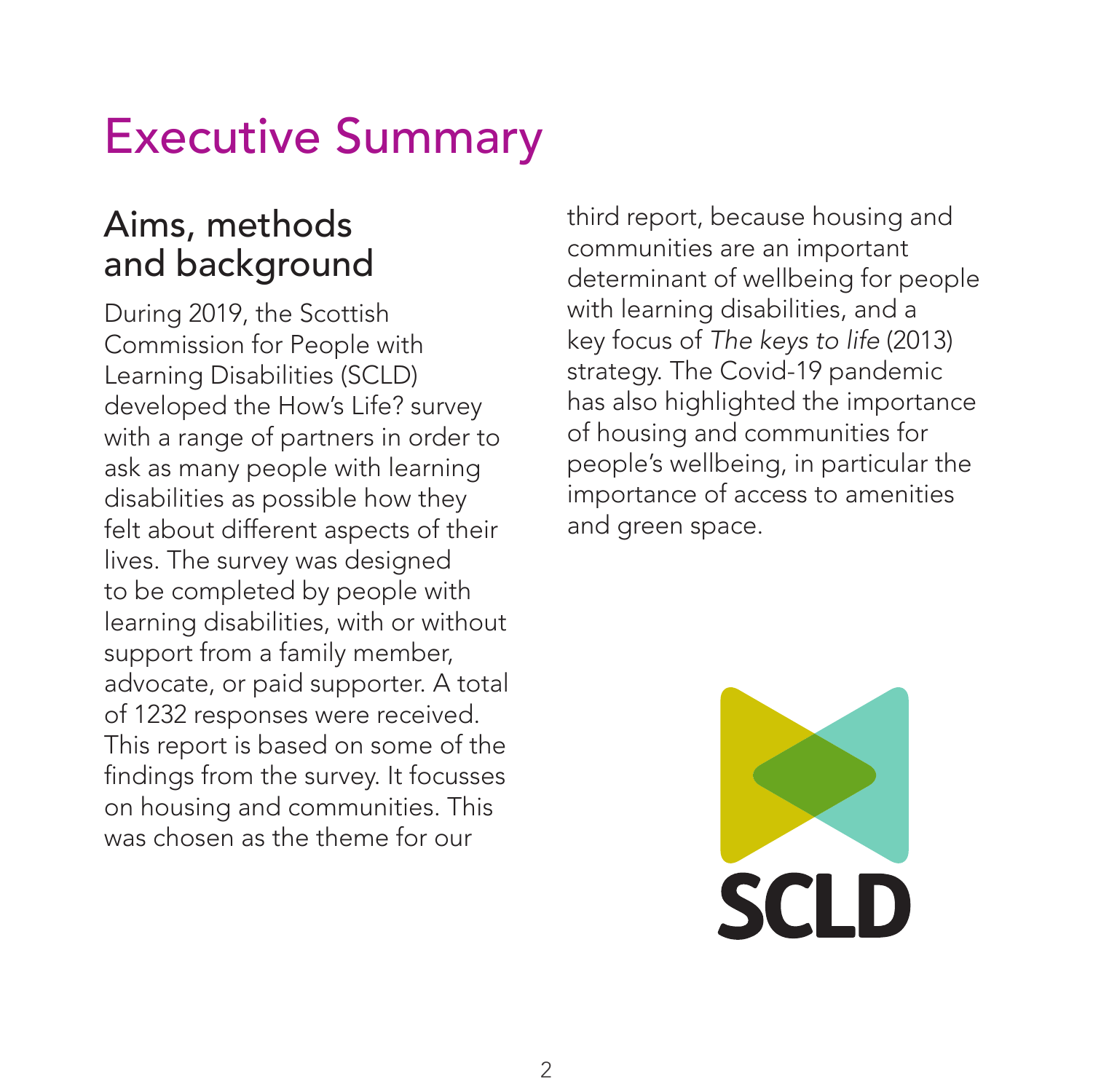## Key findings

- Most people (62%) lived in mainstream accommodation, followed by supported housing (30%) and residential care homes (5%). A small percentage (1%) were living in a medical setting.
- Over a third (35%) of people were living on their own.
- 52% of young adults aged 20-34 still lived with parents compared to 27% in the general population. 9% of those aged 45 and over were still living with parents.
- 35% of people had not chosen where they lived.

• 36% of people did not always feel safe in the local area.

While the majority of people were happy with their home, people were more likely to say they were happy with their home if:

- They lived in supported accommodation.
- They had chosen where they lived.
- They had enough support to live independently.
- They were treated with respect by people who supported them.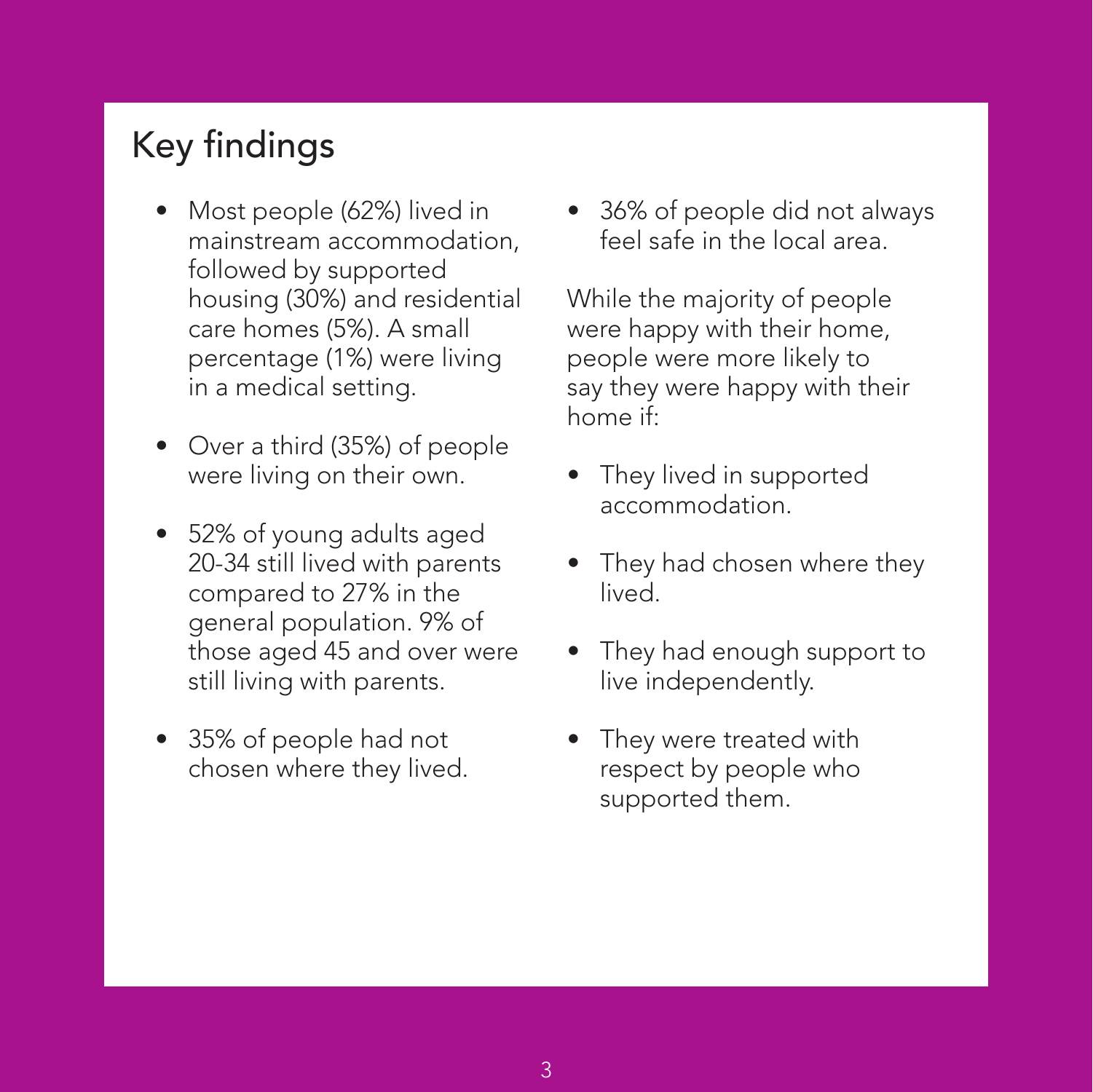The majority of people were also happy with their local area. However, people were more likely to be happy with their local area if:

- They always felt safe.
- They were not picked on when they were out and about.
- They were happy with the transport options available locally.

Being happy with their home and the area they lived were very strongly related to high levels of life satisfaction:

- 85% of people who were happy with their home reported high levels of life satisfaction compared to 36% of people who were not.
- 85% of people who were happy with their local area reported high levels of life satisfaction compared to 37% of people who were not.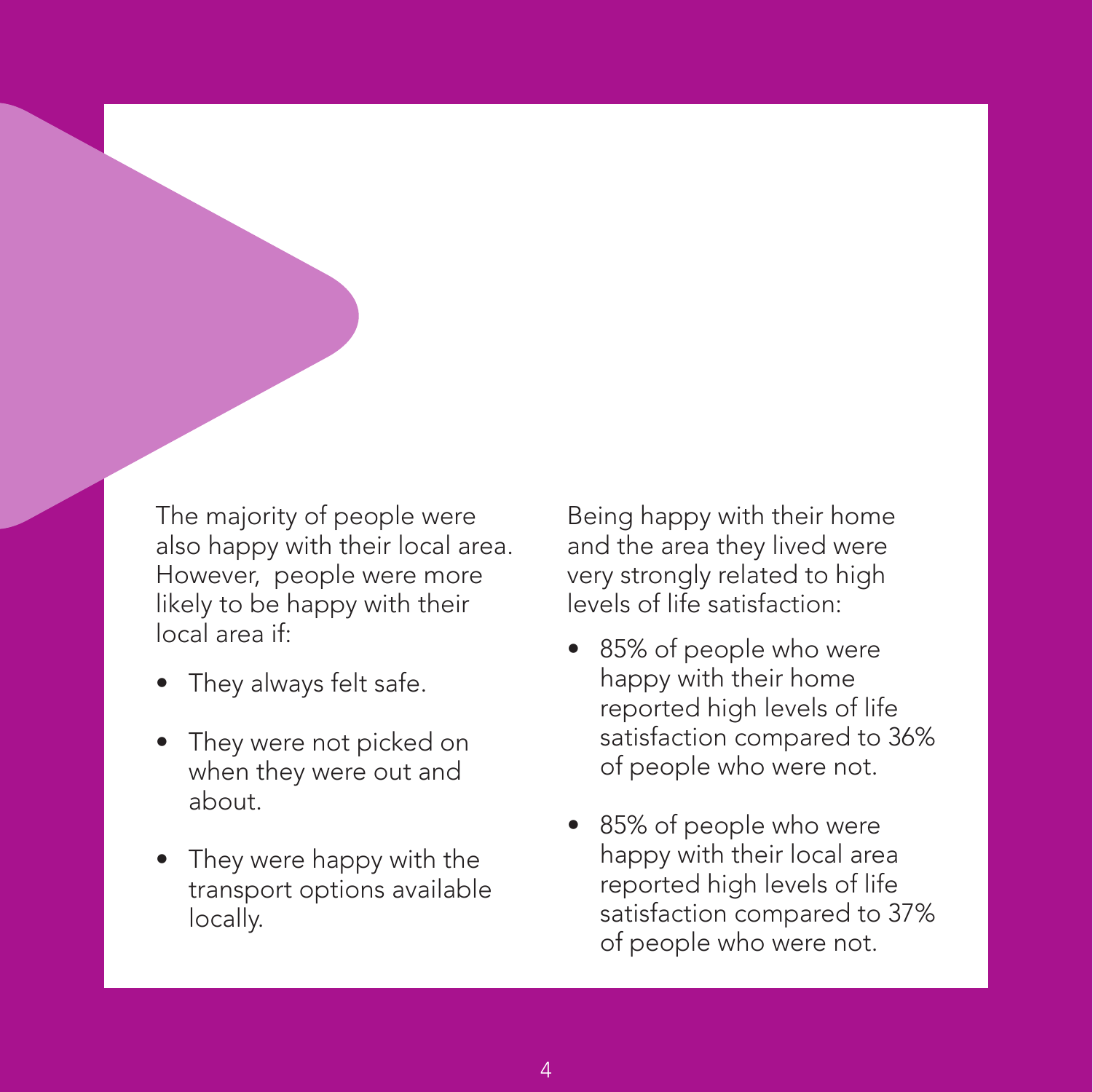## Moving forward



Based on the findings in this report, SCLD believes there are a number of measures to consider.

- 1. The Scottish Government and local authorities must improve local and national data collection on housing so we can better understand how many people with learning disabilities do not have access to appropriate housing, and monitor this over time.
- 2. Local authorities must work towards a better balance of housing, support and service options for people with learning disabilities. Local policies must take into account the particular needs of people with learning disabilities, and include working with individuals and families to plan for future support needs.
- 3. Local authorities must embed a 'Housing Options' approach in advice services around housing, so people can make informed decisions.
- 4. Health and Social Care Partnerships (HSCPs) must utilise the Community Living Change Fund to urgently design and put in place community based support for those who have been living in inappropriate medical settings and out of area placements.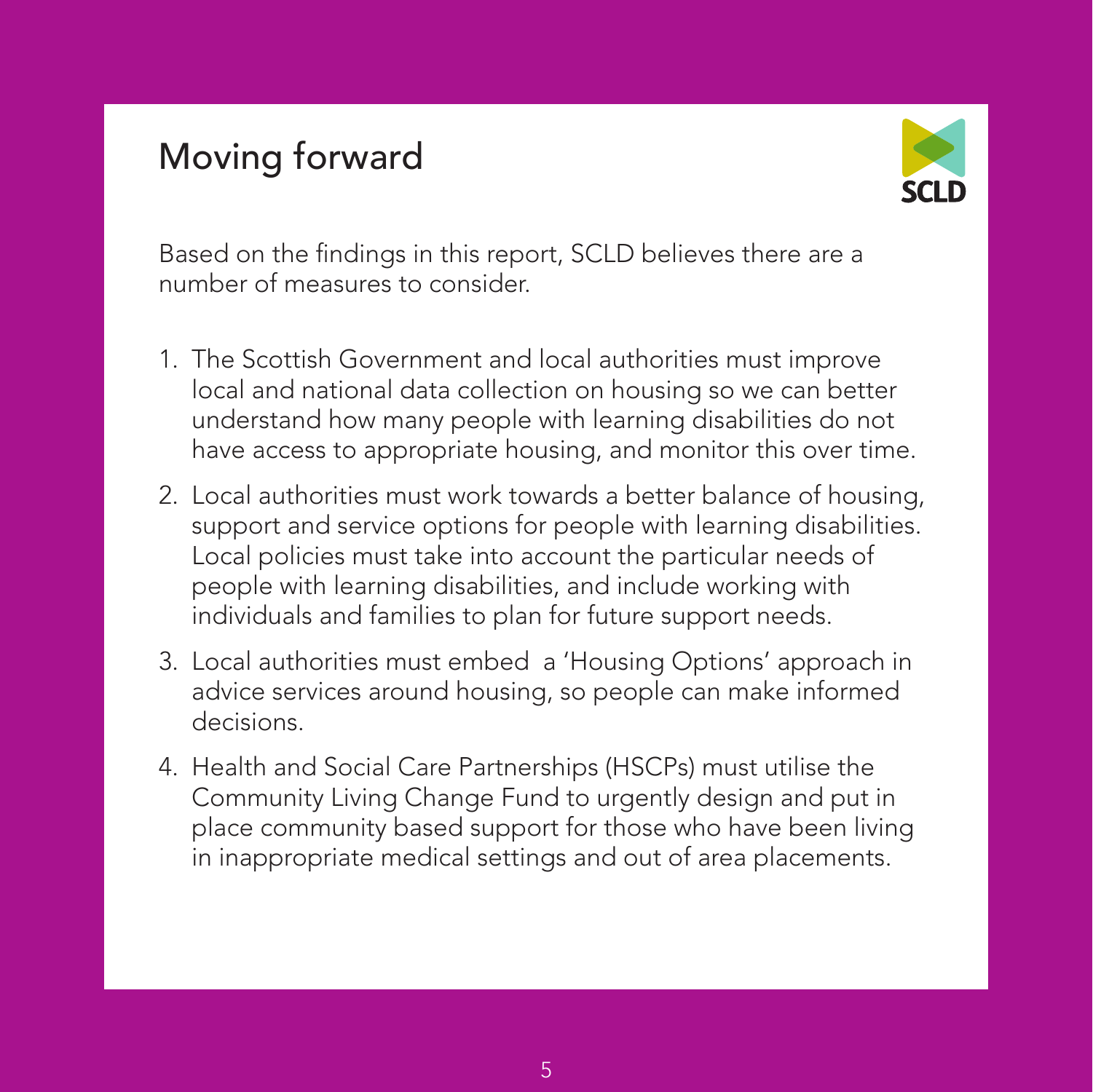- 5. Local authorities and public transport operators must work to make public transport fully accessible and inclusive, including learning disability awareness training for all staff.
- 6. Housing providers and support services must implement learning disability hate crime training and ensure that people with learning disabilities who use their services know who to report any incidents to and that they will be supported when they do.
- 7. Invest in making communities more inclusive. This can be supported by investing in roles like Local Area Coordinators or Community Connectors, refocusing the role of support staff towards community inclusion and promoting resources like Active, Connected, Included.

If we are to recover from the Covid-19 pandemic both inclusively and fairly, we need to overhaul the structures, processes and attitudes in the social care system, and in wider society, that create barriers for people with learning disabilities spending their time as they choose, and participating in society on an equal basis. To do this right will require not only significant investment, but strong leadership, and a commitment to the equality and human rights of people with learning disabilities.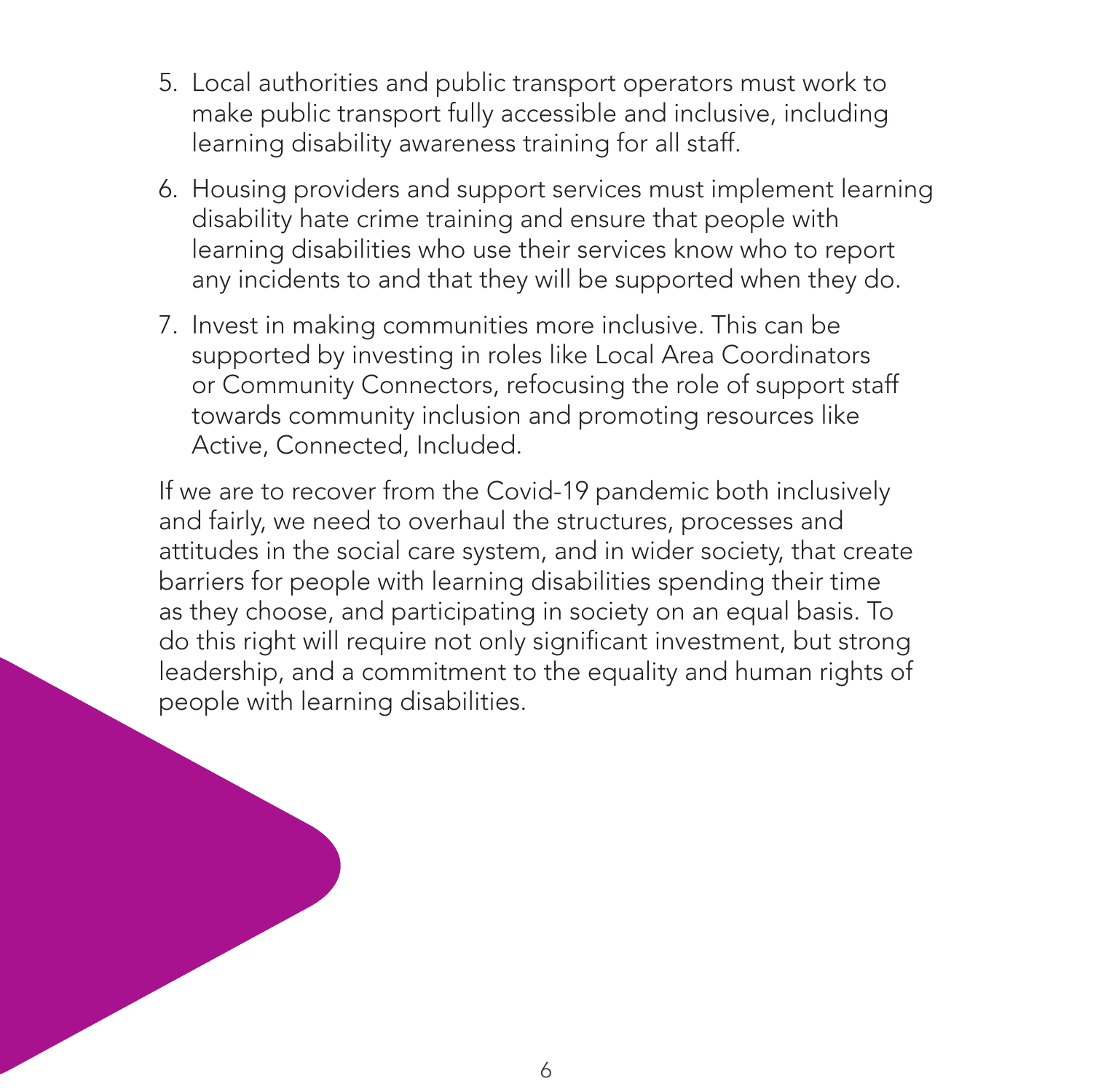## Introduction

SCLD's vision is of a fairer Scotland where people with learning disabilities live full, safe, loving and equal lives. A Scotland where their human rights are respected, protected and fulfilled.

During 2019, SCLD developed the How's Life? survey with a range of partners in order to ask as many people with learning disabilities as possible about how they felt about different aspects of their lives.

We wanted to do this to find out which areas should be the focus for any changes in policy and/or practice in Scotland.

This report is based on some of the findings from the How's Life? survey. It focusses on where people live. While the How's Life? survey was undertaken pre-Covid-19, addressing some of the issues raised takes on a renewed significance as we move out of the crisis and beyond.

## Background

SCLD worked in partnership with people with learning disabilities, ENABLE Scotland, Key, ARC Scotland, People First (Scotland), Down's Syndrome Scotland and PAMIS to design the How's Life? survey, with the help of Ipsos MORI.

The survey aimed to explore some of the key areas of life that people with learning disabilities said were important to them. The final survey was made up of six sections:

- About you
- Where you live
- Your happiness
- How you spend your time
- Family, friends and relationships
- What matters most

The survey was designed to be completed by people with learning disabilities, with or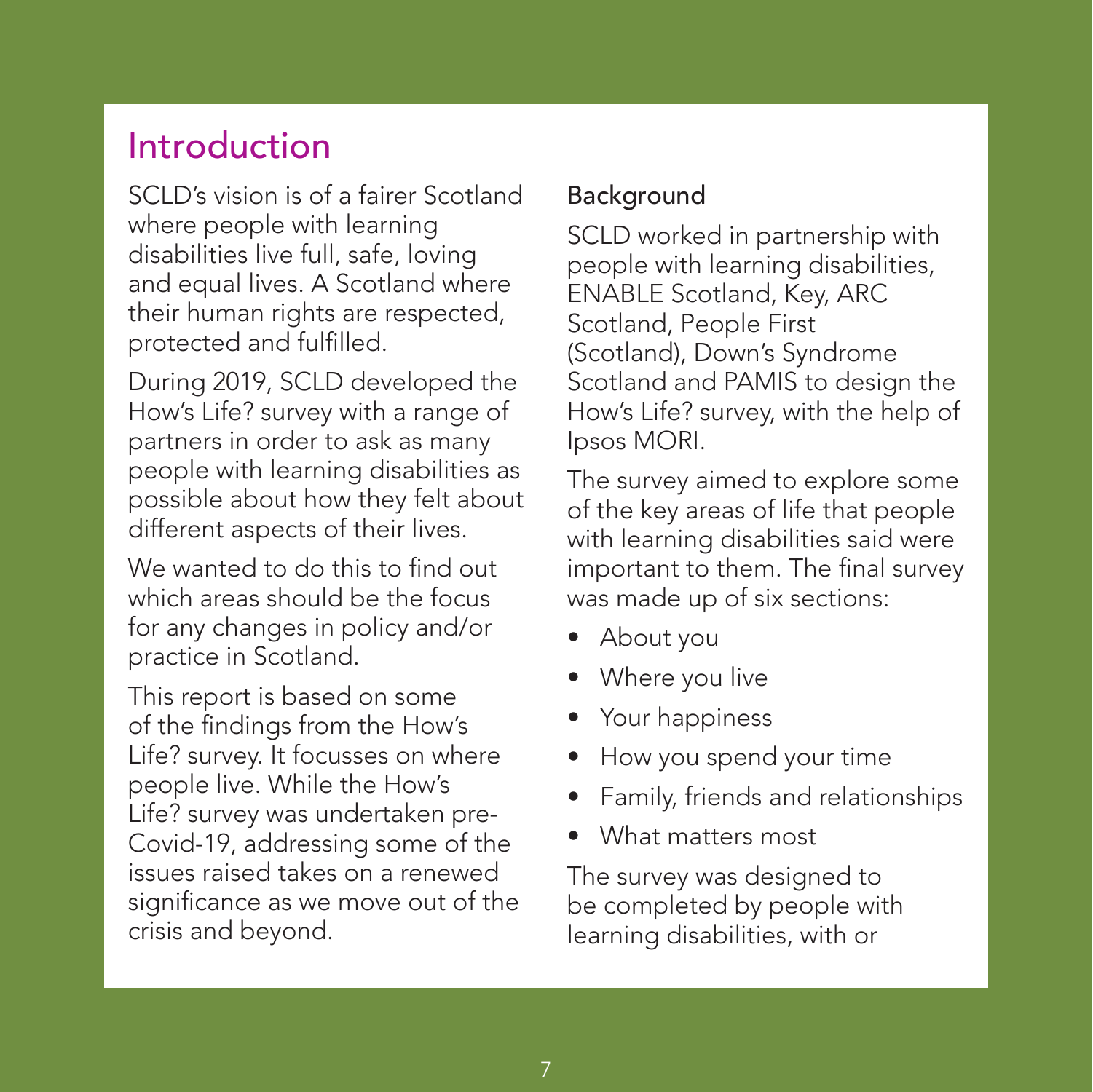without support from a family member, advocate or paid supporter. Where a person could not fill it in themselves, instructions were provided for a supporter to fill it in with the answers the person wanted to give.

A semi-structured story telling exercise was also offered as an alternative way to submit a person's response to the survey.

A freepost service was provided for the return of the survey. If someone preferred, an online version could be completed on SCLD's website.

With help from our partner organisations, around 4000 surveys were distributed.

The survey was open from the 16th of May 2019 to the 30th of September 2019.

How many people took part in the Survey?

A total of 1232 individual responses were received. Four of these were through the storytelling exercise mentioned above. The youngest participant was 16 and the oldest was 82.

- 51% of those who took part were men.
- 47% were women.
- 1% were transgender or described themselves another way.

The age and gender profile of the participants was broadly in line with that of the annual Learning Disability Statistics Scotland publication.

Responses were received from every local authority area in Scotland.

- Most people (65%) had help to complete the survey, with most of this help coming from either a paid worker or advocate (47%).
- 21% of participants completed the survey by themselves.
- 14% were completed on behalf of a person with a learning disability.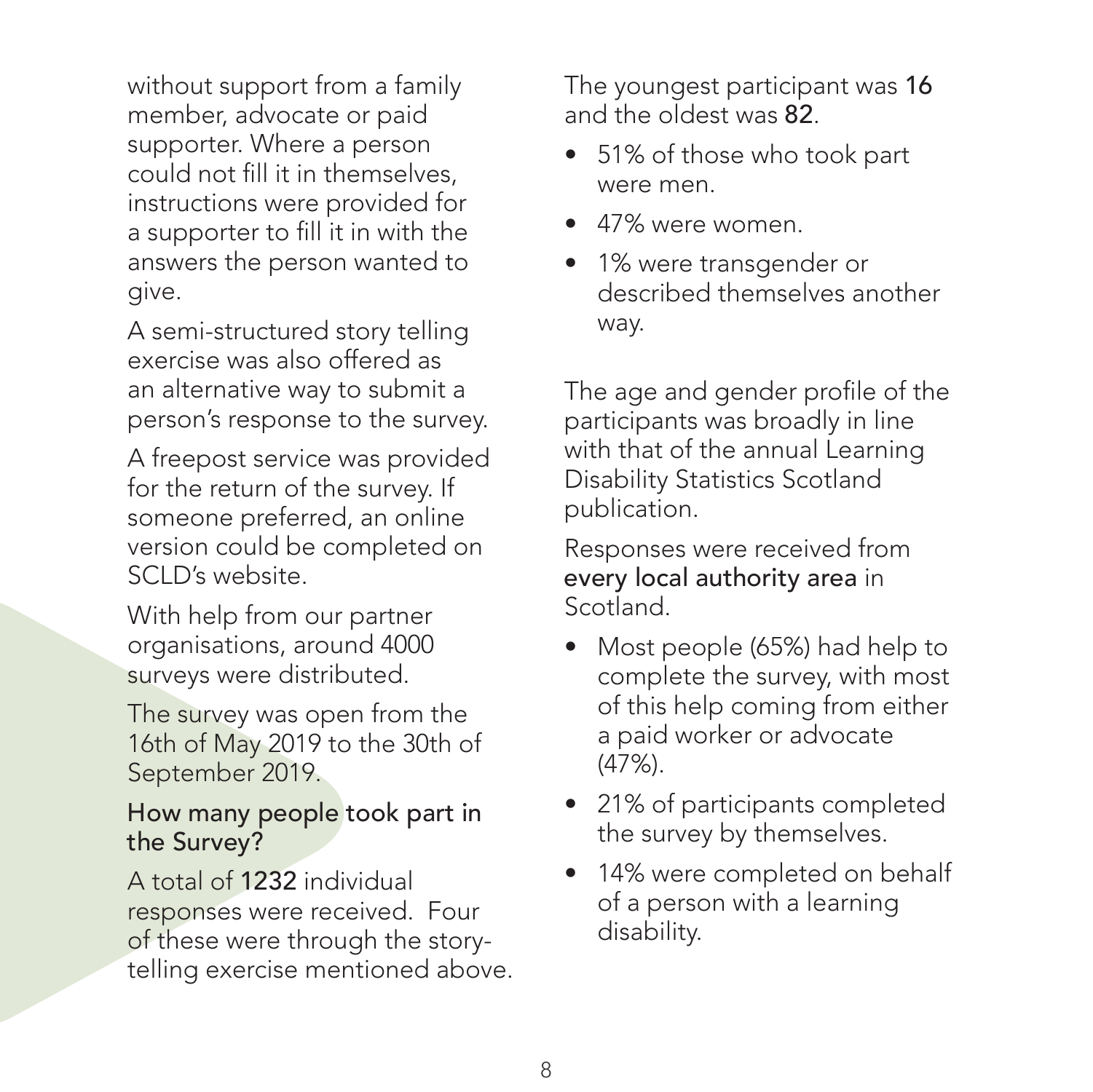<span id="page-9-0"></span>The questions were not mandatory, and a number of respondents chose not to answer various questions. As a result, the total number of responses to each question in the survey varied. The number of responses is outlined under each chart. Where the analysis has looked at two questions together, the number under the chart denotes the number who answered both questions. Some percentages in the report may not add to 100% due to rounding.

For more information on survey respondents, methodology and analysis, please read our [Methods](https://www.scld.org.uk/wp-content/uploads/2020/10/Methods-Report-October-2020.pdf)  [report.](https://www.scld.org.uk/wp-content/uploads/2020/10/Methods-Report-October-2020.pdf)

#### Current Policy Context

Our housing and communities play a key part in our overall wellbeing. Indeed, both are recognised as social determinants of health, and as such play a fundamental part in ensuring our

right to the highest attainable standard of physical and mental health.<sup>i</sup>

Where people live can play a significant role in improving the lives of people with learning disabilities. The closure of long stay hospitals was a key recommendation in Scotland's first learning disability strategy *'The same as you*?' in the year 2000. As a result, housing policy for people with learning disabilities saw an accelerated move away from long stay institutions, underpinned by a focus on empowerment and human rights. By 2005, those who had resided in institutions had been moved into their own tenancies, or community-based facilities. Article 19 of the United Nations Convention on the Rights of Persons with Disabilities recognised people's right to "the opportunity to choose their place of residence and where and with whom they live on an equal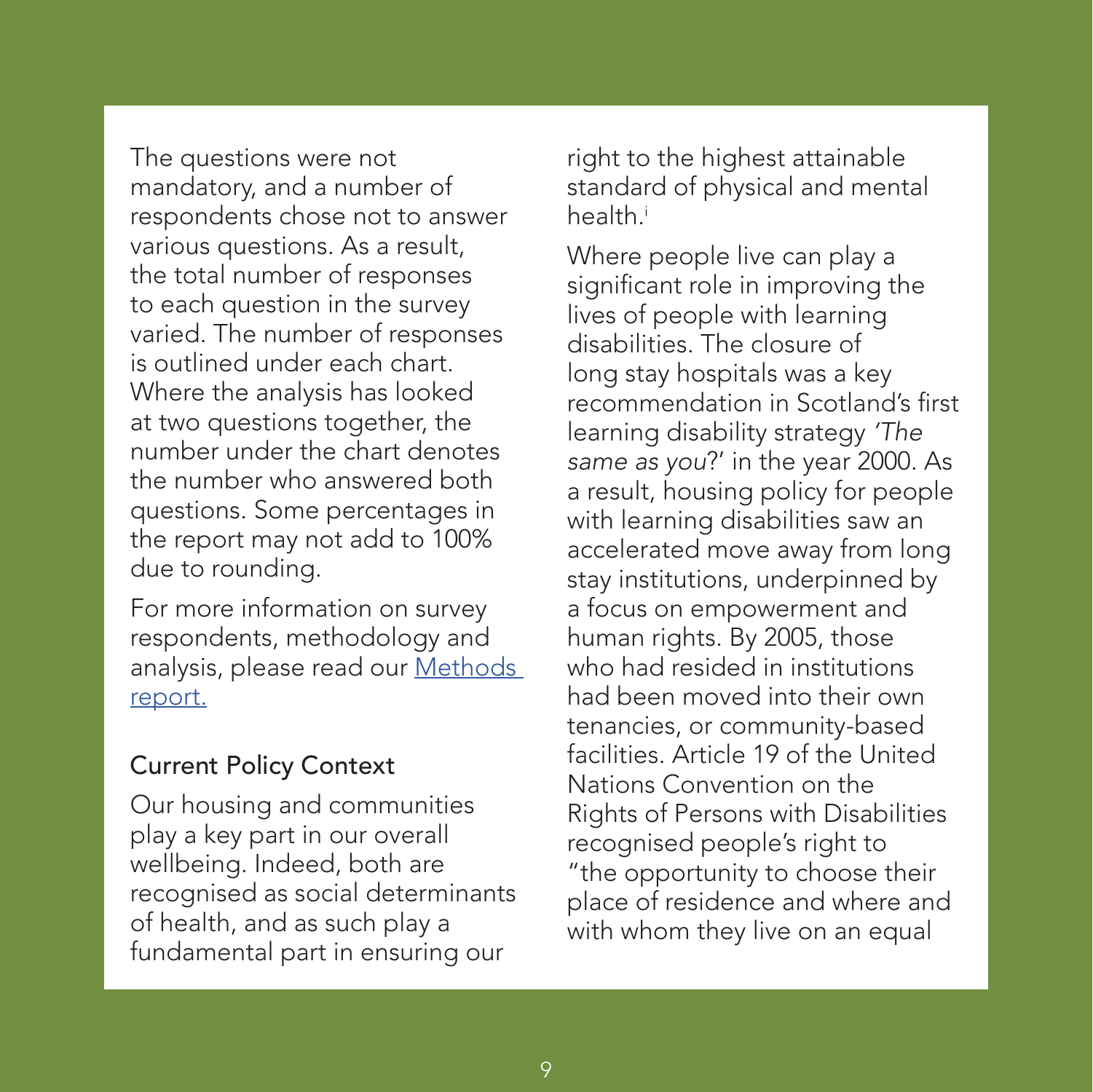#### <span id="page-10-0"></span>basis.[ii](#page-52-0) "

While policies in Scotland have been increasingly grounded in the values of human rights, empowerment and personalisation, a 2017 study found that there were mixed reviews on whether housing for people with learning disabilities was continuing to progress towards positive outcomes, or whether progress had stalled since the hospital closure programme.<sup>[iii](#page-52-0)</sup>

Indeed, *The keys to life* implementation framework 2019 – 2021 recognises and seeks to address a number of issues, such as people with learning disabilities lacking meaningful choice and control about where to live; feeling they are placed in houses far away from their family and friends; and poor transport links, making it more difficult to live active and independent lives.<sup>iv</sup> The Coming Home report<sup>v</sup> also highlighted that many people with complex needs are living far from home in NHS settings because of a lack of more appropriate housing and support close to home. The issue of delayed discharge is also addressed in *Towards* 

*Transformation*, where Action 5 commits to redesigning service provision over the next three years to ensure that people are not in hospital longer than necessary, or in out of area placements inappropriately[.vi](#page-52-0)

We wanted to explore these issues, to get a sense of what people with learning disabilities feel about where they live, the support they get to live independently, and how this relates to their wellbeing. Everyone has a right to a home within their local community, with the right support to live healthy, safe and fulfilling lives. It is hoped that the findings in this report can inform discussions about what needs to change to make this a reality for everyone.

### Covid-19

Our How's Life? survey was carried out between May and September 2019, before the unprecedented events of the Covid-19 pandemic overwhelmed the world, creating challenges across all aspects of our lives. These challenges fell disproportionately upon people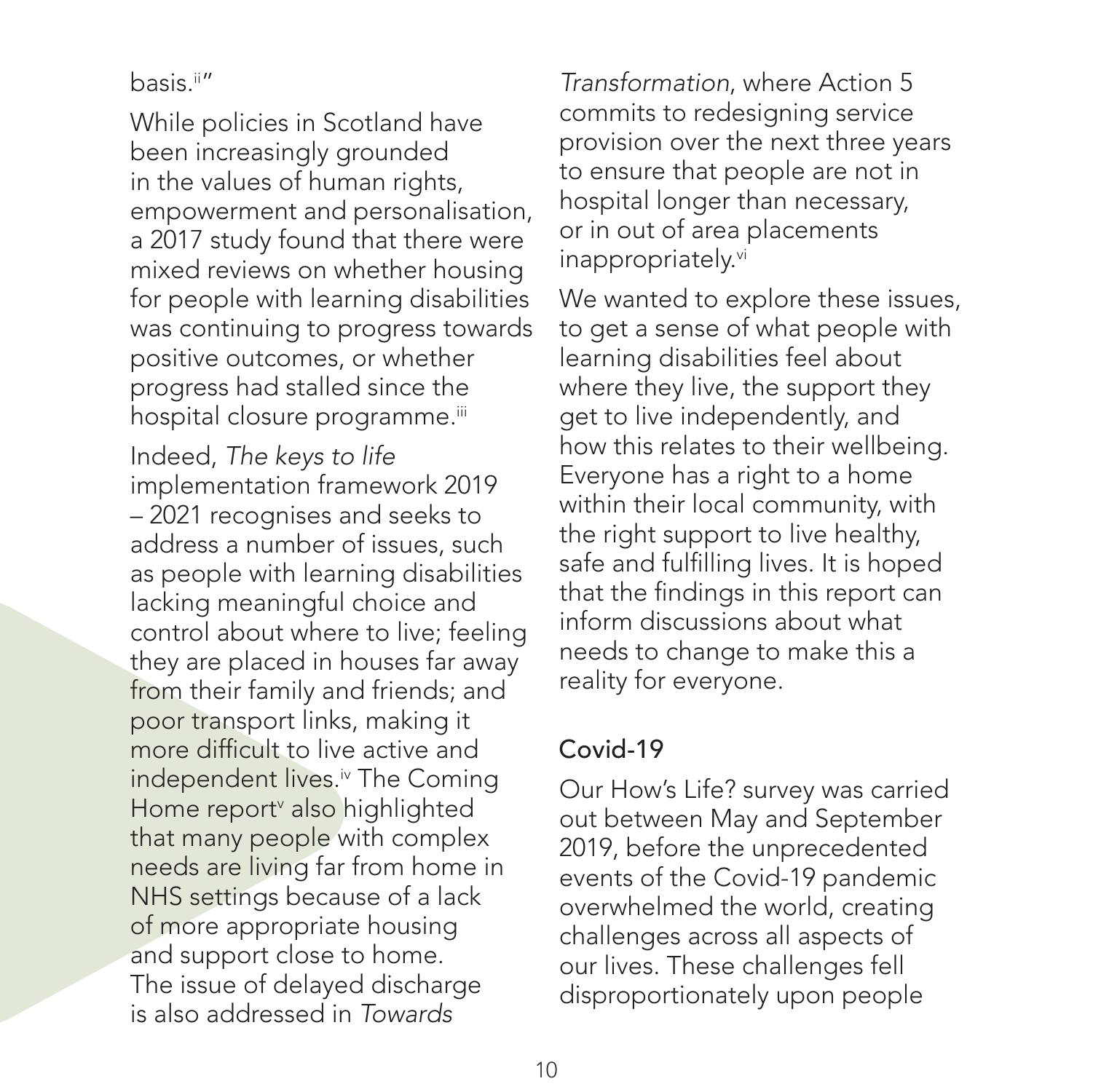<span id="page-11-0"></span>with learning disabilities.

Overstretched social care provision and the reduction and removal of support services for many during a period of 'lockdown' meant that people were forced to make the difficult decision either to live with or remain apart from their families. Compounded by digital exclusion, people with learning disabilities reported feeling lonelier, socially isolated, and worried about the mental health and wellbeing impacts of the pandemic in both the short and long term.<sup>vii</sup>

Though data is scarce, figures from England suggest that people with learning disabilities were more likely to die if they were receiving residential care.<sup>viii</sup> Indeed, residential care homes have a number of characteristics that put residents at additional risk in outbreaks of viruses, in particular the fact that people live in close proximity with one

another, making self-isolation difficult.

Of course, not all people with learning disabilities live in supported settings. The pandemic has also brought to the fore the importance of access to local amenities, and the particular value of access to green space for improving people's wellbeing.

The experience of people with learning disabilities during the Covid-19 pandemic necessitates further reflection on the catalogue of housing options available, both what is available and where.

This report is broken down into the following chapters:

- 1. Where people live and how they feel about it
- 2. Housing in people's own words
- 3. Discussion
- 4. Moving forward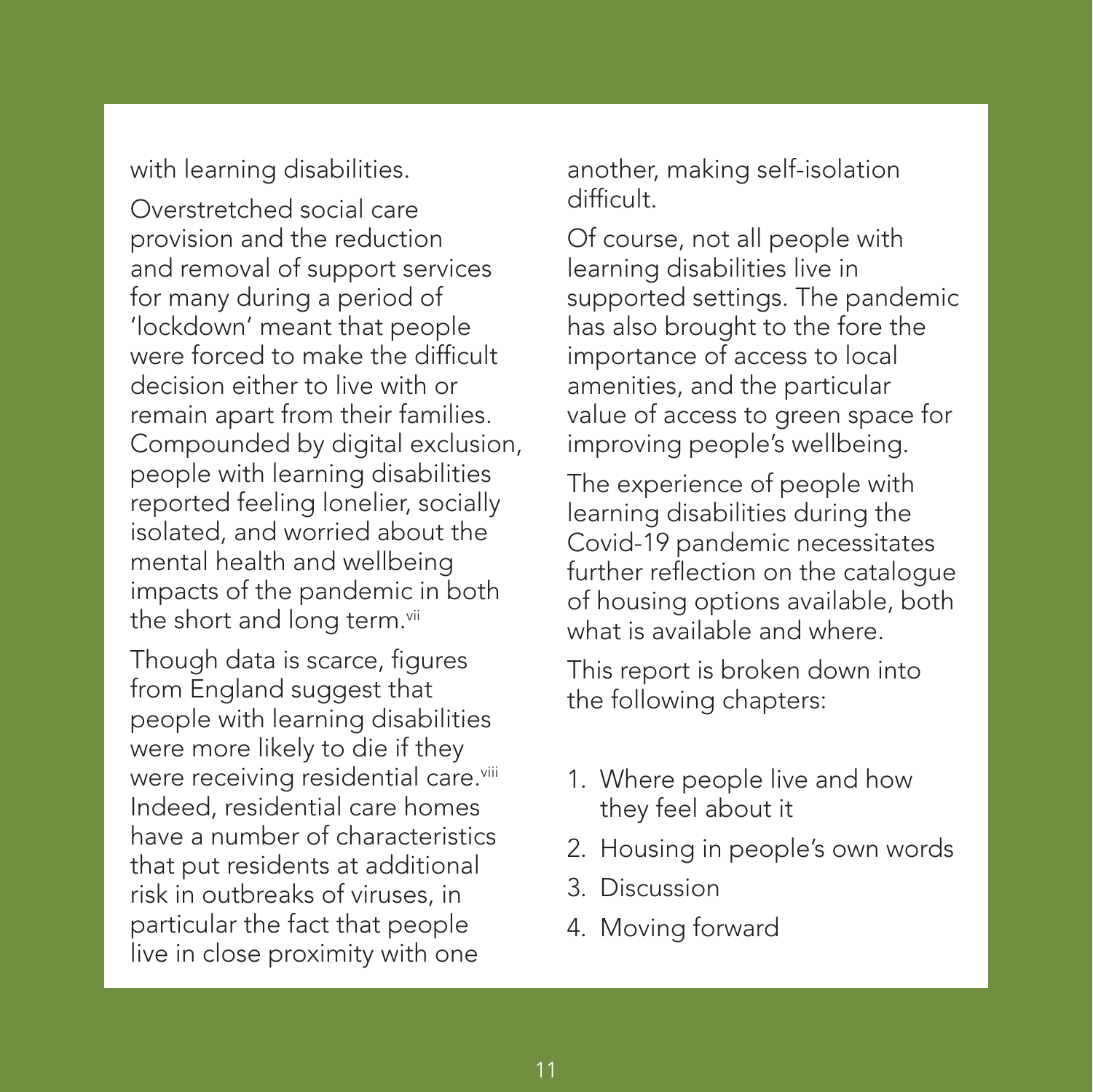## Where people live and how they feel about it

### **Demographics**

The survey asked people what type of accommodation they were living in. The majority of respondents lived in mainstream accommodation (62%), followed by supported accommodation (30%).



#### Figure 1: Type of accommodation survey respondents lived in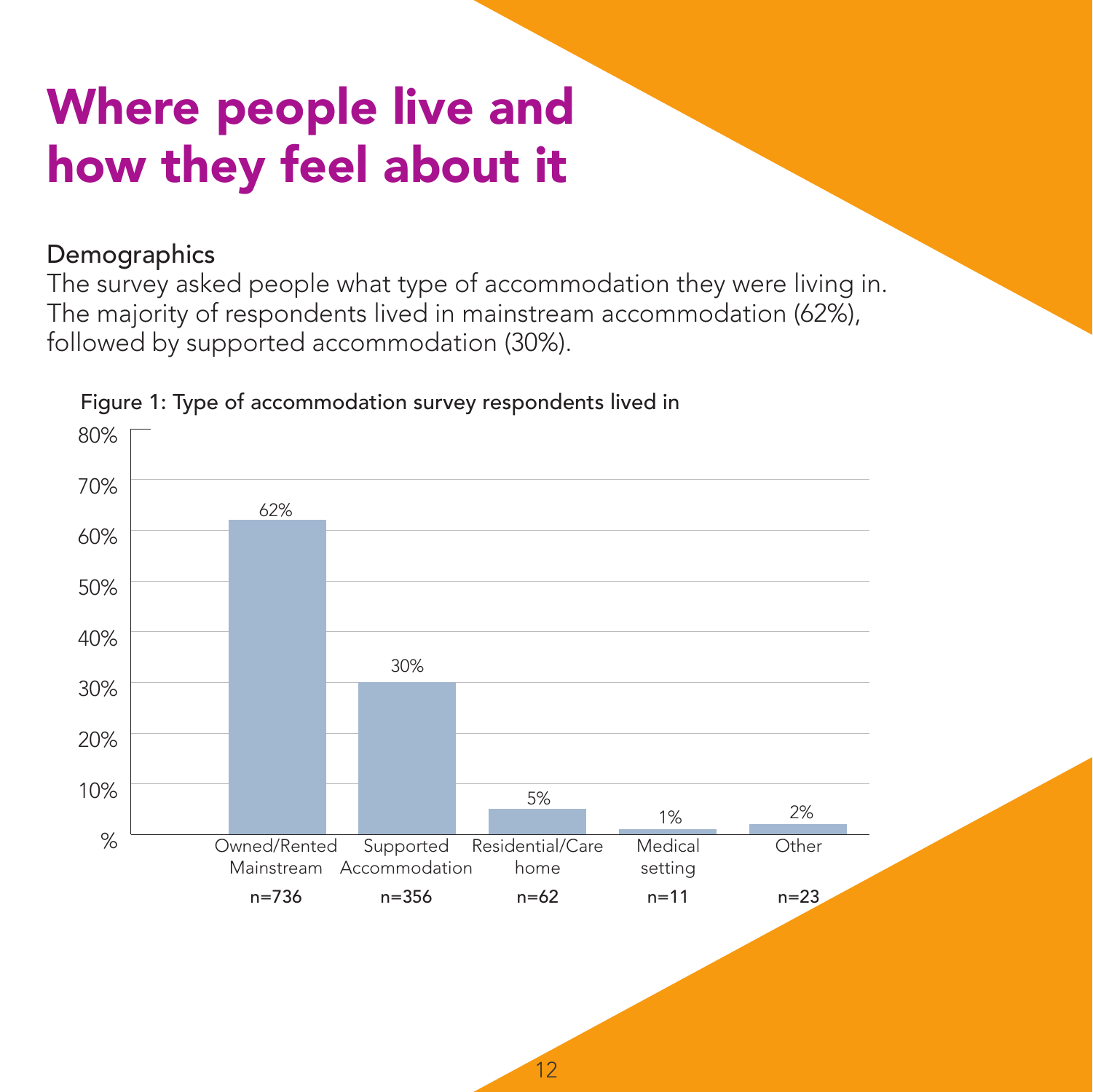<span id="page-13-0"></span>The Coming Home report [ix](#page-52-0) has already uncovered the fact that many people with complex needs are living far from home in NHS settings for much longer than they should be, due to a lack of appropriate housing and support close to home.

Of those survey respondents who lived in a medical setting, four provided further comments on this. The comments provided highlight the lived experience behind Coming Home, giving a sense of how difficult it can be for people who are living in medical settings, waiting for the right housing and support to become available for them.

> I've been here for years and years. I'm hoping to get out soon. Social work are looking for a place for me. I've been waiting to get out for a long time.

I've been in the unit for a year. Admitted because I wasn't well. I had my own place before I came to live in the unit. I loved it. I miss it. I had lots of friends. I miss them. I just want out.

I live in a hospital unit. I smashed windows a long, long time ago so I was brought in here. I want to stay with family.

I think I've been here 3 or 4 years. I'm not happy here. There's not a lot to do. I get bored. I'm better now and am ready to move but there is nowhere for me to go. I don't know why my house isn't ready.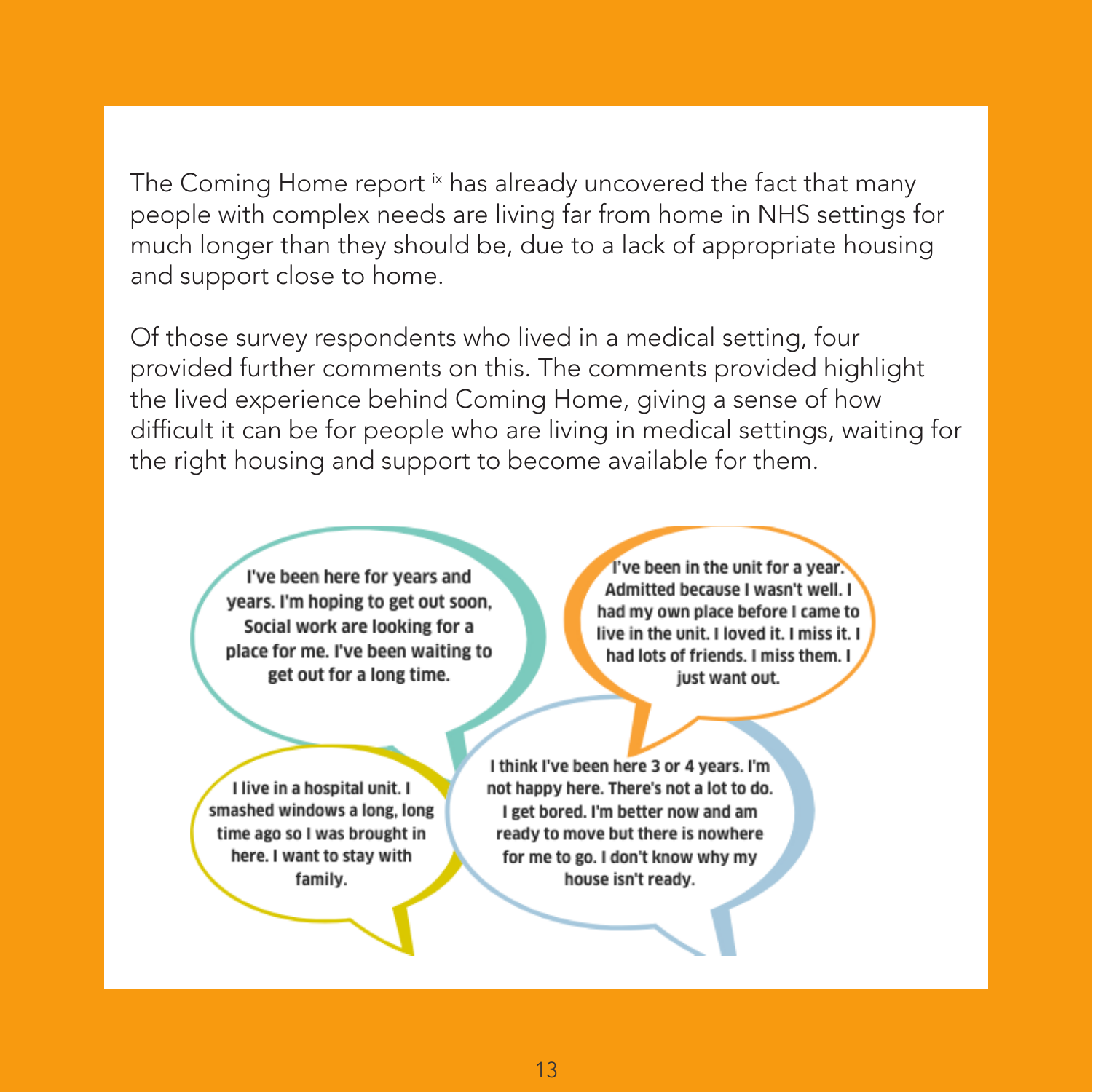<span id="page-14-0"></span>The survey also asked people who they lived with. People were allowed to select more than one answer.

- Over a third (35%) of people who answered the survey lived alone. The same percentage of the general population in Scotland live alone.<sup>x</sup>
- Almost a third of survey respondents (31%) lived with either one or both of their parents.
- A quarter of respondents (25%) lived with someone else.
- 11% lived with other family members.
- Only 5% of survey respondents said that they lived with a spouse or partner. The latest available figures suggest that 56% of the general population live with a spouse or partner.<sup>[xi](#page-52-0)</sup>



#### Figure 2: Who survey respondents lived with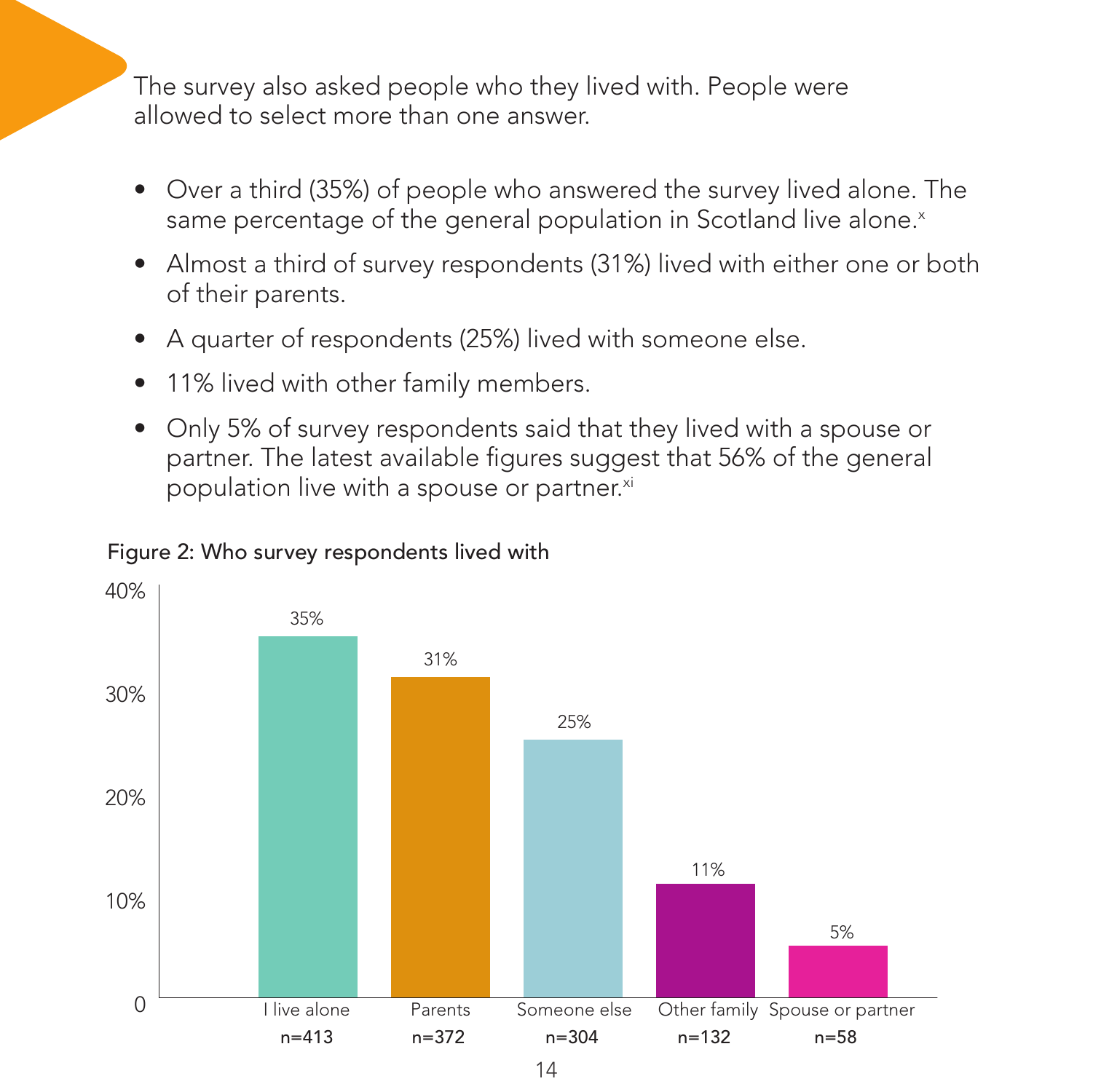<span id="page-15-0"></span>When compared to the general population, it is clear that a lot more young adults with learning disabilities live with their parents. Across the UK, 27% of 20-34 year olds lived at home with their parents.<sup>xii</sup> The corresponding figure from 20-34 year olds who responded to the survey was 52% (Figure 3).

Figure 3: Percentage of young people (aged 20-34) living with their parents



Though there are no corresponding figures for the general population in Scotland, Figure 4 below shows us that a considerable proportion of survey respondents were still living with their parents over the age of 35. Of those aged 45 and over, 9% were still living with their parents. This is worth highlighting, particularly for service planning, as it indicates that there are a considerable number of aging family carers, whose adult children will likely require appropriate housing to be considered in the future.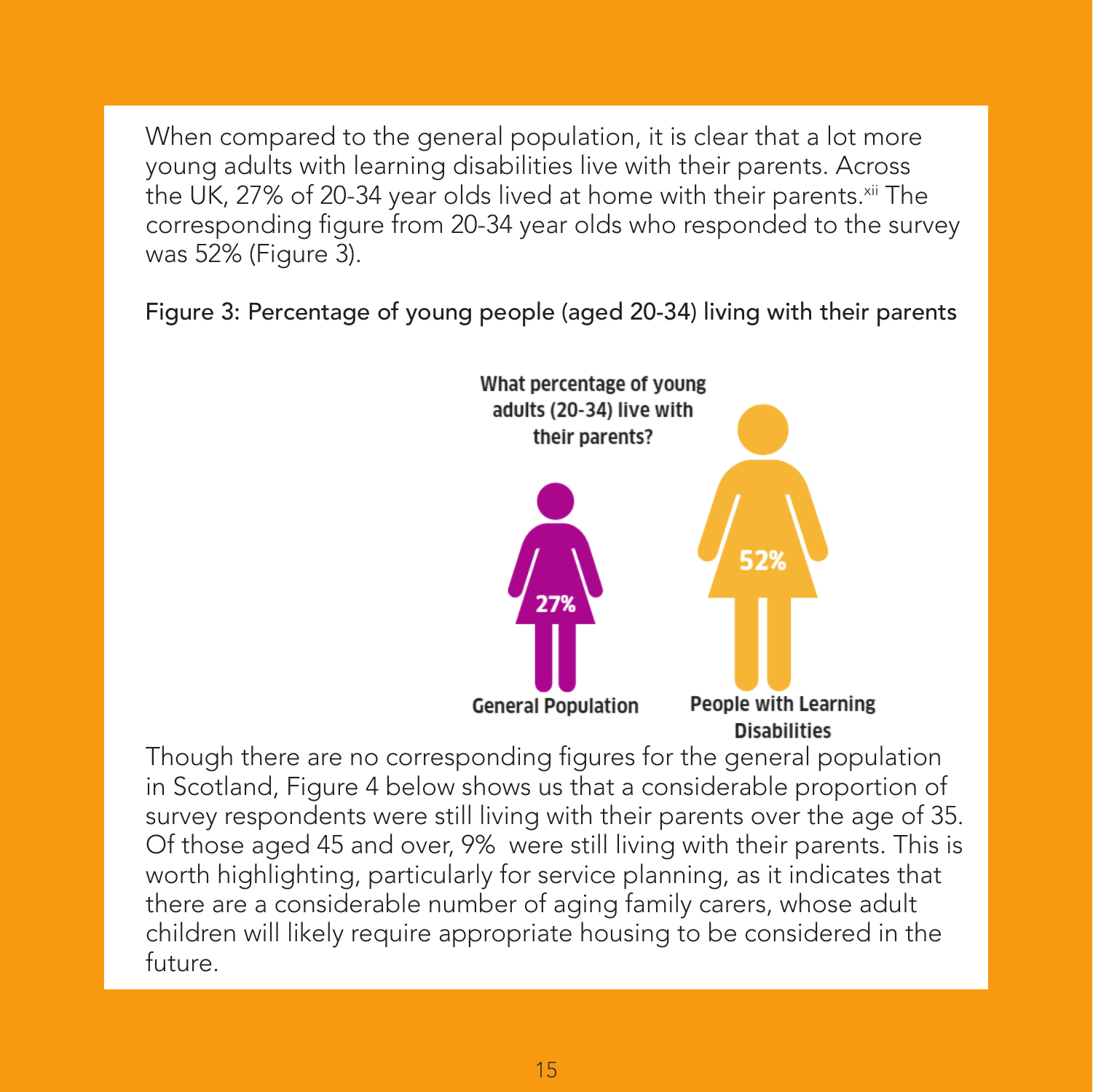

Figure 4: Percentage of people living with their parents, by age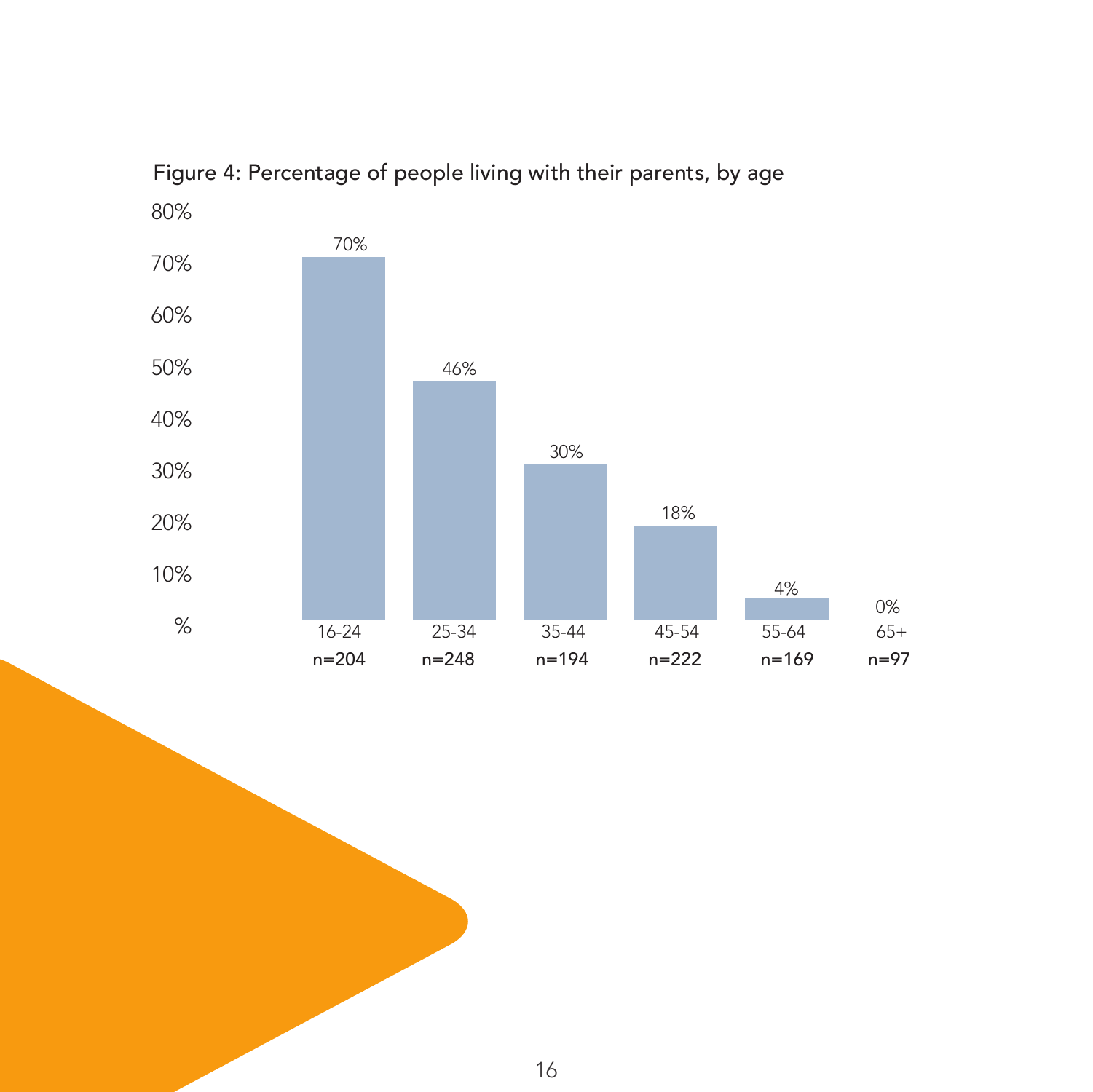### How do people feel about where they live?

The vast majority of respondents (92%) said that they were happy with where they lived. Though most people were happy, there were variations depending on accommodation type (Figure 5):

- 95% of those living in supported accommodation said they were happy with where they lived.
- 92% of people living in mainstream accommodation said they were happy with where they lived.
- 81% of people living in other accommodation types, including care homes and medical settings, were happy with where they lived.

Figure 5: Percentage of people happy with where they live, by accommodation type

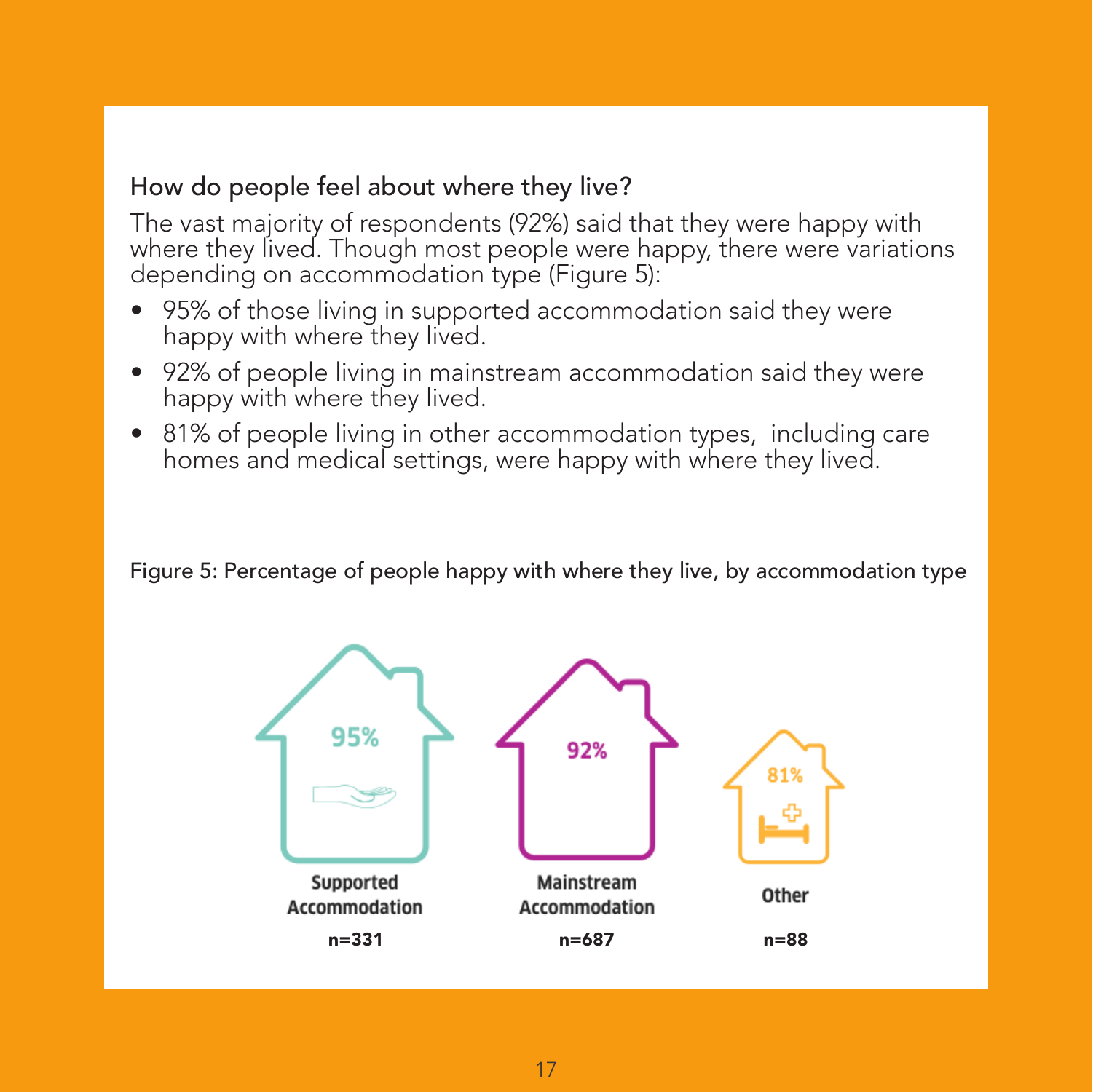An even higher majority (94%) said that they were happy with the area that they lived in.

However, over a third (36%) of respondents said that they did not always feel safe when they were out and about in the area they lived, and 29% said that they sometimes were picked on when they were out and about. People in younger age groups reported being picked on more so than those in older age groups (Figure 6).



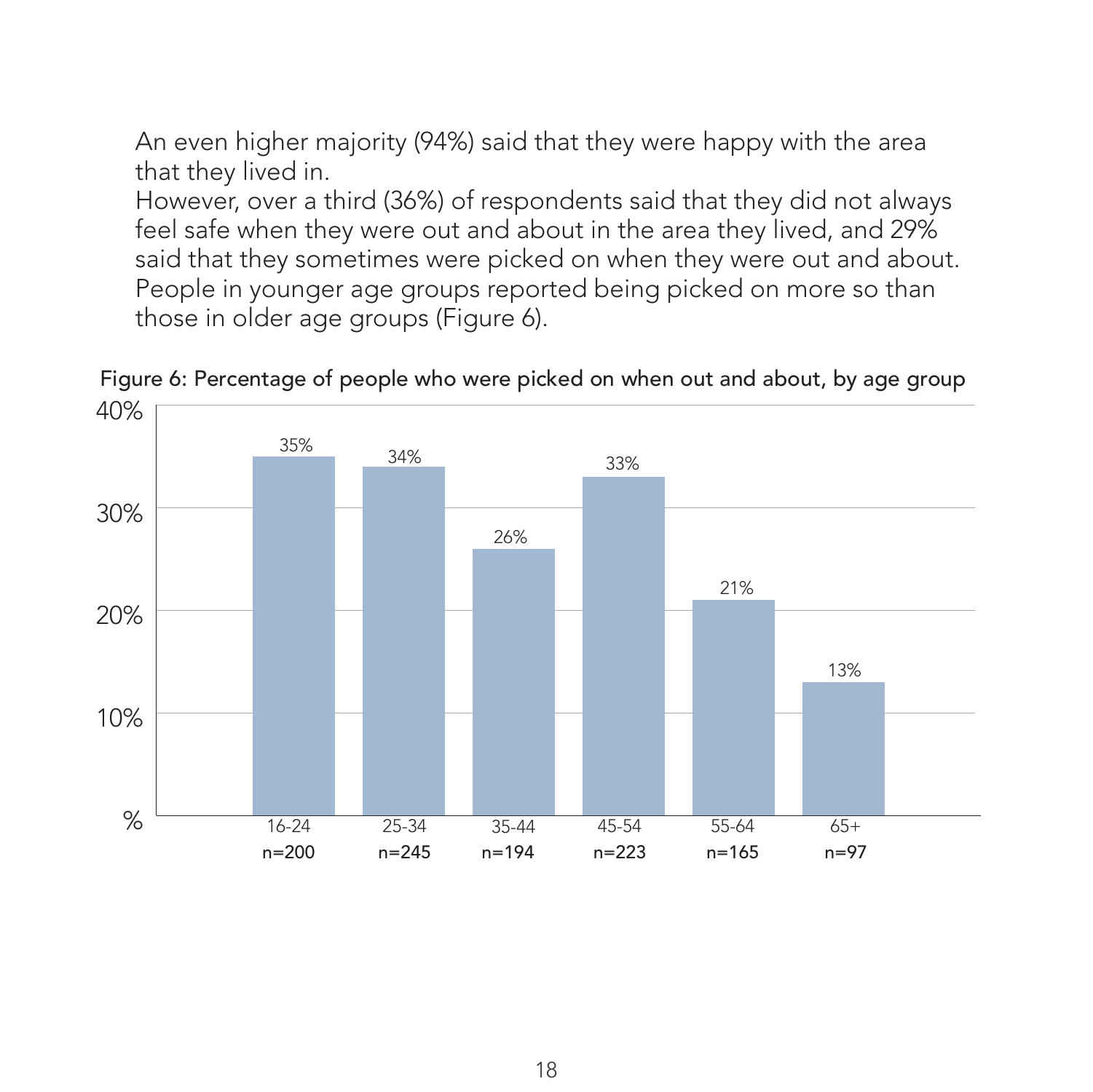A higher percentage of people living with at least one other condition or disability in addition to a learning disability said that they did not always feel safe, and that they were sometimes picked on when they were out and about, compared to people with no additional conditions or disabilities:

- 38% of those with one or more additional conditions or disabilities reported sometimes feeling unsafe where they lived, compared to 29% of those with no additional conditions or disabilities.
- 32% of those with one or more additional conditions or disabilities reported

sometimes being picked on when they were out and about compared to 22% of those with no additional conditions or disabilities.

The continued focus of *The keys to life* implementation framework on lack of meaningful choice over where to live is justified by our survey findings, with over a third (35%) of respondents saying that they did not get to choose where they lived.

19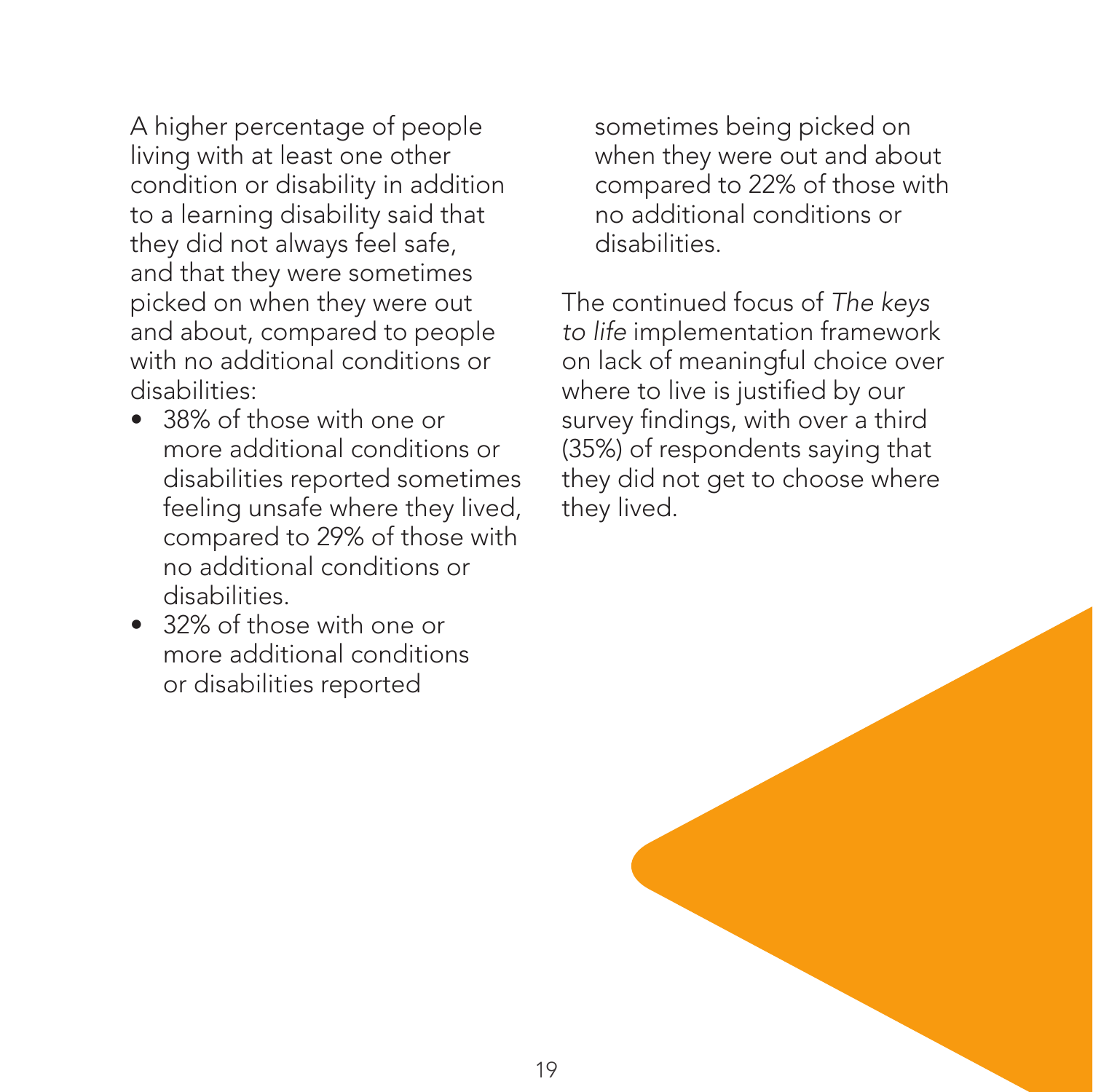Generally, as people got older, they were more likely to report having choice over where they lived (Figure 7), though this is likely related to the fact that people with learning disabilities in our survey tended to live with their families for longer than the general population.



Figure 7: Percentage of people who chose where they lived, by age group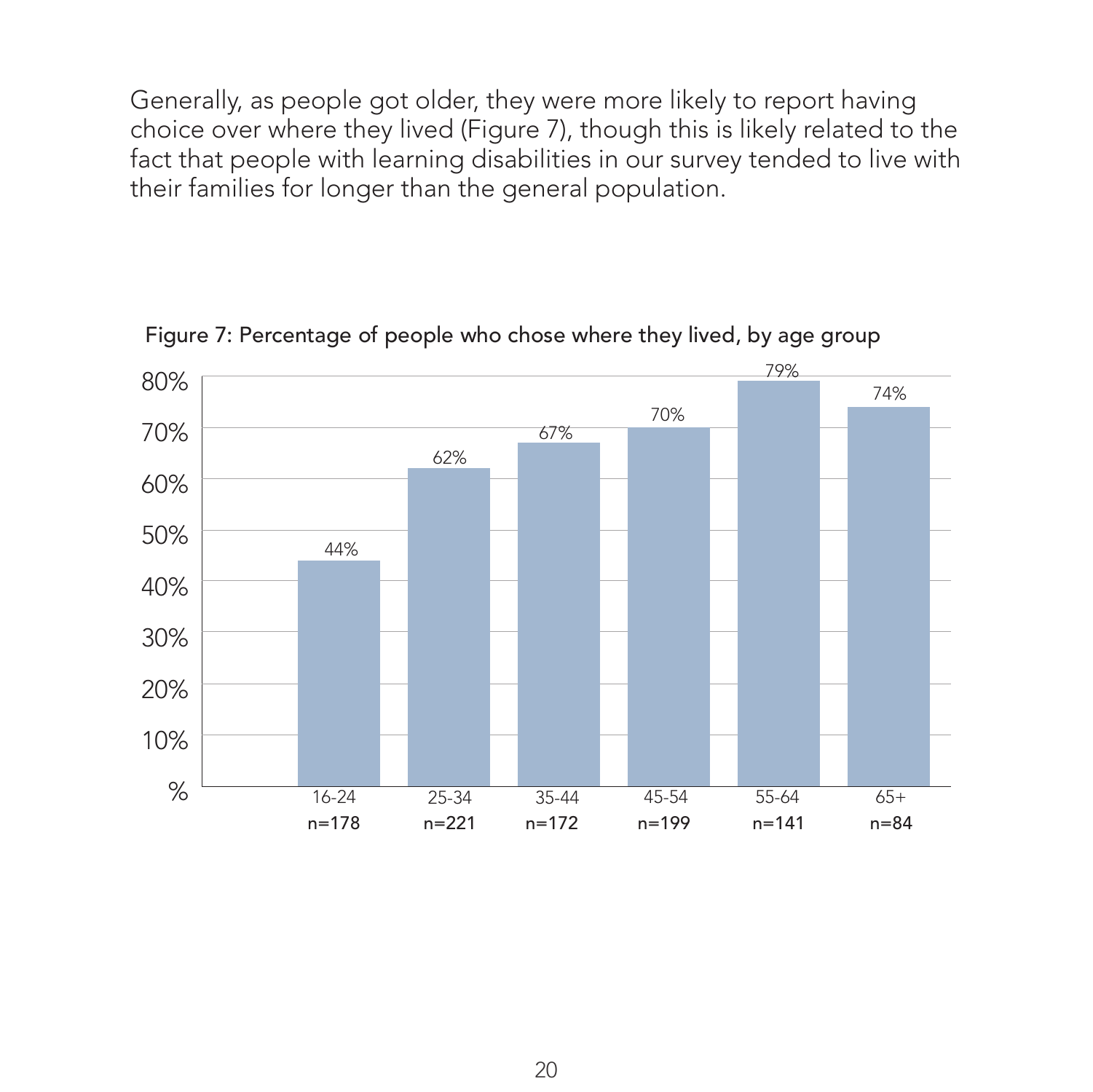Whether people had choice over where they lived also varied by what type of accommodation they were living in (Figure 8).

- 81% of those living in supported accommodation said they had chosen their home.
- 63% of those living in 'other' accommodation, including care homes and medical settings said they had chosen their home.
- 58% of those living in mainstream accommodation said they had chosen their home.

Figure 8: Percentage of people who chose where they live, by accommodation type



Of those who needed it, the majority (95%) said that they got the right support to live in their home, with 6% of those who responded to the survey saying that they did not need any support. Though most people reported getting enough support, there were small variations depending on what type of accommodation people were living in (Figure 9).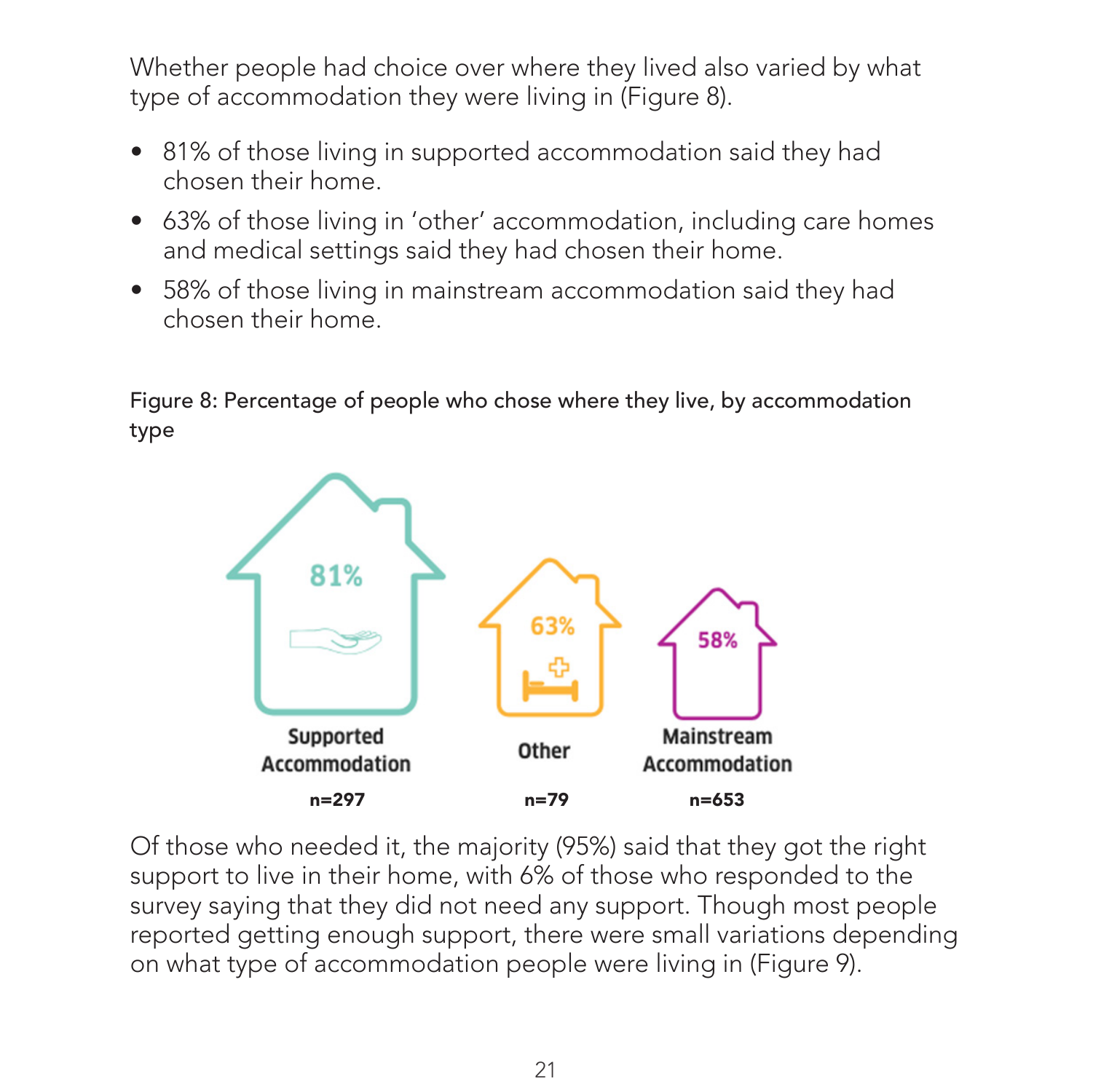- 99% of those living in supported accommodation got the support they needed to live at home.
- 96% of those living in 'other' accommodation types, including medical settings and care homes said they got the support they needed to live at home.
- 93% of those living in mainstream accommodation said they got the support they needed to live at home.

Figure 9: Percentage of people who received enough support, by accommodation type

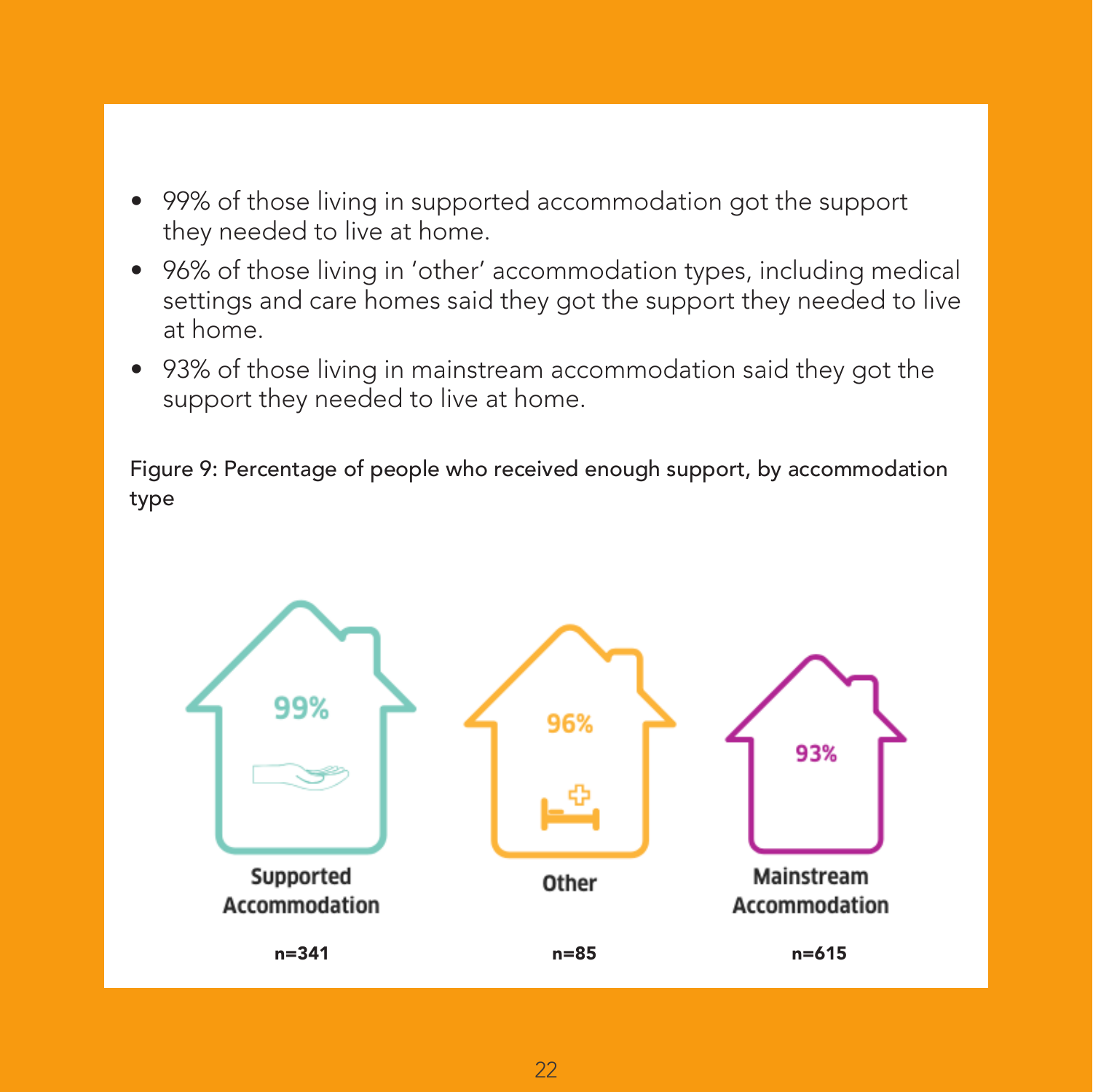Of those who were supported to live at home, just over 1 in 5 (21%) said that the person who supported them did not always treat them with respect (Figure 10).

Figure 10: 1 in 5 respondents who needed support were not always treated with respect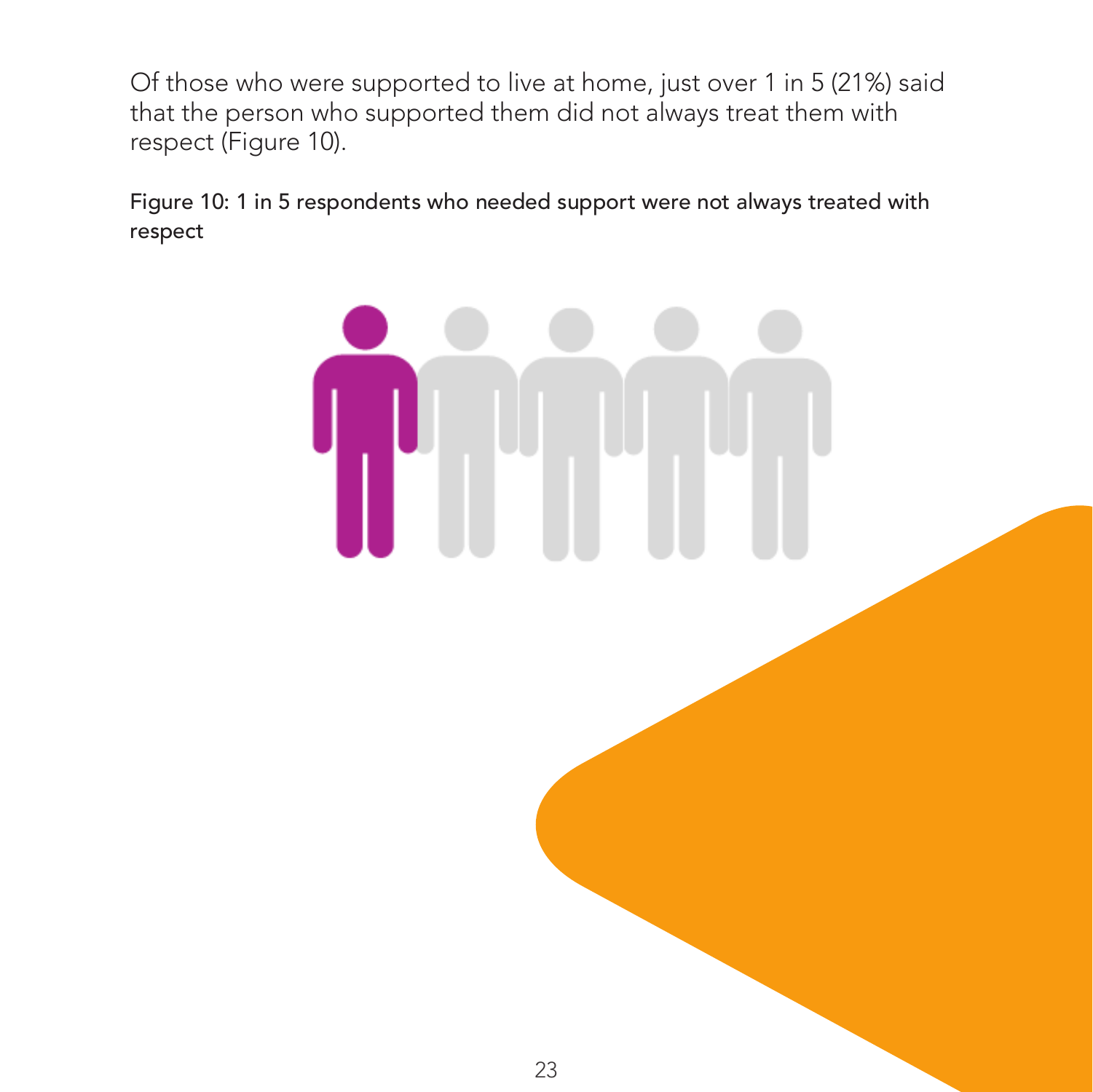58% of survey respondents said that they were always happy with their transport options.

A higher percentage of those in older age groups reported always being happy with their transport options than those in younger age groups (Figure 11).



Figure 11: Percentage of people always happy with transport, by age group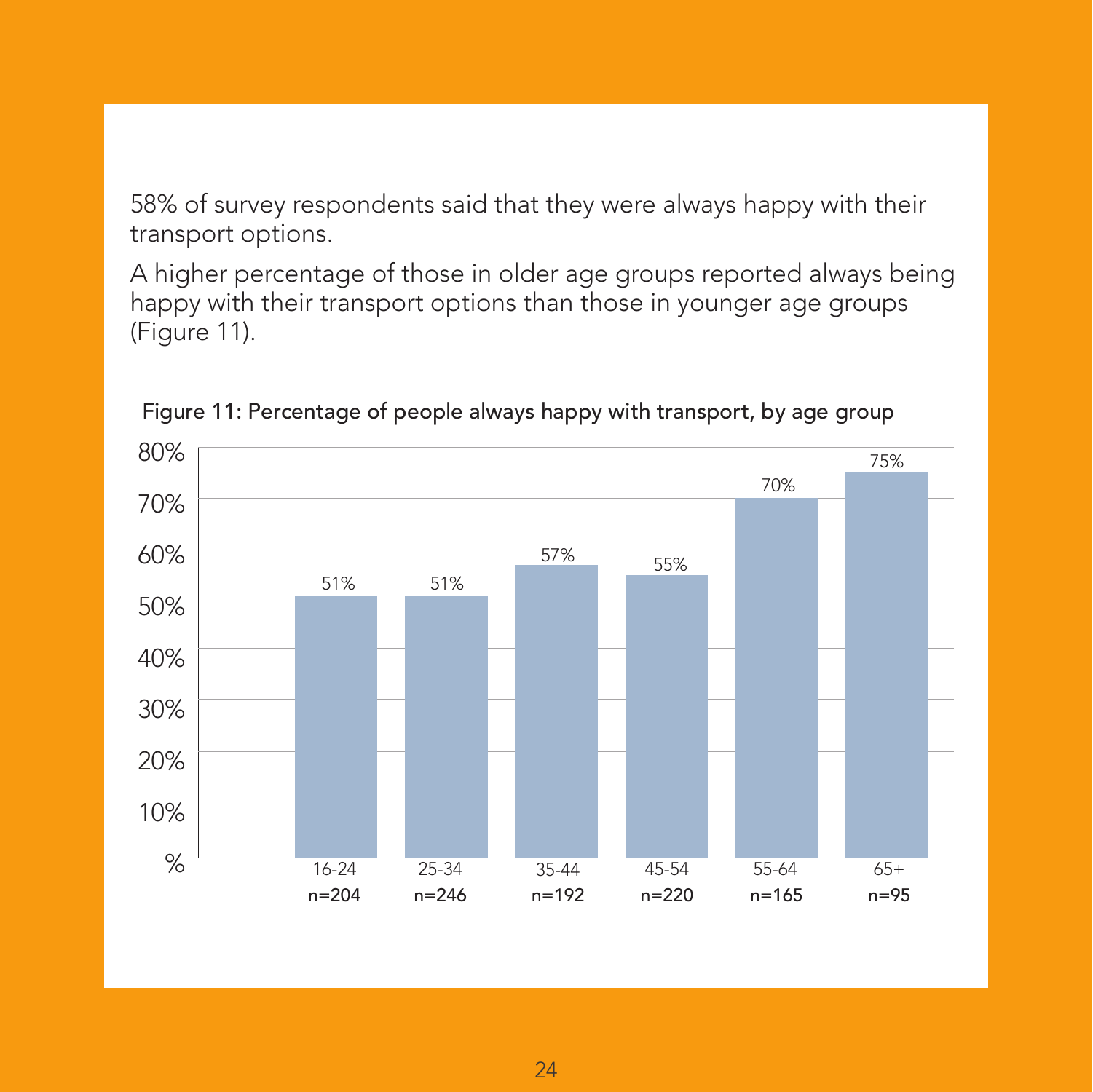People living in supported accommodation were most likely to be happy with their transport options, and those living in mainstream accommodation least likely (Figure 12).

Figure 12: Percentage of people always happy with transport, by accommodation type

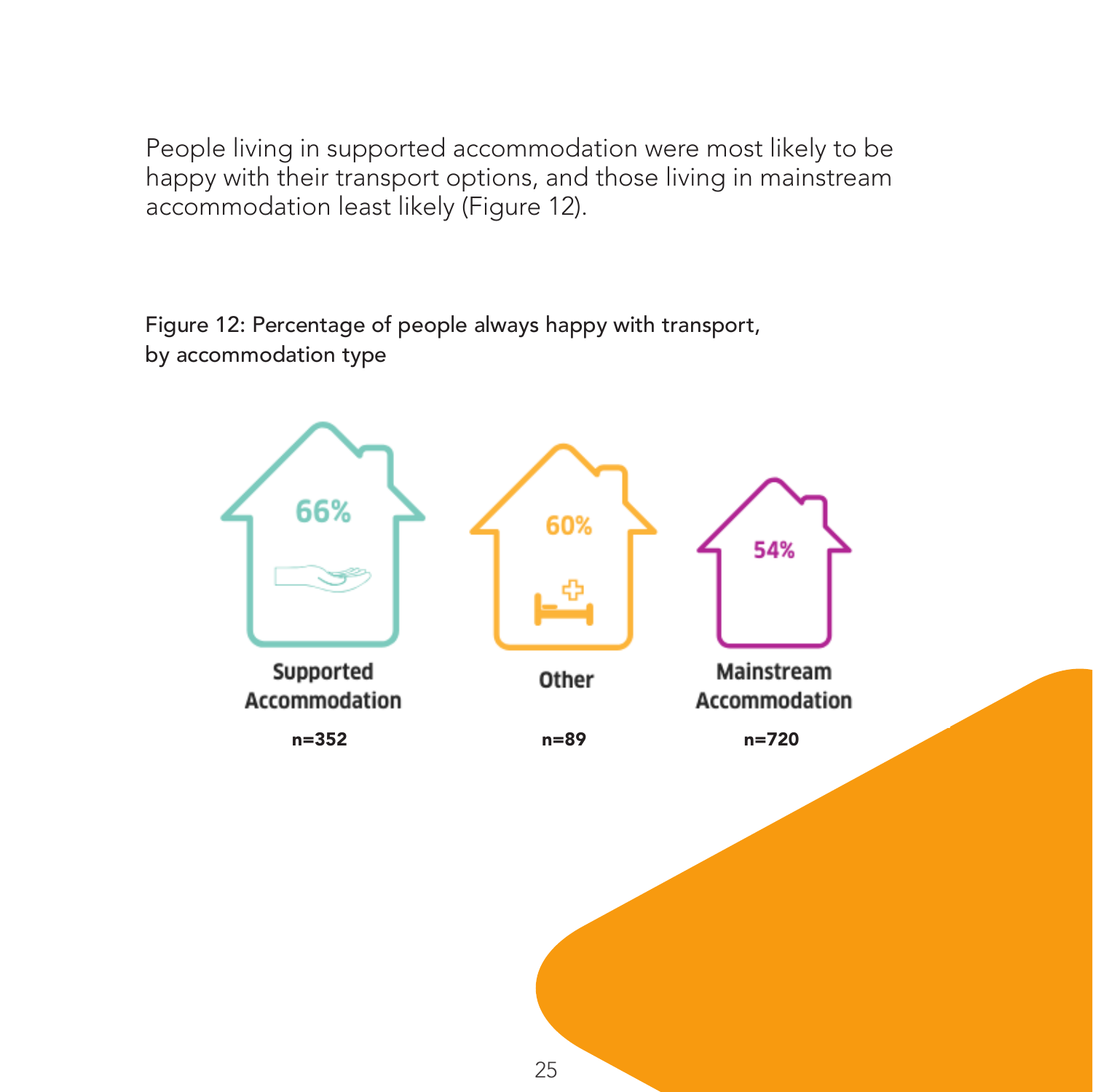### Other factors that relate to how people feel about housing

We know that housing for people with learning disabilities is much more than simply bricks and mortar; it includes the support provided to make a home, as well as the wider community. As we have seen above, most people who answered the survey were happy with the house that they lived in, and the area that they lived in. However, when we take a closer look at these findings, we can see that there are a number of factors that are related to this.

A higher percentage of people who had chosen their home said that they were happy with it than those who had not had a choice:

• 95% of those who had chosen their home were happy with their home compared to 86% of those who had NOT chosen their home.

Similar patterns were found for receiving enough support, and for being respected by those providing that support:

- 94% of those who had enough support were happy with their home compared to 68% of those who did NOT have enough support (Figure 13).
- 95% of those who said they were always treated with respect by their supporters were happy with where they lived compared to 81% of those who were NOT always treated with respect.

Figure 13: Percentage of people happy with their home, by whether they get enough support

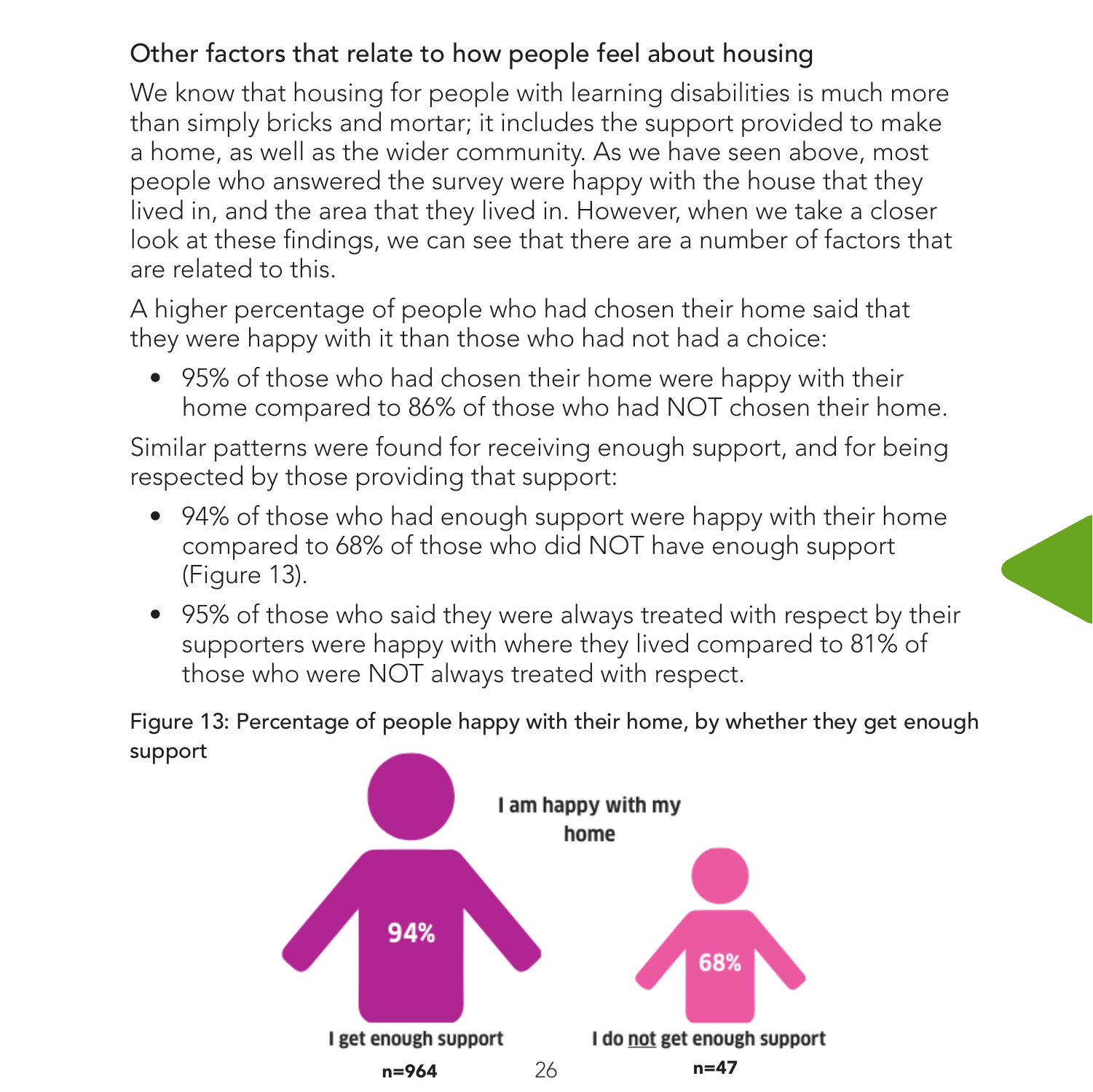As well as having chosen where they live, people's perception of their safety and their transport options were found to impact on whether people were happy with the area they lived in:

- 97% of those who had chosen their home said they were happy with the area they lived in, compared to 89% of those who had NOT chosen their home.
- 98% of people who said they always feel safe when they were out and about said they were happy with the area they lived in, compared to 86% of those who did NOT always felt safe (Figure 14).
- 96% of people who were never picked on when they were out and about said they were happy with the area they lived in, compared to 87% of those who were sometimes picked on.
- 96% of people who were always happy with their transport options said they were happy with where they lived, compared to 91% of those who said they were NOT always happy.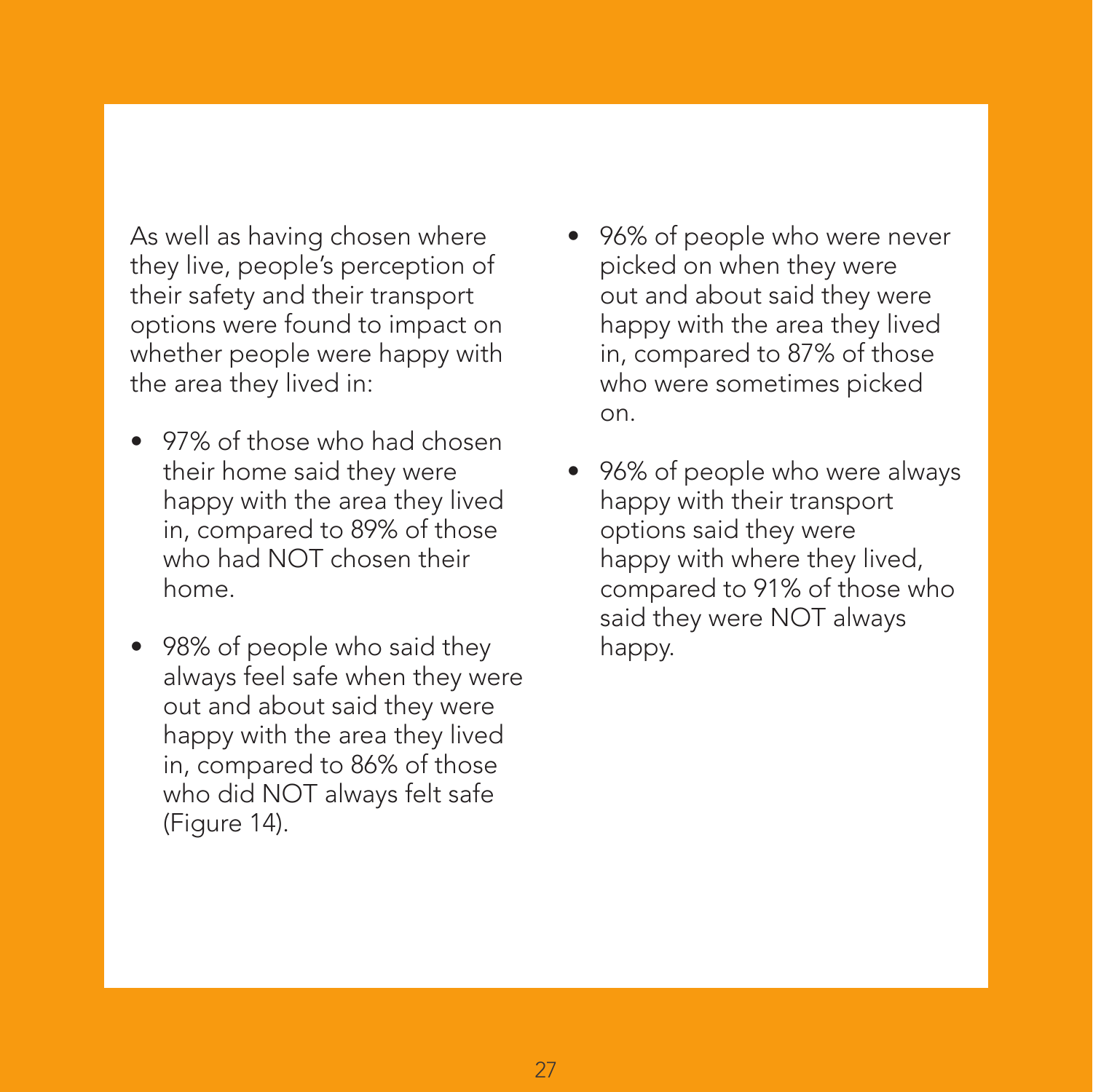Figure 14: Percentage of people who are happy with the area they live, by whether they feel safe when out and about

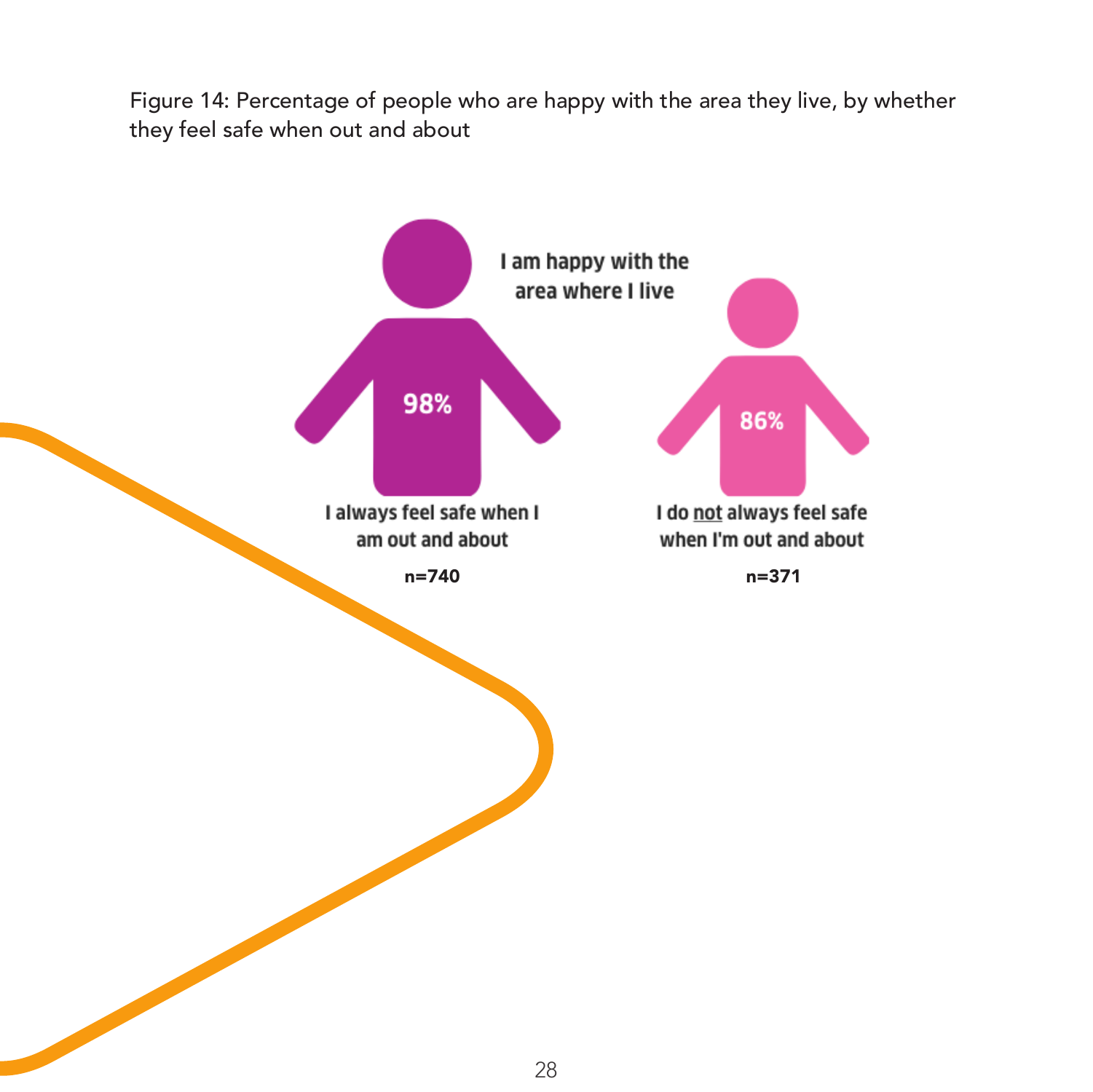## Housing and wellbeing

Wellbeing is an important priority set out in *The keys to life* implementation framework 2019-2021. There are many different ways to define and measure wellbeing. SCLD was interested in people's subjective feelings about their lives overall, and measured this by asking people how satisfied they felt with their lives.

The survey found that the majority of people had high levels of life satisfaction. The average score for survey respondents was 8.13 out of 10, which is similar to the average life satisfaction score for the general population in Scotland of 7.69. Of the 1204 people who answered this question, 249 (21%) said that their life satisfaction was 6 or less, and 955 (79%) gave

a score of 7 or higher.<sup>1</sup>

SCLD was keen to explore how important where people lived was to people's assessment of their life satisfaction. As discussed above, housing and communities are recognised as social determinants of health and seen as playing a key role in our overall wellbeing. Findings from the survey support this assertion, with people who were happy with their homes and the area they lived, more likely to report high levels of life satisfaction:

• 85% of those who were happy with their home said they had high life satisfaction compared to 36% of those who were not happy with their home (Figure 15).

<sup>1</sup> For ease, this report refers to life satisfaction scores of 6 or less as 'low life satisfaction' and scores of 7 and above as 'high life satisfaction' These scores were chosen due to the smaller numbers of people reporting scores below 7, to allow for statistical comparability.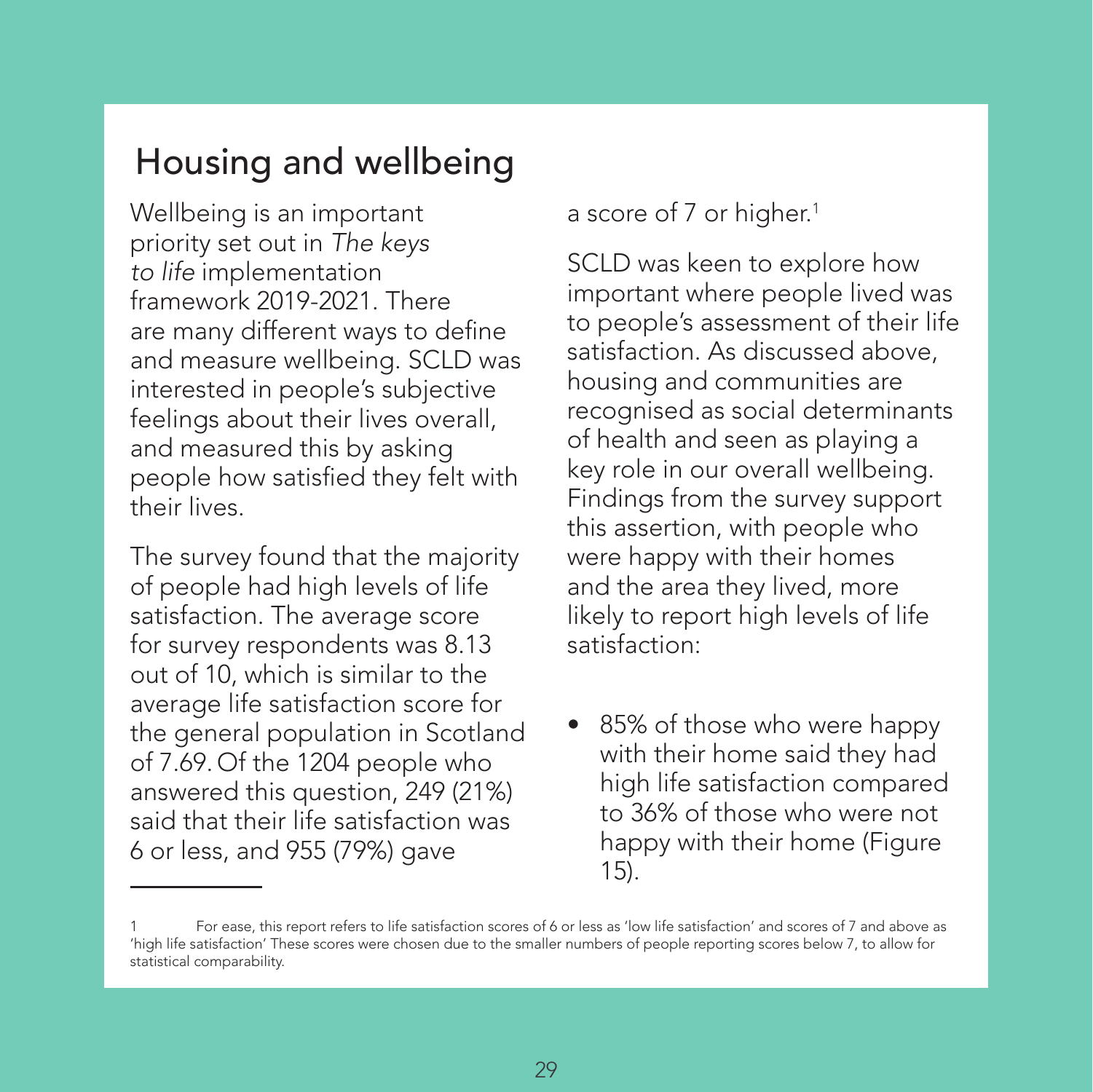• 85% of those who were happy with the area they lived in reported high life satisfaction compared to 37% of those who were not happy with the area they lived in (Figure 16).

Figure 15: Percentage of people reporting high life satisfaction, by whether they are happy with their home



Figure 16: Percentage of people reporting high life satisfaction, by whether they are happy with the area they live in

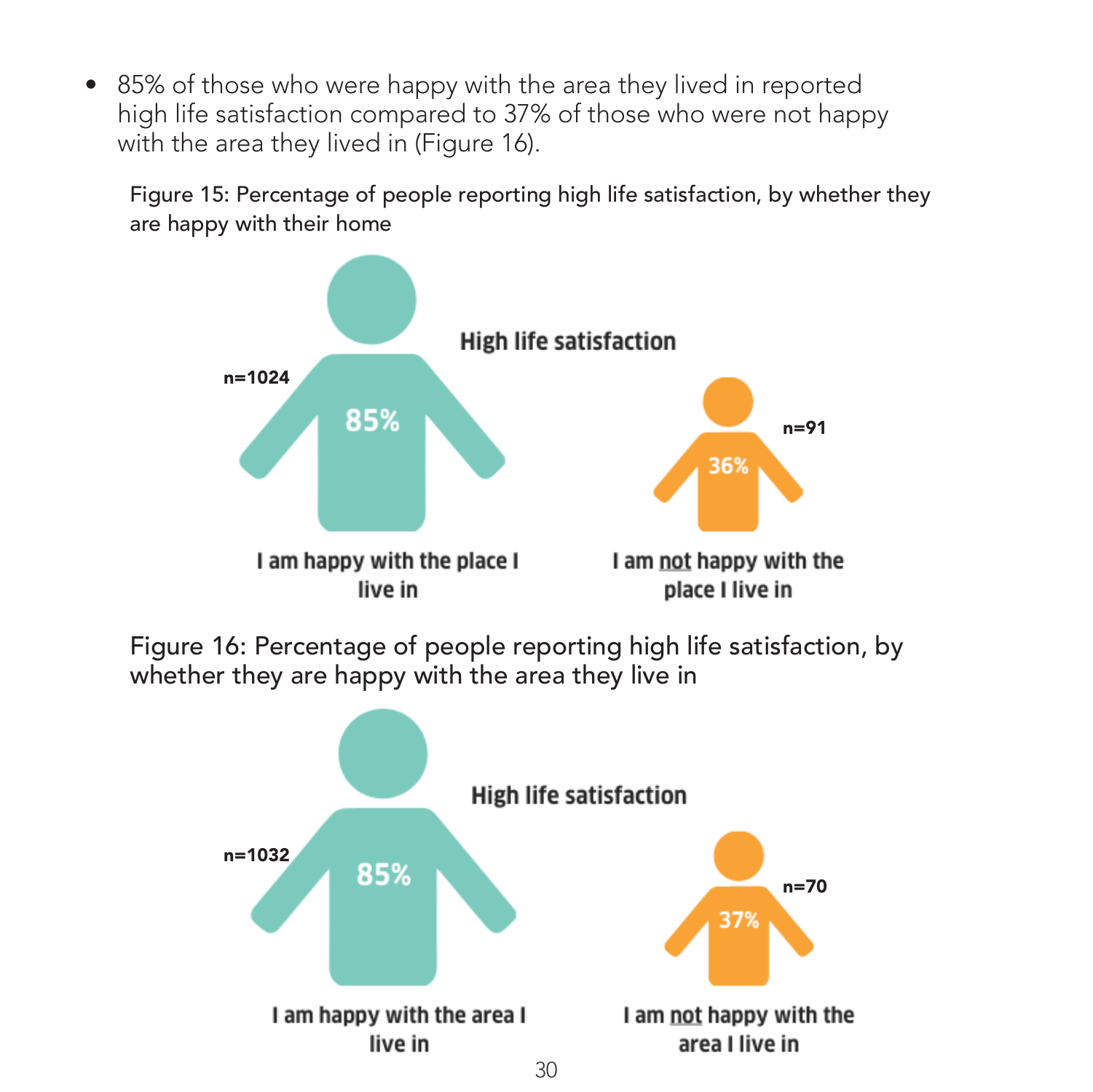## Housing in people's own words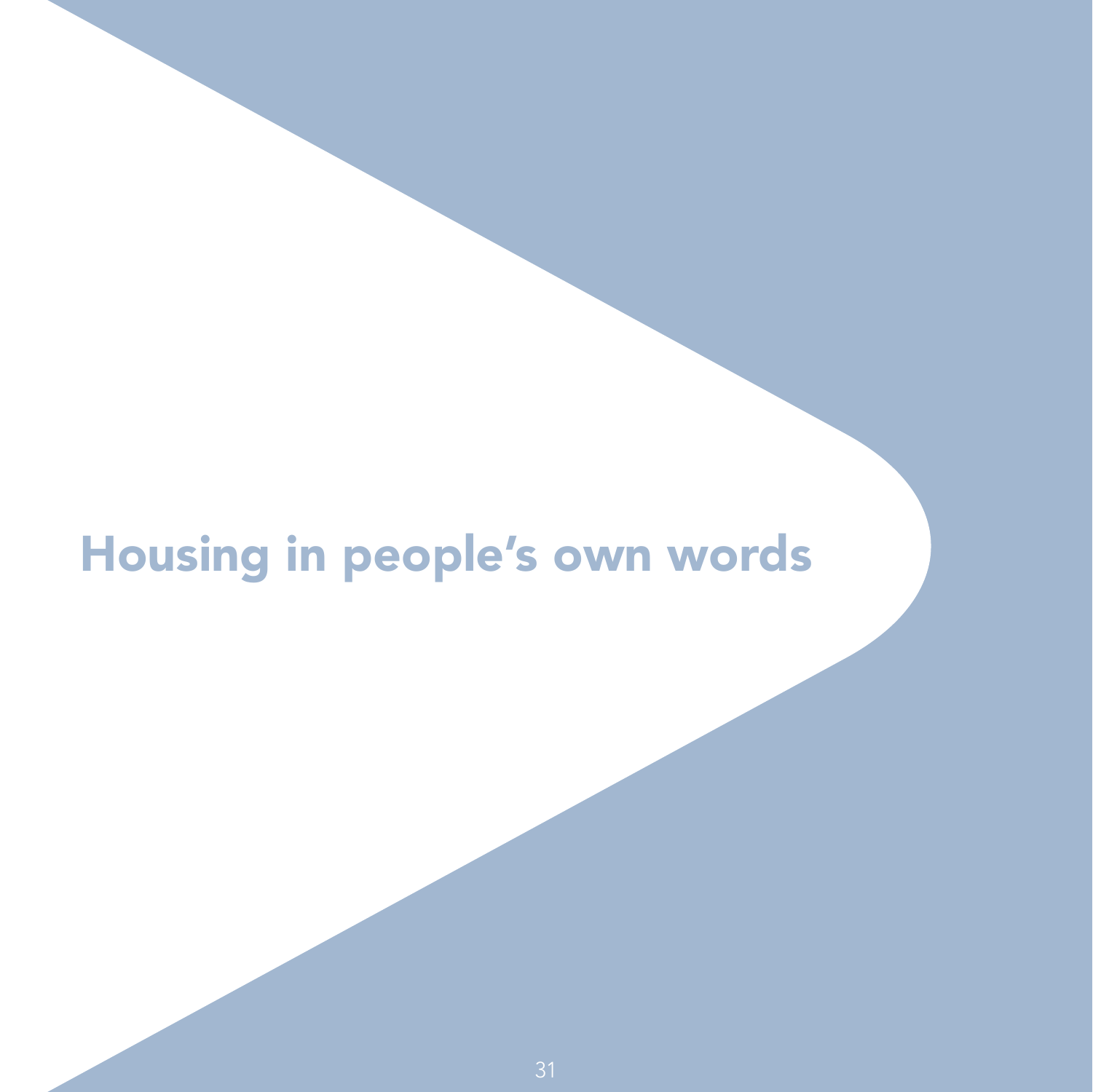As part of the survey, we asked people to tell us, in their own words, what the most important things in life were for them. As expected, a huge variety of answers were given to this question, reflecting the diverse lives that people with learning disabilities live. Many of the 1076 people who answered this question spoke about their housing and communities:

- 163 (15%) said that support was one of the most important things in their lives.
- 129 (12%) individuals mentioned transport and the ability to get out and about as being one of the most important things in their lives.
- Living independently (76:6%), their house (35:3%) and feeling safe (56:5%) were also mentioned by survey respondents.

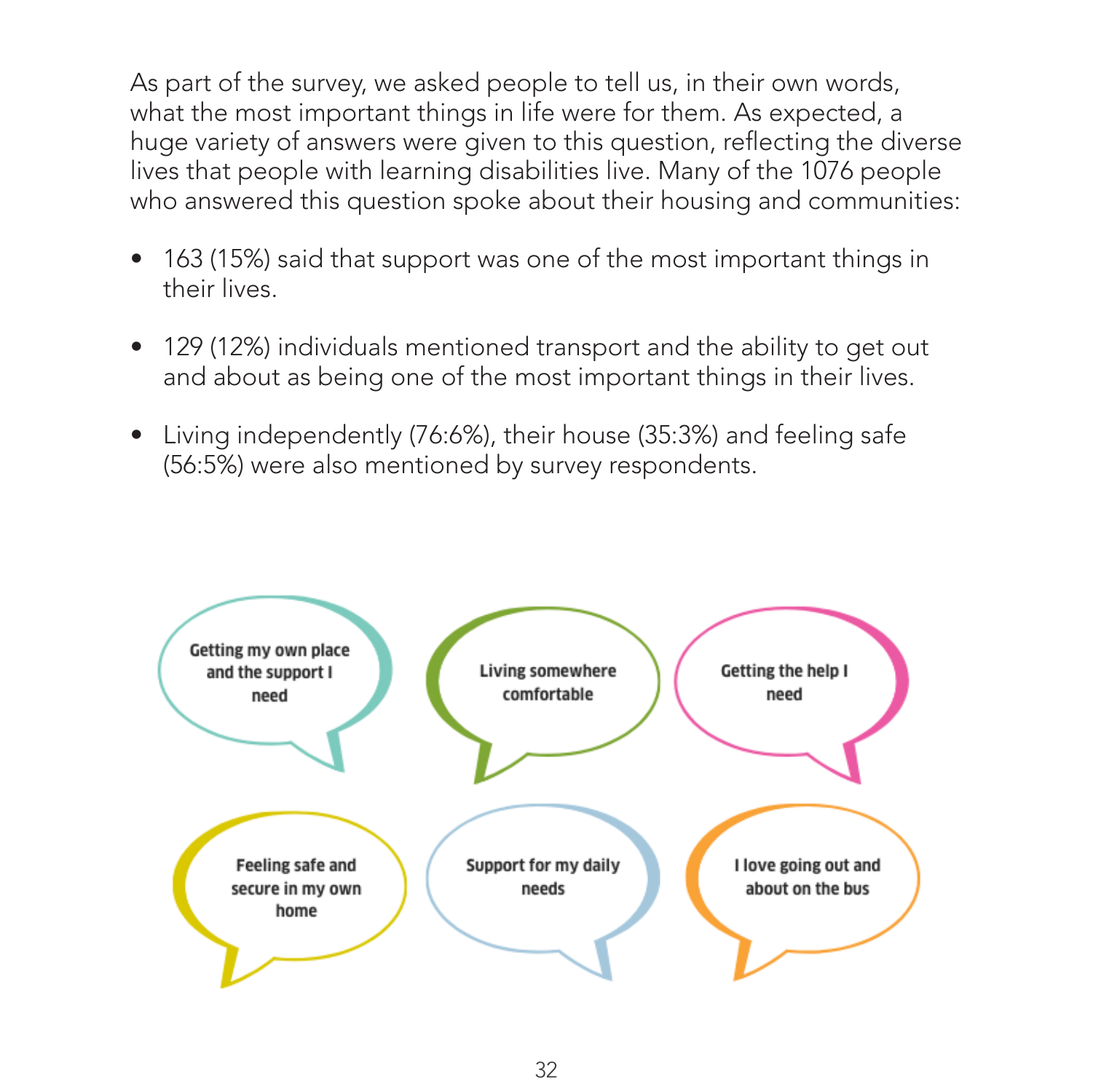The survey also asked people to tell us, in their own words, what one thing they would change about their lives. 808 people gave an answer to this question. Again, many different topics came up. However, one of the more prevalent themes was housing, with 93 (12%) people saying that they would like to change an aspect of this:

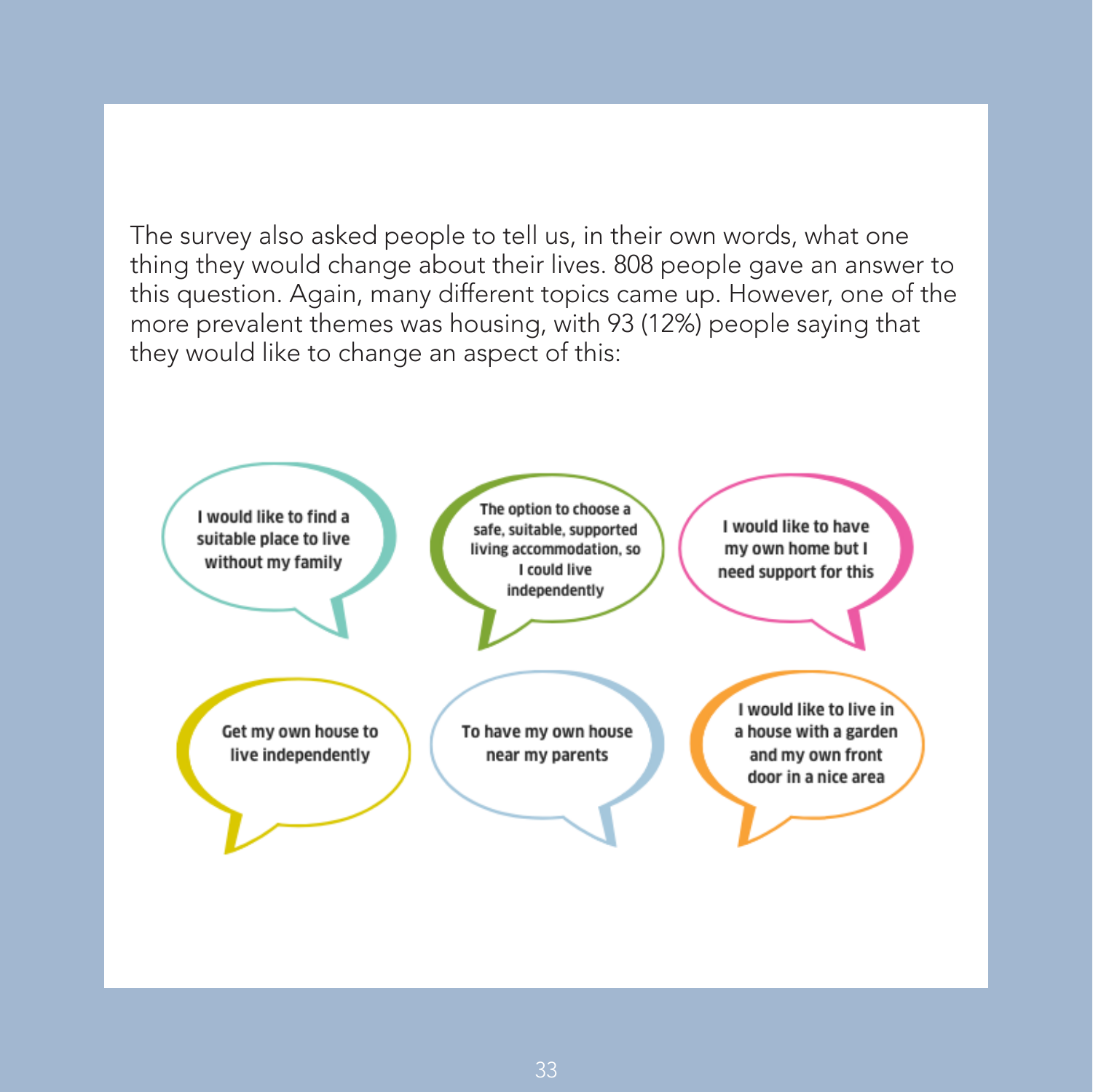Case Studies

As part of the survey, a semistructured story telling exercise was offered as an alternative way to submit a person's response if this was more appropriate. Four responses were submitted this way, by parents on behalf of their adult children with profound and multiple learning disabilities (PMLD).

Three stories, as they relate to housing are reproduced below. Having the right support in place is a very strong theme threaded throughout all the stories, reinforcing the point that housing is about so much more than bricks and mortar.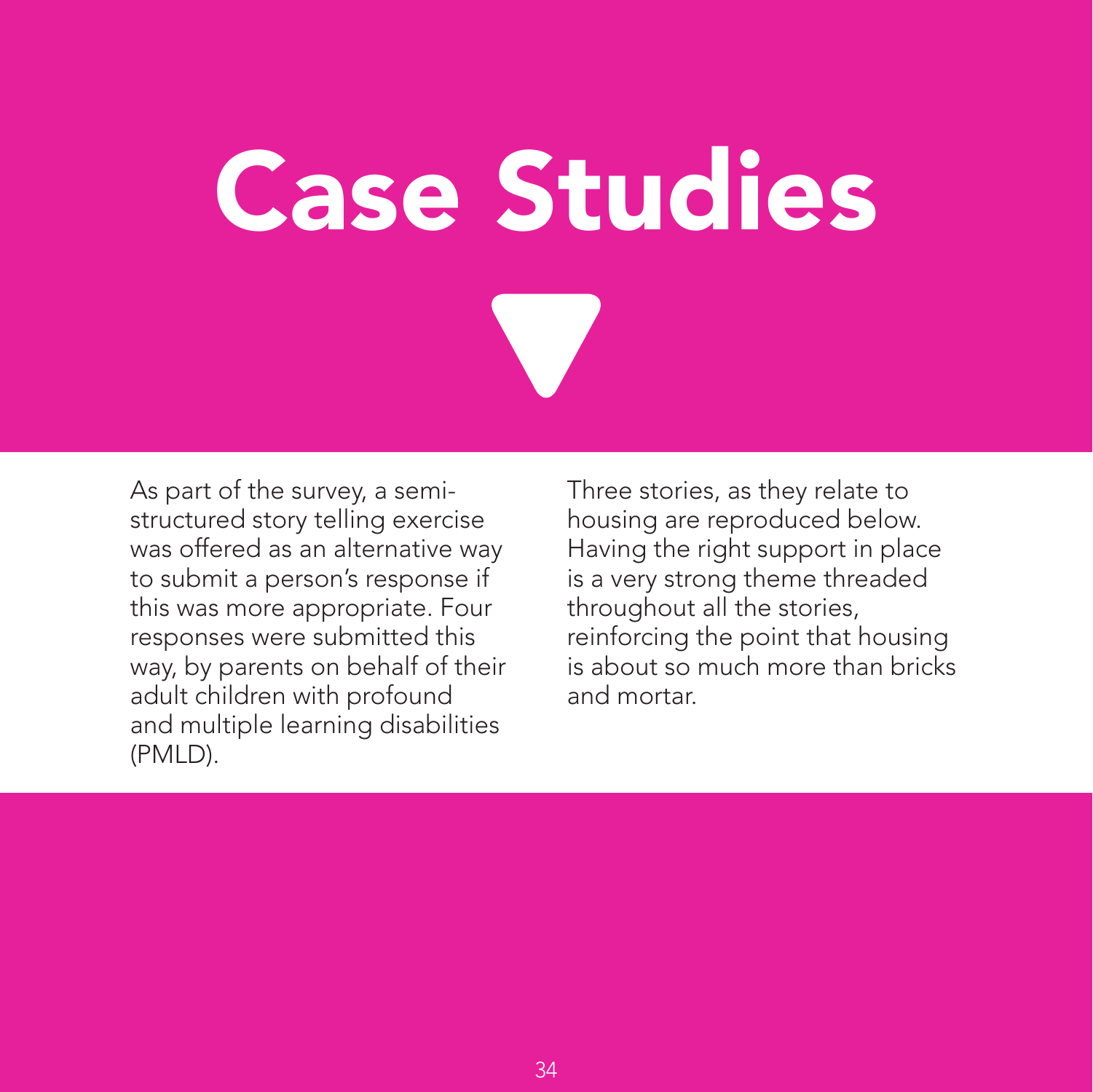## CASE STUDY 1

My son lives in the family home with me and his dad where he has lived since birth. My son's older brother moved out of the family home five years ago. When his brother first moved out, my son would walk from room to room looking for his brother – it was heart-breaking to see.

My son is non-verbal so I gauge his feelings from his responses. His dad and I feel he is fairly happy here as he is familiar with his surroundings and appears to feel secure. As he has grown from a boy into a tall young man however, our house has become too small a space to meet his needs. He occasionally appears bored and restless. He demonstrates this from time to time by incessantly pacing from room to room, banging on windows, and sometimes peeling wallpaper off walls. We live in

a modest space which we have adapted to meet our son's needs as best we can within our limited financial means. We have a garden space which we can access in good weather.

He was not directly involved in choosing where he lives. We (his parents) have legal guardianship for our son's welfare and have made the decision to keep our son living with us in the family home on the basis we think he is happy with us and that as his parents, we know his needs better than anyone else. Also, very importantly, his health care needs are continually changing at the current time. Until such time as a proper health care plan is drawn up to support his complex needs, we wouldn't feel he could be properly supported elsewhere without it. We feel we are in the best position to care for him so we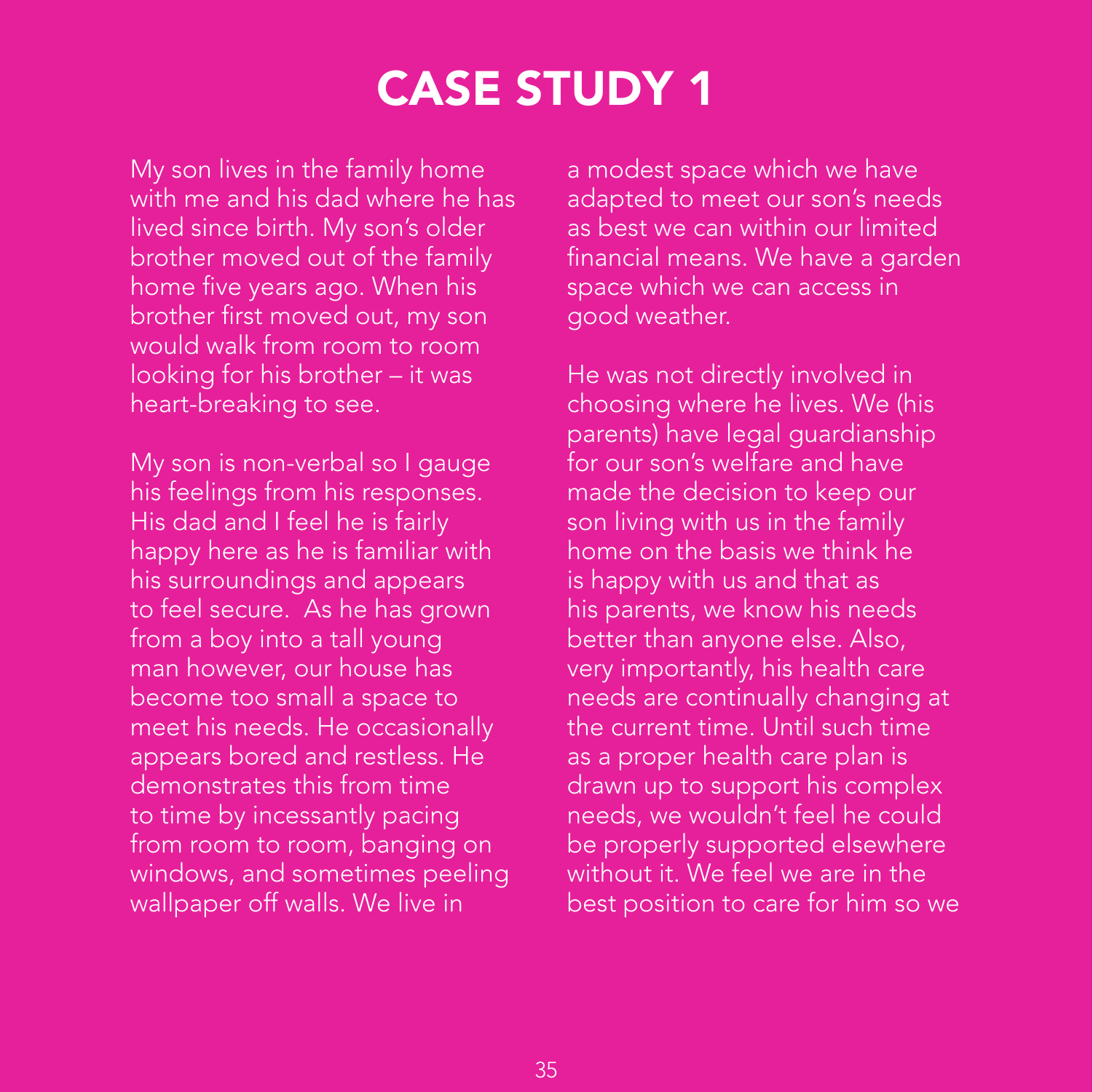have chosen that he remains living in the family home with us.

He does not get the right support. Although my son still lives in the family home, it was our hope that he would be given the opportunity to gradually adjust to sleeping somewhere other than the family home. All the advice I have heard shared by families about the person they care for moving to their own tenancy, is that planning the transition as a gradual process is key and that I should aim to avoid an abrupt move from the family home when reaching a crisis situation.

To date, there has been no suitable overnight respite offered which meets my son's needs, or as I would prefer, an offer to have a suitable place identified for overnight respite and have his name added to a waiting list for a future offer of a place. We have been advised by social care that this is not possible but have

been given no explanation of how overnight respite allocation is prioritised.

However, while our son lives at home with us, we would expect him to have a reasonable social life in the evenings and/ or weekends and not spend the majority of his time with just his two parents. There are few social opportunities for him and he currently spends every evening and weekend with his parents instead of having social time with a peer group.

A lack of understanding of profound intellectual and multiple disabilities (PIMD) and the complex and varied needs of people with PIMD, are among the components which prevent proper support. Also, there appears to be a lack of support through Self Directed Support (SDS) for young adults with PIMD who have left school but still live in the family home rather than in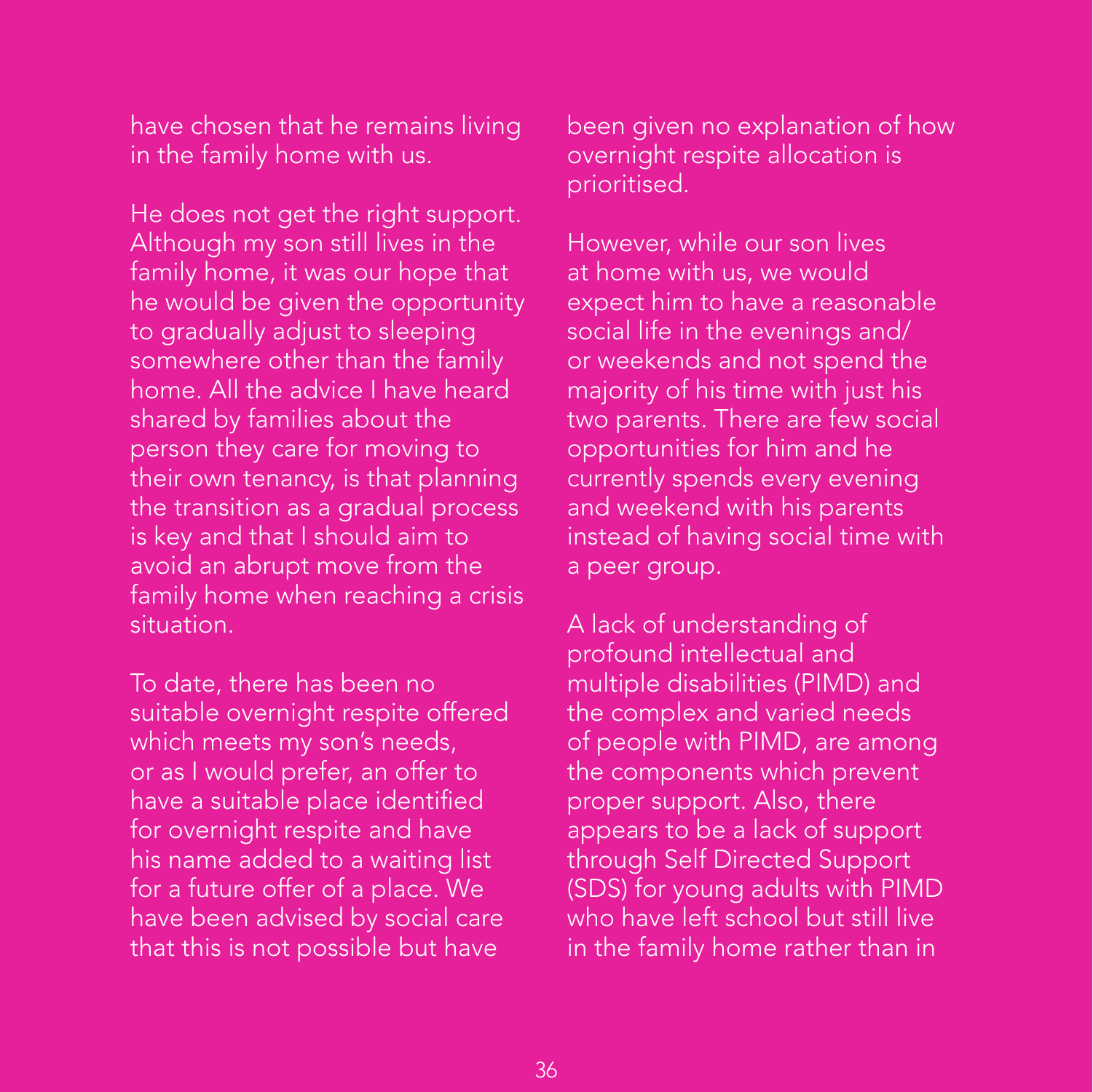their own tenancy. My experience is that support is given to school age children with PIMD up to the age of 18, and to adults with PIMD living in their own tenancy/ accommodation. However, there appears to be a lack of a structure of services and support for people with PIMD who fall into the bracket where they have left school but still live in the family home.

Many learning disability services have been autism-led for years and there's a distinct lack of acknowledgement of specific support for PIMD. The most successful support my son has had to date has been within a staff group setting where members of staff can take turns to oversee his care and supervision and to have a break when necessary. Also, having a suitable base where his intimate care needs can be met with dignity is essential. Organisations that support, or

have supported my son in the past, have at times struggled to cope with his needs, mainly because he is placed into social groups where staff are trained to support autism, but not necessarily to support ambulant young adults with PIMD. If there is any specific support for PIMD, I've been unable to find it. The only support I've found has been from [Pamis](https://pamis.org.uk/) based in Dundee.

The majority of people involved in his support have wanted to be helpful and involve him in activities as much as possible. However, supporters are often overwhelmed by the level of care and responsibility he requires and appear to cope better when supporting him in a group setting where they can seek help or advice from more experienced colleagues when responsibility for my son's care becomes too great or challenging for one individual.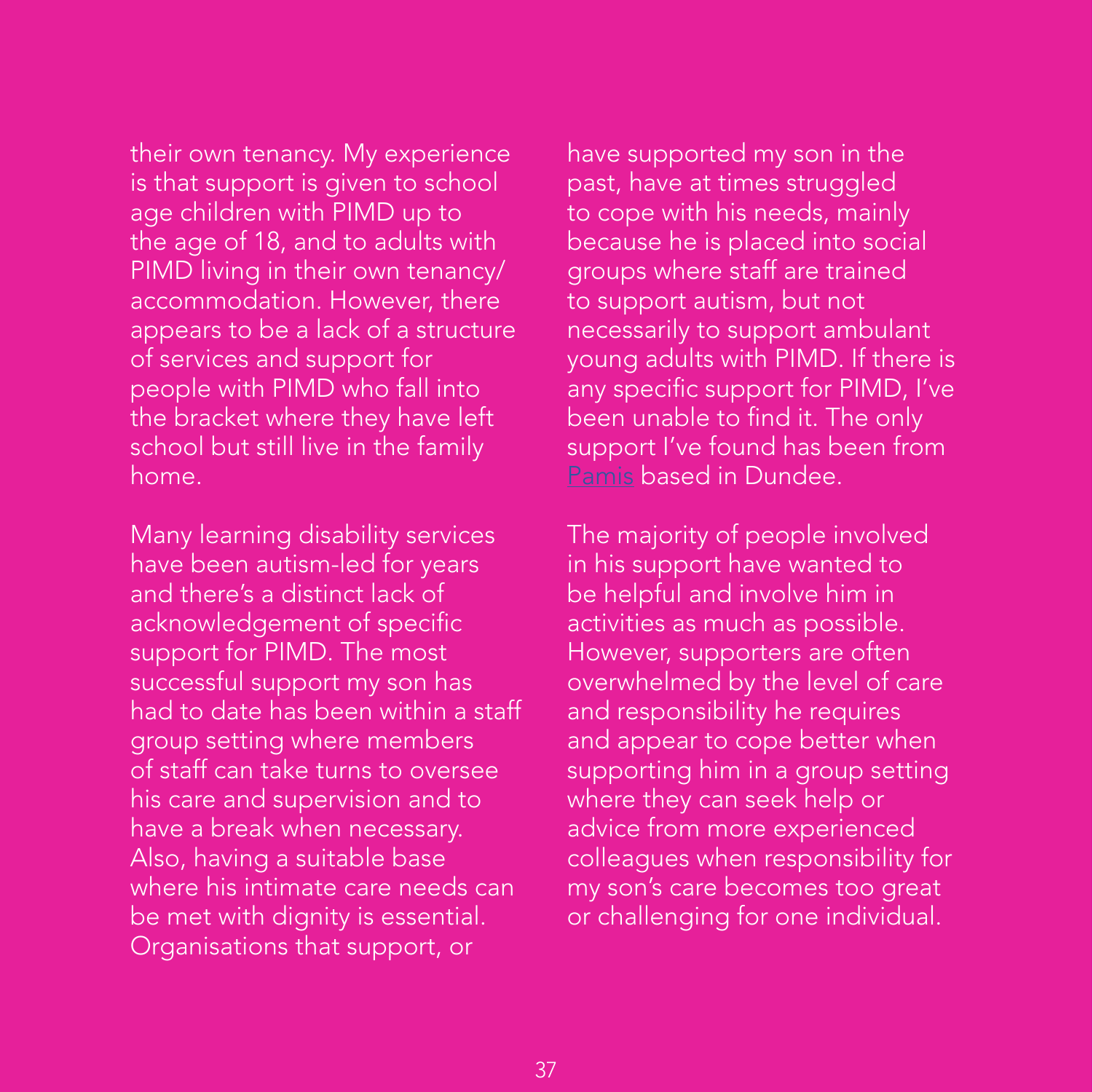## CASE STUDY 2

My son lives in a locked ward, a learning disability assessment unit (LDAU). He has a bedroom of his own, but now spends most of his day in the public areas of the ward where he does not get the quality interactions he seeks; this makes him unhappy, so he tries to get reactions from staff, or tries to influence his environment, but this is often misread as behaviour that challenges.

Due to his profound communication impairment, he cannot easily 'chat' to staff or patients. It takes an effort to interact with him. Consequently many staff ignore him. When I am present, some staff interact, others do not. When I am not there, it has been reported to me, he is ignored much of the time. This makes him unhappy and he makes known his unhappiness at being there by shouting. When his 'vocalising', as it is called by

staff, becomes too great for them to bear, he is taken to his room and confined in it. Sometimes, a member of staff might make an effort to spend quality time interacting, e.g. by getting out felt pens and papers and 'writing a letter to mum', or paints and paper, 'painting a picture for mum', or simply sitting and 'chatting', which means repeating his words, making sense of them and feeding them back to him, treating him like a person, a human being. There is not much of that quality time available.

He does not like living there. He says 'bye-bye hospital' 'enough'; when we go out for walks from hospital; when he comes home and we are driving back, he says 'bye-bye hospital' over and over again for fifty miles.

I have delivered training to staff, to groups (x2) and to individuals,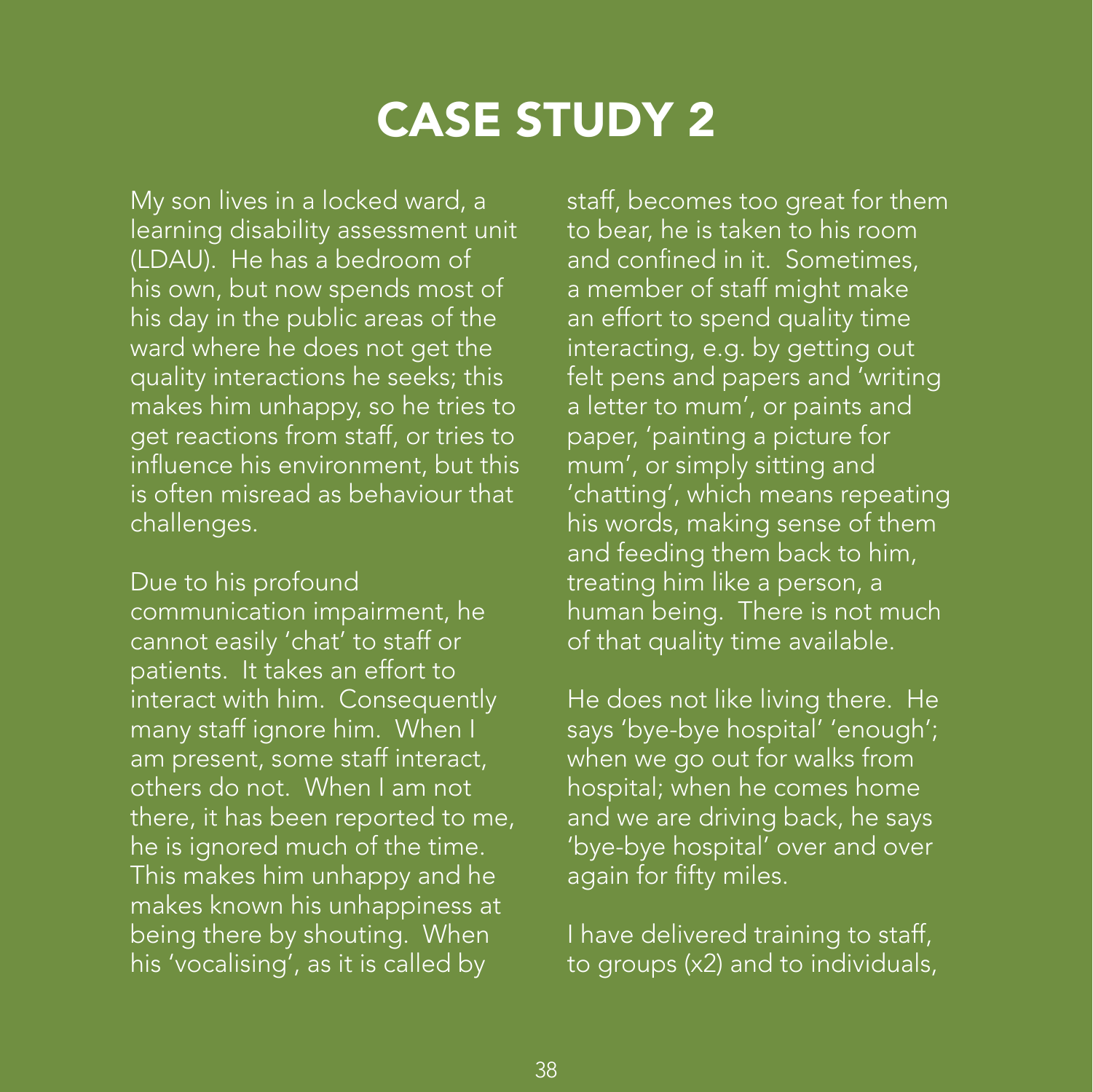trying to help them interact, to understand my son and his language, what he is saying, why he is saying it, how to interact with him, to improve his quality of life, and the staff's experience too; the clinical psychology service has also carried out positive behaviour assessments.

He was not involved in choosing where he stays. He was admitted in an emergency when his last care placement broke down. I supported his admission, because that placement broke down due to lack of skilled care in staff and their managers to understand my son, his language, his needs, all located in unsuitable city-centre accommodation. To me, at least the LDAU was relatively safe, and it was relatively local, it is 50 miles from my home, which meant that I could drive daily to provide him with support I knew he was needing.

By contrast, my son lived largelyhappily in a care home in Glasgow, for seven years, six of which were good-quality care. When he first arrived there, he was involved in choosing his own room, his own bed. This experience that lasted so long is an indication that the problems do not lie 'in my son' but are products of the interaction between him and his surroundings

That care home was shut by the charity that ran it, Sense Scotland. He was threatened with eviction before there was anywhere suitable for him to go - was sent in emergency out-of-country, 250 miles away - then brought back to a placement set-up to fail. It was from there he was admitted to the LDAU. There was nowhere else to go. There is no existing alternative care setting for him to go to. There wasn't provision in 2006 when he was last an inpatient. There is none now.

In the meantime, he needs to stay in this current setting, which is 'safe' but makes him unhappy, provoking in him behaviours which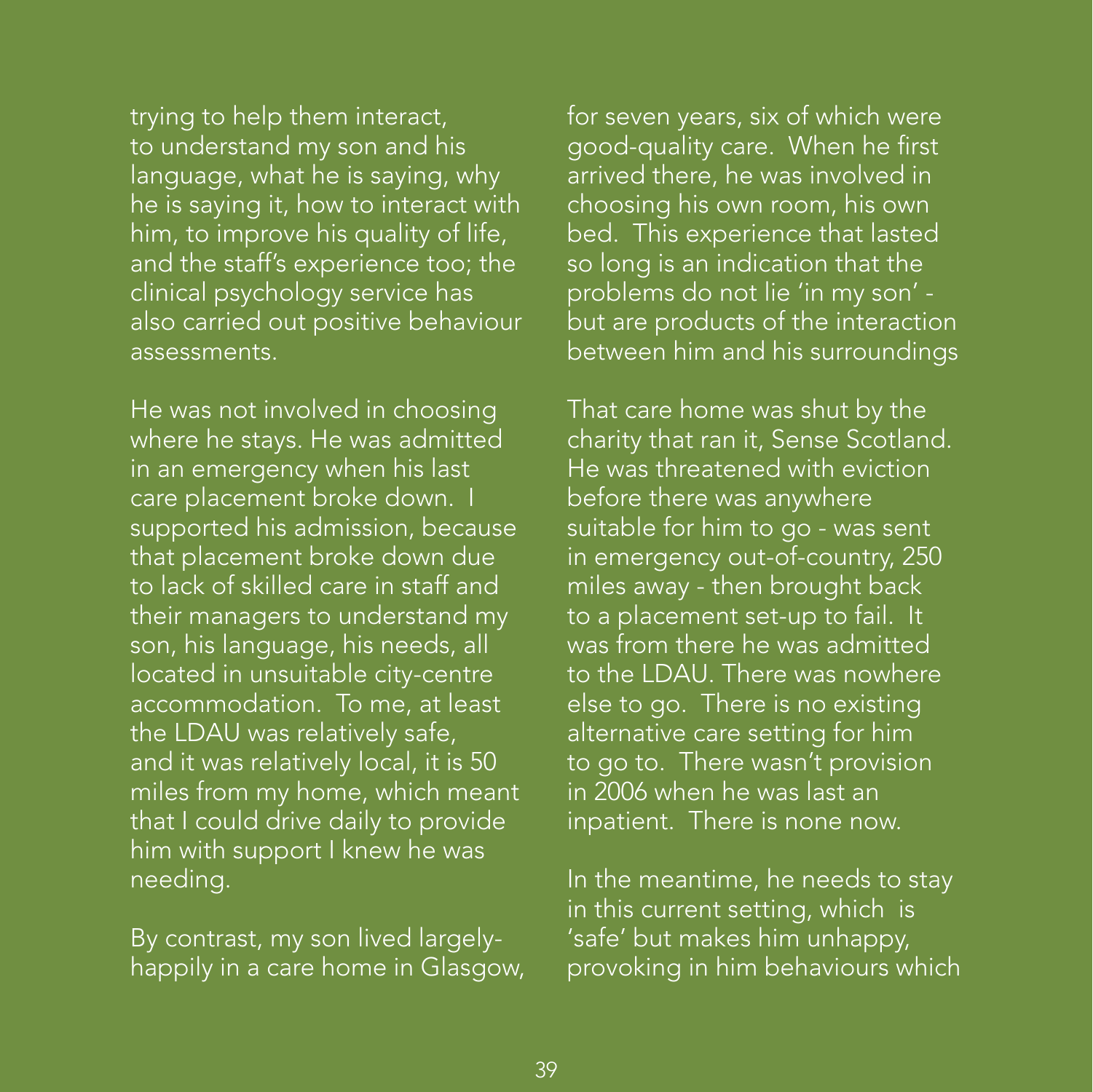are responses to it, that create further unhappiness. There is no short-term solution until an alternative is created.

He does not receive the right support. As above, you can hear that he does not receive the quality care on the locked ward that he requires. He combines the age, strength and energy of a 32 year old man with developmental activity requirements of a preschool child. I would say he needs quality understanding of his language and plentiful respectful verbal interaction, daily vigorous outdoor activity to burn off energy (at least a 3 mile walk), some meaningful indoor creative 'Early Years' activity - 'letter-writing', painting, water-play, simple cooking. He does not receive enough of that from staff. Activity on the ward mostly involves sitting in the day room with the TV on.

For the first four months of his stay, he was locked in his room, an eighteen foot by twelve foot space, with staff sitting

outside the door. Sometimes I arrived to find staff outside looking at their mobile phones, or reading magazines, feet up against the door. Other times, on a positive note, I would find staff sitting at the door, with the door open, interacting through songs, repeating his language phrases back to him, offering him companionship and engagement and appropriate stimulation. The support he receives is dependent on the quality of individuals' contributions.

Staff as a stakeholder group are powerful, patients as individuals and as a stakeholder group are weak. Any patient who protests is classified as having 'challenging behaviour'; the behaviours are not sufficiently critiqued for the meaning that they hold and how care might be adapted accordingly.

In the past month, some time-totime activity has been provided e.g. short walks, drawing, icing biscuits.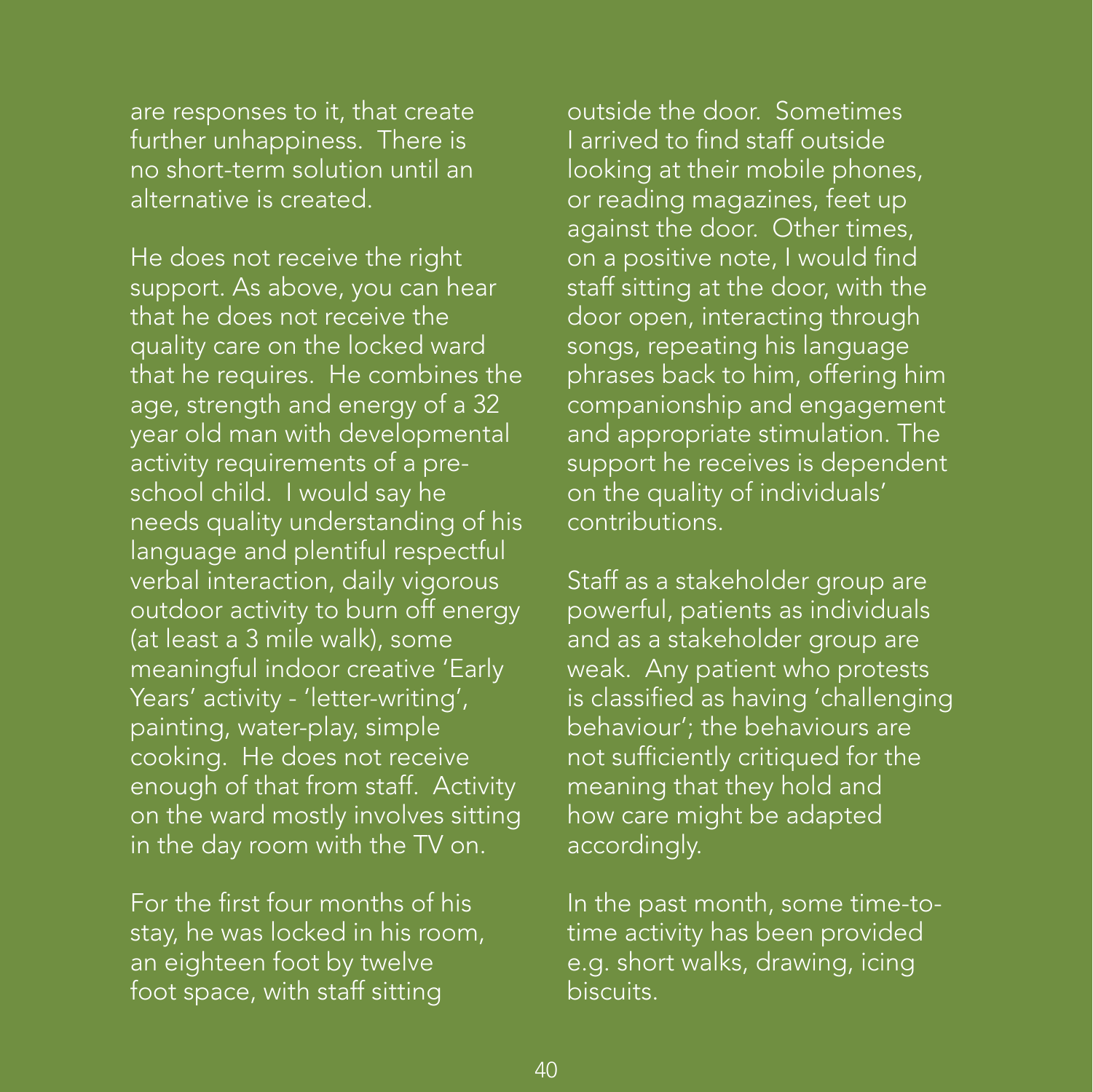I have been surprised, however, at the lack of therapeutic assessment and input on this so called 'learning disability assessment unit'

He does not even consistently get support with physical aspects of his health, help to clean his teeth adequately, to attend to a verruca, minor bumps and scratches.

What does work for him on the ward, is the structure and consistency of an intentional community, regular mealtimes, patterns of routine around personal care, a consistent core team of staff.

There are some individual nurses who treat him with respect, but the ward lacks a systemic approach that ensures this is true from all staff. It is the whole hospital system that does not treat my son with respect.

Here is a description of how NHS Infection Control treated my son with lack of respect in regards his overall wellbeing and health. As my son has a profound communication impairment, visual prompts are very helpful tools to promote communication. In the first weeks of his stay, he and I painted pictures, we cut out photographs from magazines, he received cards from friends and family, all those we stuck on his walls - as a living 'communication wall'. He was able to take a nurse by the hand, to point to a picture and say a word, to communicate.

Four months into his stay, due to an investigation on a different subject, Infection Control 'said' that this communication wall had to be destroyed. All my son's communication tools were stripped away, they were too 'risky'. Ironically, my son had lived for four months with faeces on his ceiling, which had been a far-greater infection risk than his pictures ever were. NHS Infection Control could be understood as part of the whole system which is supposed to support my son. Clearly in this instance it did not.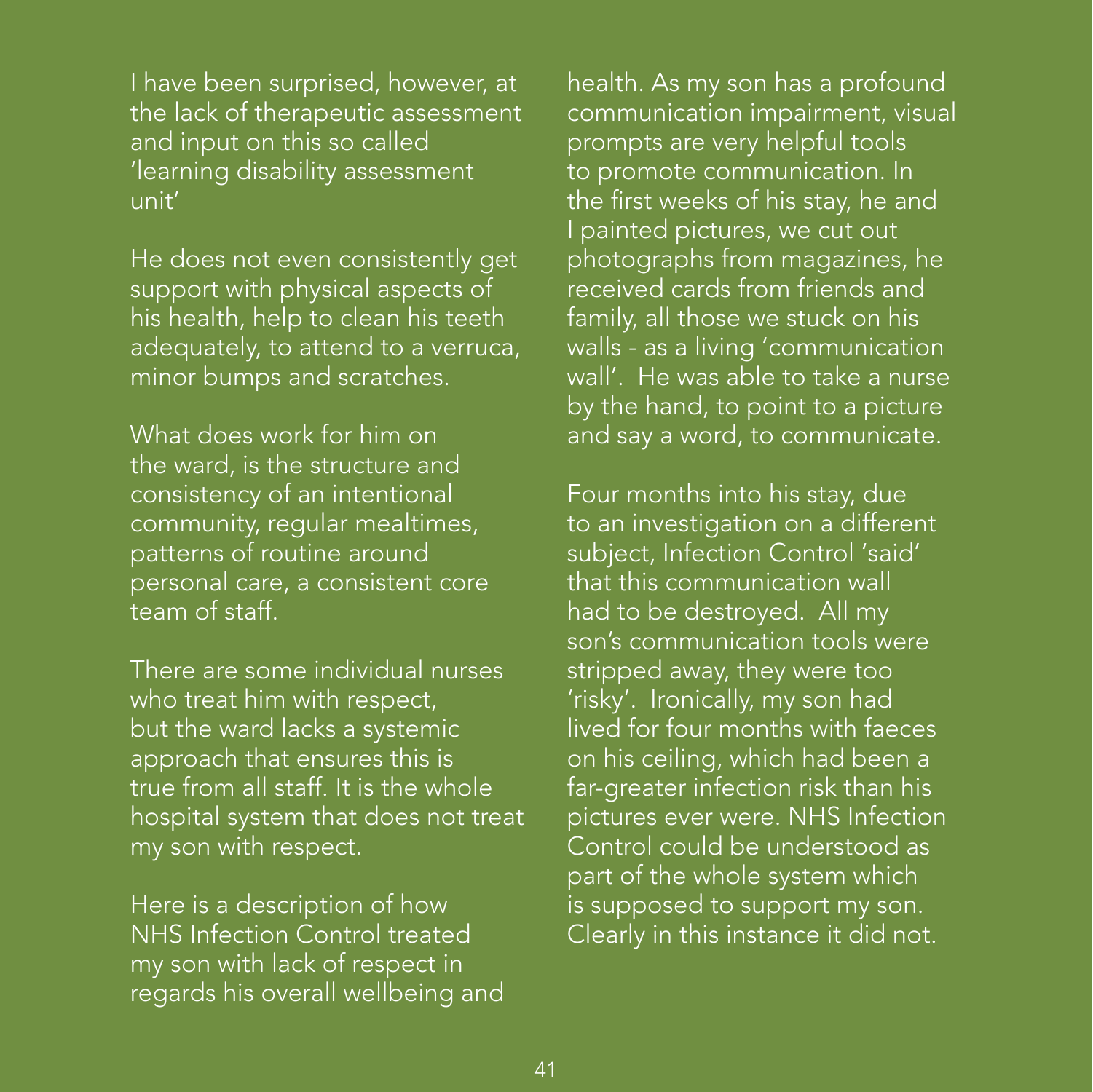## CASE STUDY 3

My daughter lives in supported accommodation with a care provider. She shares the house with 3 others. She has 1-1 support in the daytime and 1- 0.5 overnight. She has lived there for 8 years.

My daughter was not involved in choosing because she wouldn't be able to make a choice, so as her mum I chose. At the time of arranging future housing the choice was limited and it was all that was offered, but thankfully it suits her needs in the main.

In the main she gets the right support, but after 8 years there is still a lot to discuss, debate, argue and negotiate to ensure she gets the support she needs. Things that we argue about have been issues around restraint and oral hygiene. Appropriate restraint is necessary sometimes to ensure her health and well-being, i.e. teeth cleaning. It proved necessary to get an amendment to my daughter's

Guardianship Order before her care providers were prepared to use appropriate restraint in order to brush her teeth properly.

Another issue that is currently causing problems and debate is where the duty of care lies overnight if my daughter has to be taken to Accident & Emergency (A&E). At the moment she would have to go alone in an ambulance, be unsupported at A&E and if admitted to hospital. At present she is experiencing a high number of seizures which often lead to falls, so being taken to A&E is not an infrequent occurrence. As a result, the worry about what would happen to her in these circumstances is causing a considerable amount of anxiety as she is non-verbal, has a severe learning disability, resulting communication difficulties, limited awareness of danger, is doubly incontinent and is active and mobile.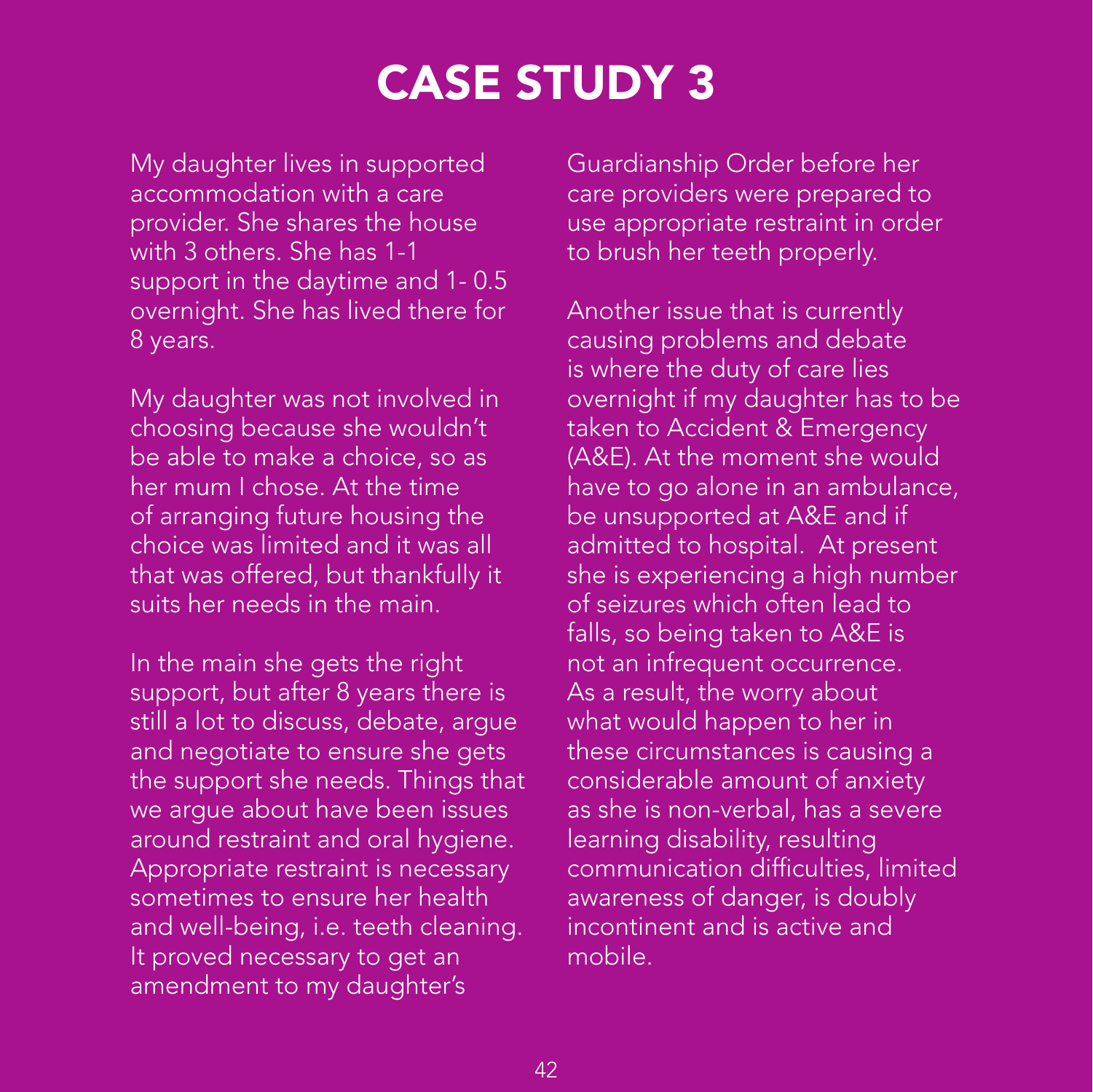## **Discussion**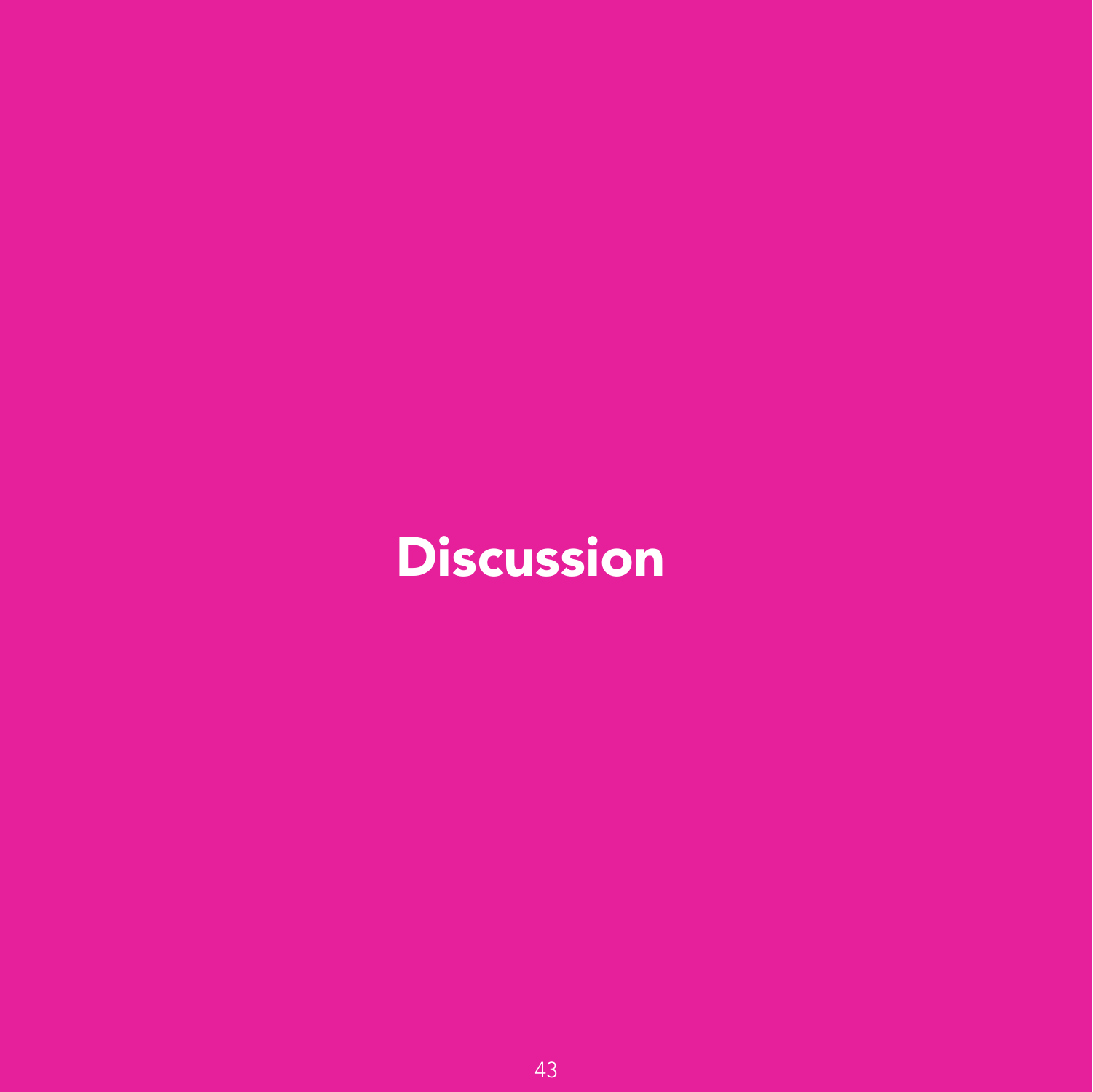<span id="page-44-0"></span>The findings above demonstrate the importance of housing and communities for people with learning disabilities in Scotland. Indeed, being happy with the house people lived in, and the area they lived in were both very strongly correlated with high levels of life satisfaction. Our companion report, 'Mostly a 10 but sometimes a zero'[xiii](#page-52-0) explores this in detail, finding that being happy with their house and local area were even more strongly related to high levels of life satisfaction than other material wellbeing measures such as having enough money. This is of particular importance when we consider that for some people with learning disabilities, the choice over where they live and who they live with can be limited. At the extreme, we know that some people with learning

disabilities can remain stuck living in medical settings long after there is any medical need for them to be there. While only 11 respondents to the How's Life? survey were living in medical settings, the stories that they shared with us demonstrate clearly huge delays in their discharge from hospital, and their intense desire to move out into appropriate housing in the community.

A hospital or an assessment or treatment unit is not a home. There has already been an increased focus on delayed discharge and inappropriate out of area placements since the publication of the Coming Home report<sup>[xiv](#page-52-0)</sup> in 2018, but there is a clear need to redouble efforts to tackle this seemingly intractable issue and ensure that people are able to realise their right to a home. SCLD is very supportive of Enable Scotland's recently launched campaign 'My Own Front Door,['xv](#page-52-0) which seeks to highlight the issue and push for urgent change.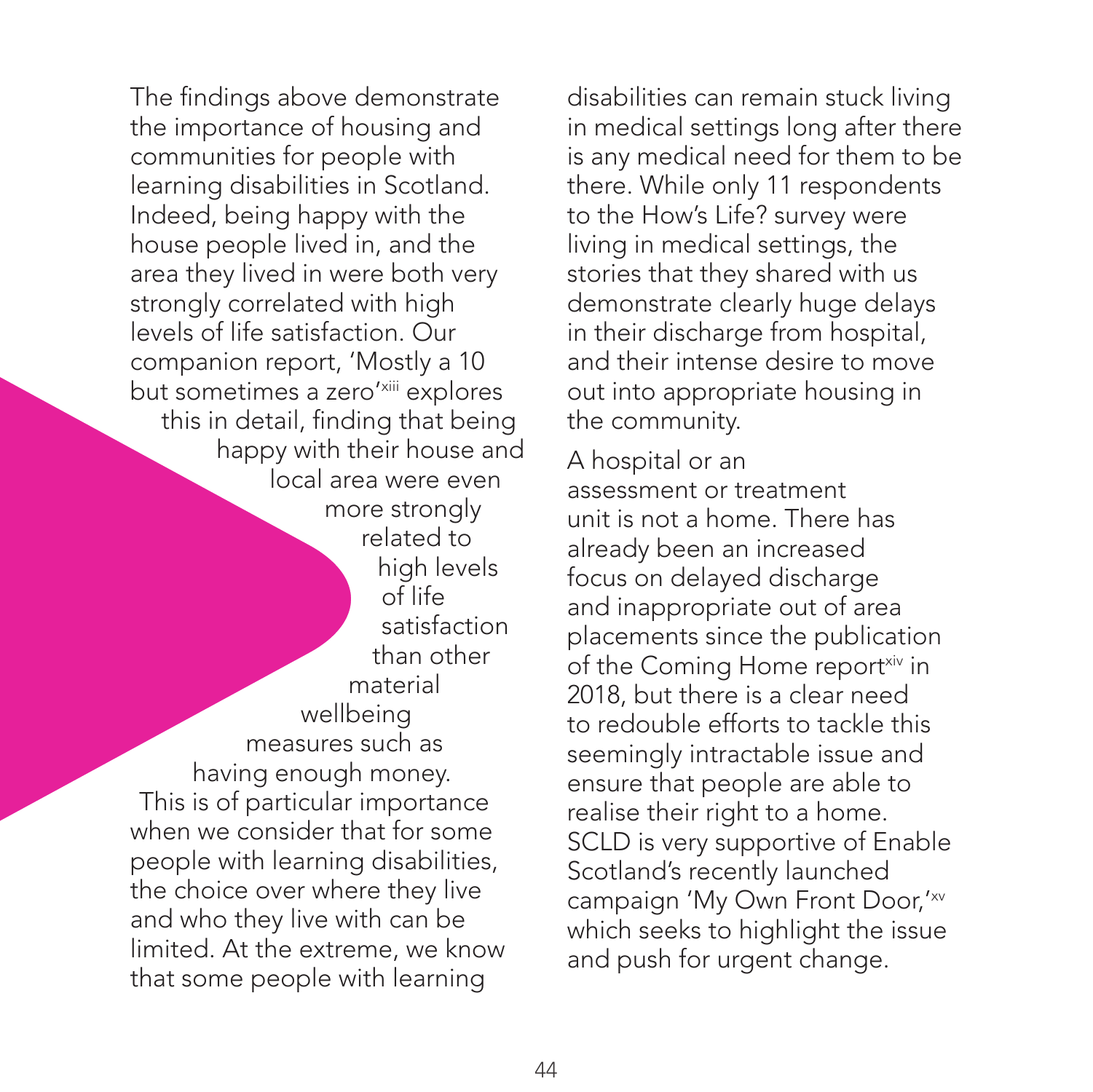<span id="page-45-0"></span>However, our survey showed that not having meaningful choice over where to live is not restricted to those extremes. Indeed, over a third of respondents said that they did not get to choose where they lived. Choice over where to live tended to improve for older cohorts. This likely reflects the fact that people with learning disabilities in our survey were more likely to live with their families into young adulthood and middle age in comparison with the general population. This is a point worth reflecting on, as the recent Independent Review of Adult Social Care<sup>xvi</sup> urges a renewed focus on prevention and early intervention. While living with family may be the first choice for many people with learning disabilities, it is imperative to put plans in place for a time

when this will no longer be possible, and to include people within these conversations from the start of the planning process.

Of course, there is much more to a home than the bricks and mortar. It is important to acknowledge that while people in supported accommodation were the most likely to be happy with their home compared to those living in mainstream or other settings, the majority of people said they were happy with where they lived regardless of the setting. While there are of course discussions to be had about the appropriateness or otherwise of different housing models, in particular in light of the Covid-19 pandemic, this finding highlights that there are other considerations of equal importance.

One such consideration is having the right support in place; the importance of which is clearly demonstrated in the findings. People were more likely to say they were happy with their home if they felt that they got enough support. Through past research, and our companion reports in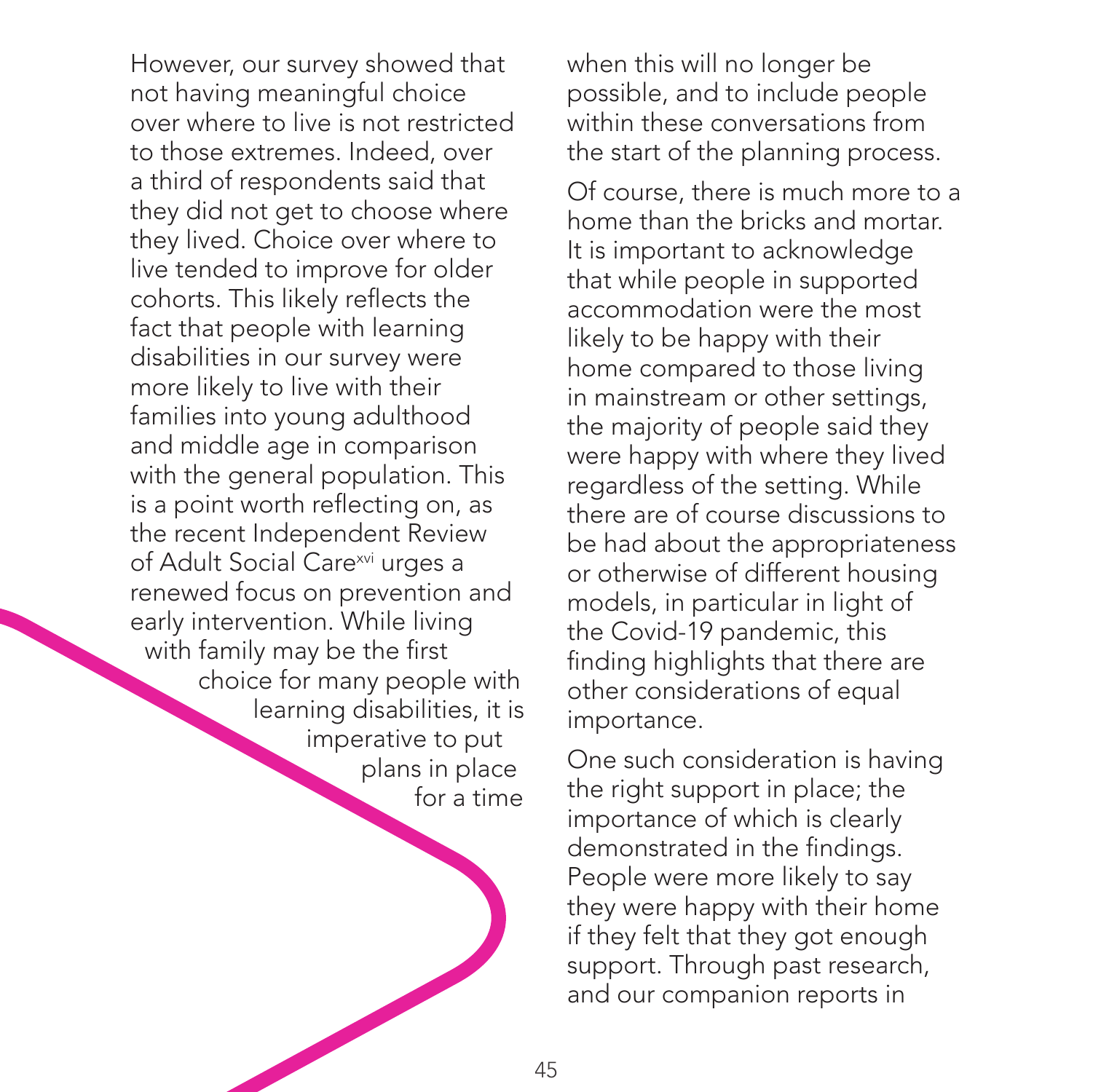our How's Life? series, the right support comes up time and time again as a key enabler for people with learning disabilities in all different aspects of their lives.

In the context of housing and communities it is clear that access to the right support can make a significant difference to people's wellbeing and their ability to live independently in the community. Though it will always be difficult in the context of austerity, if we are to move towards prevention and early intervention as outlined in the Independent Review of Adult Social Care, people must be able to access the appropriate levels of support where and when they feel they need it, not simply when they hit a crisis point.

Relatedly, people were also more likely to be happy with their home if those providing support treated them with respect. It is striking that one out of five respondents did not feel that those who supported them always treated them with respect. It is important to reflect on how we recruit, train and value people with the right attitude for such important

support roles.

It is also important to acknowledge that being in the right location plays a role in ensuring people are happy with their home. Exploring people's feelings about where they stay shows that they are more likely to feel happy if they feel safe, are not picked on when out and about, and are happy with their transport options. It is clear that living in the right location, with the right support provide strong foundations for people with learning disabilities to live happy lives as active citizens. And while there is a clear role in this for local authorities and service providers, there is an onus on communities themselves to become more understanding of, and ultimately inclusive for people with learning disabilities, so that everyone has the chance to live their best life.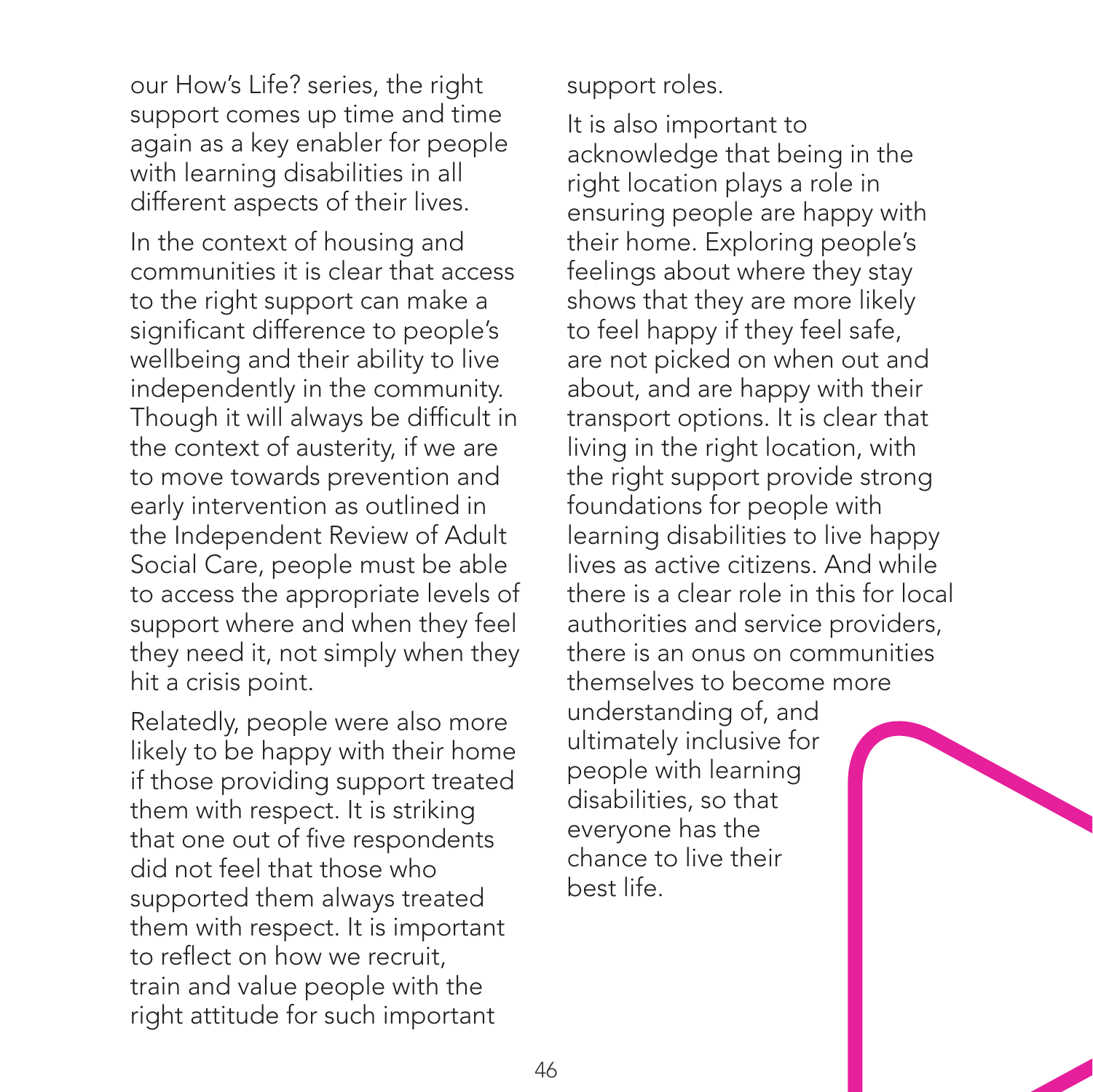## Moving Forward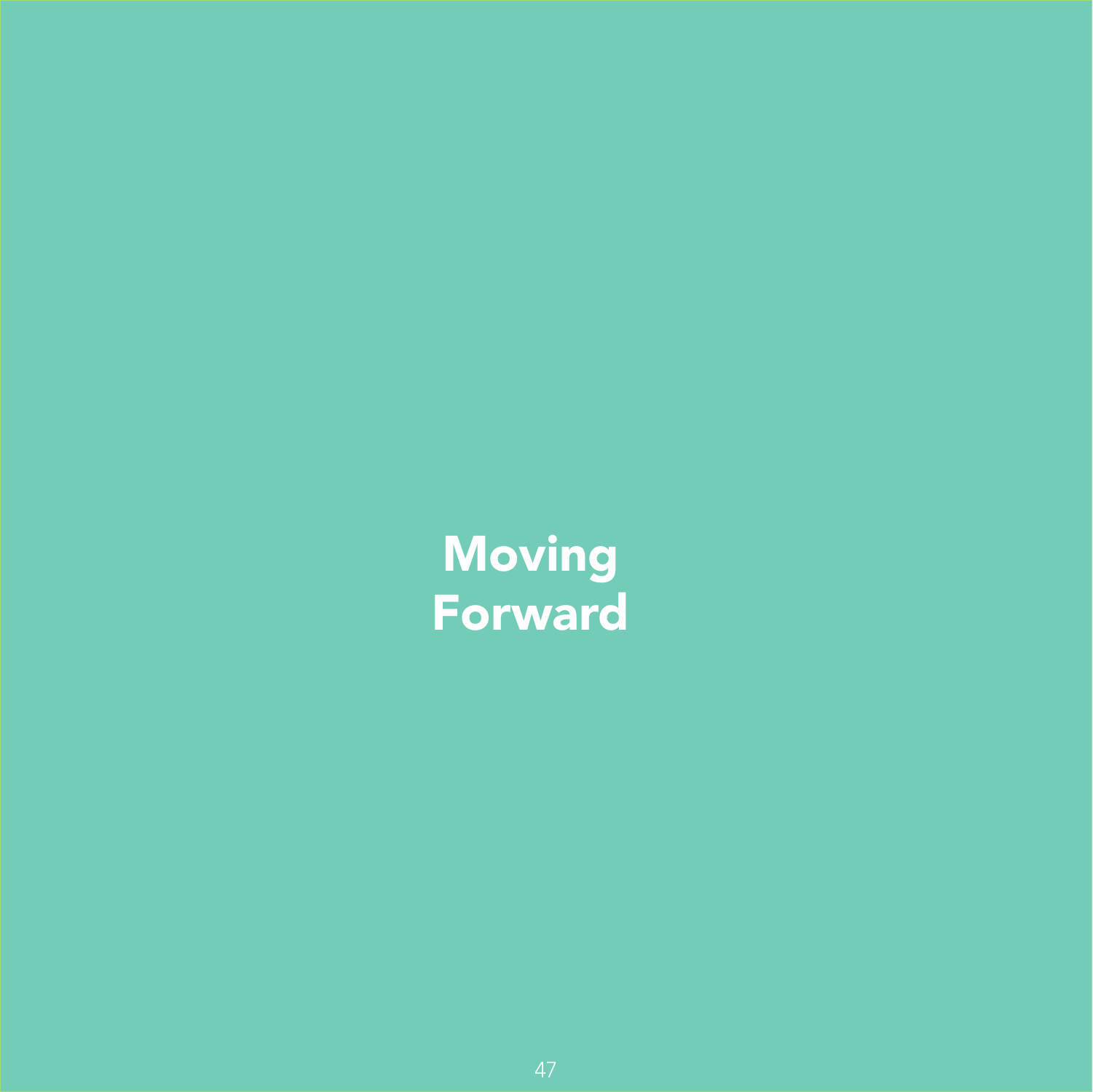<span id="page-48-0"></span>As we move beyond the Covid-19 crisis, it is pivotal that the voices of people with learning disabilities are not lost. This will require engagement with those who have lived through the crisis, as well as their carers and supporters, to ensure that their lived experience is used to shape the future. Based on the findings in this report, SCLD believes there are a number of measures to consider.

### 1. Collect better data to aid realisation of the right to an adequate home

The Scottish Government's Housing to 2040 vision<sup>xvii</sup> commits to realising the right to an adequate home for all. Progressive realisation of this right for people with learning disabilities entails a better understanding of the extent to which it is currently being met. In order to do this, local and national data collection processes must be improved in such a way that allows for the disaggregation of the experience

of people with learning disabilities.

### 2. Ensure access to high quality, appropriate housing and future proofing through local planning

No single housing and support option will work for everyone, so it is imperative that each local authority works toward a better balance of housing, support and service options to enable people with learning disabilities to have real choices, wherever they choose to live. Strategic planning processes and housing allocation policies should consider the particular needs of people with learning disabilities. Important considerations include physical accessibility, additional space for carers, scope for adaptations as well as place and location. Housing solutions for people with learning disabilities also need to reflect their diversity through person-centred approaches focussed on choice, directed by personal preference and informed by an individual's level of need.

These processes should include working with families on planning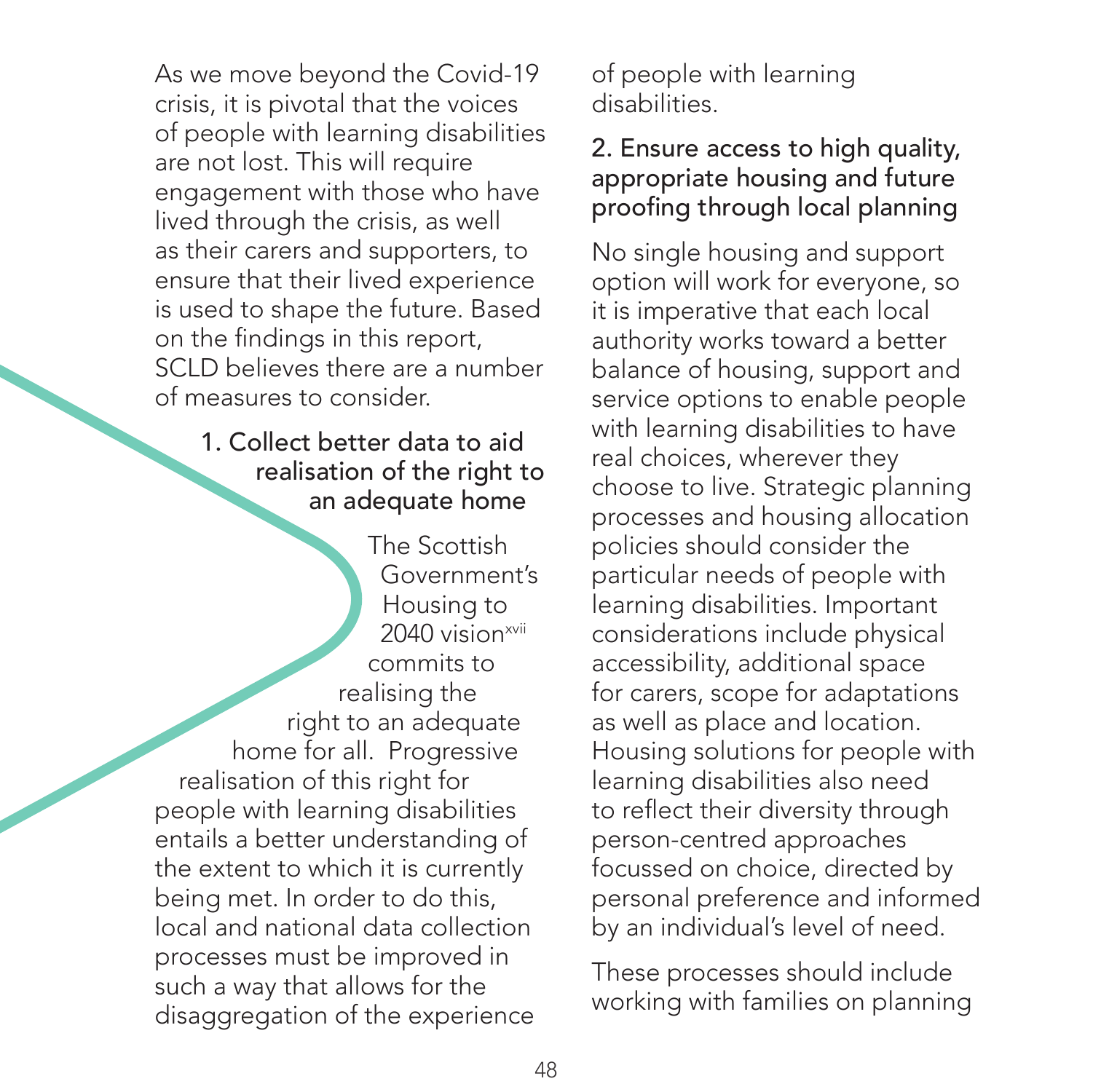<span id="page-49-0"></span>for the future, ensuring people have plans in place for when families can no longer care for them at home, which have been informed in partnership with individuals and families.

### 3. Greater emphasis on choice by embedding a 'Housing Options' approach

It is crucial that people with learning disabilities have the right

information to make informed choices about where they live. It is important to provide enhanced advice by embedding a *'Housing* [Options'](https://housingoptionsscotland.org.uk/) approach where advice is personalised and explores all

possible tenure options, and accounts for wider personal circumstances and support needs alongside accessible housing needs.

### 4. Utilise the Community Living Change Fund to bring people home

It is imperative that Health and Social Care Partnerships (HSCPs) utilise the Community Living Change Fund<sup>[xviii](#page-52-0)</sup> to urgently design and put in place communitybased support for those who have been living in inappropriate medical settings and out of area placements.

It will also be important to learn from the experience of individuals and families during the pandemic - how people have been impacted in different settings, the consequences of any changes to support structures and how we do thing differently to ensure their voice is central in delivering bespoke housing and care solutions for people with complex needs.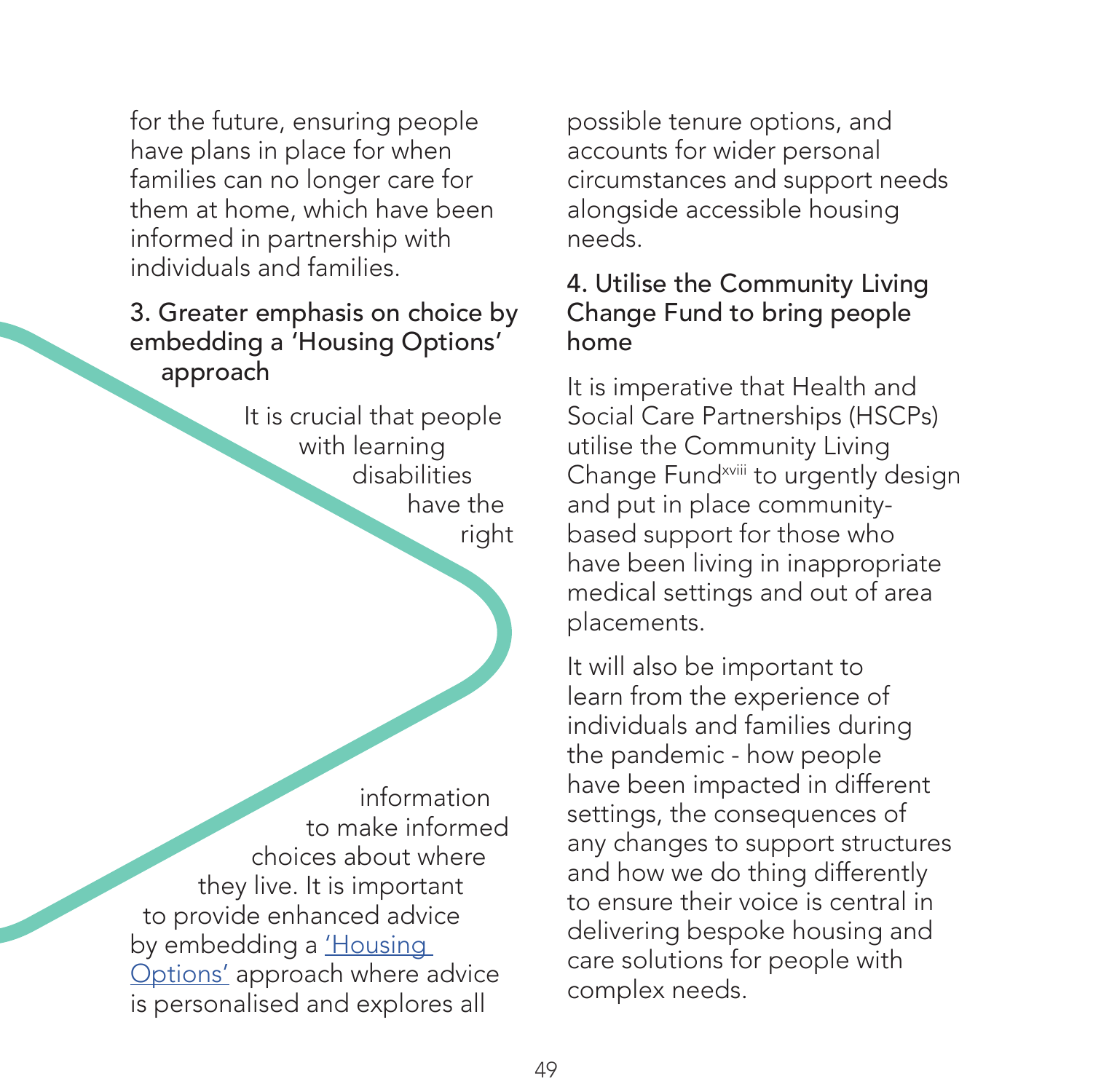### <span id="page-50-0"></span>5. Make public transport fully accessible and inclusive

Scotland's Accessible Travel Framework<sup>xix</sup> recognises that a fully accessible public transport system is a must in enabling people with learning disabilities to lead fulfilling lives and participate fully in society. The latest delivery plan, which includes, among other things, commitments to improve signage and information and raise awareness of disability hate crime, is welcome. However, there is a need to ensure all transport customer service staff – including taxi drivers – receive learning disability awareness training to ensure they have the necessary skills to support people to use public transport.

### 6. Renewed focus on learning disability hate crime

Tackling learning disability hate crime must start from understanding its extent. SCLD welcomes the recent publication of a report, which disaggregated

learning disability hate crime in a sample of recorded statistics. The report highlighted that in over half of disability aggravated hate crimes, the perpetrator showed prejudice towards those with a learning disability (59%).<sup>xx</sup>

It is incumbent upon housing providers and support services to be aware of and implement learning disability hate crime training and ensure that people with learning disabilities who use their services know who to report any incidents to and that they will be supported when they do.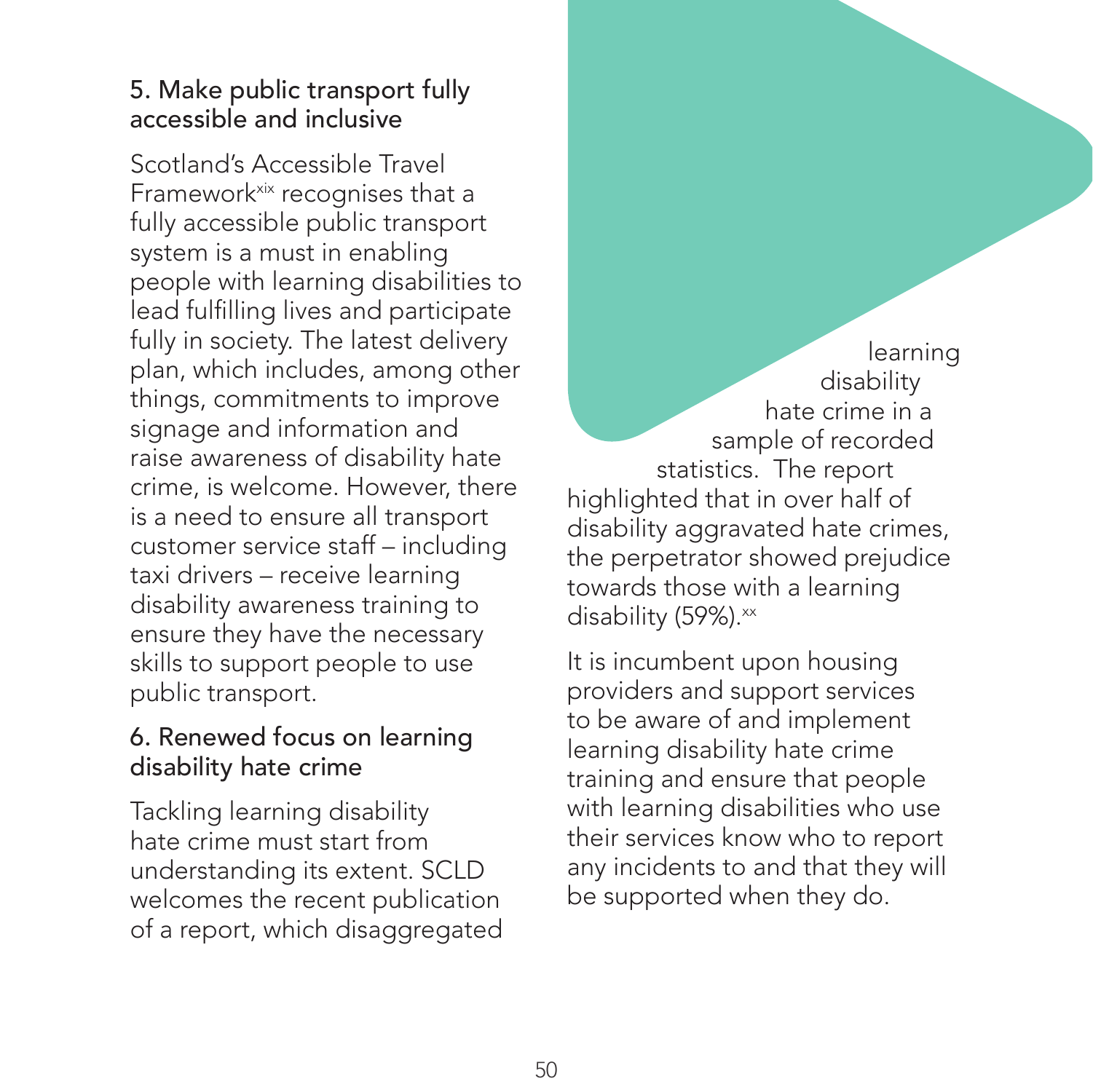#### <span id="page-51-0"></span>7. Invest in making communities more inclusive

We must build the capacity both of communities to be more welcoming and inclusive, and of people with learning disabilities themselves to take advantage of local opportunities to meet others, forge relationships and take part in activities that are enjoyed by the rest of the population. This can be supported both by investing in roles like Local Area Coordinators or Community Connectors, and by refocusing the role of support staff towards community inclusion. Resources like Active, Connected, Included can help with this.<sup>[xxi](#page-52-0)</sup>

If we are to recover from the Covid-19 pandemic both inclusively and fairly, we need to overhaul the structures, processes and attitudes in the social care system, and in wider society, that create barriers for people with learning disabilities spending their time as they choose, and participating in society on an equal basis. To do this right will require not only significant investment, but strong leadership, and a commitment to the equality and human rights of people with learning disabilities.

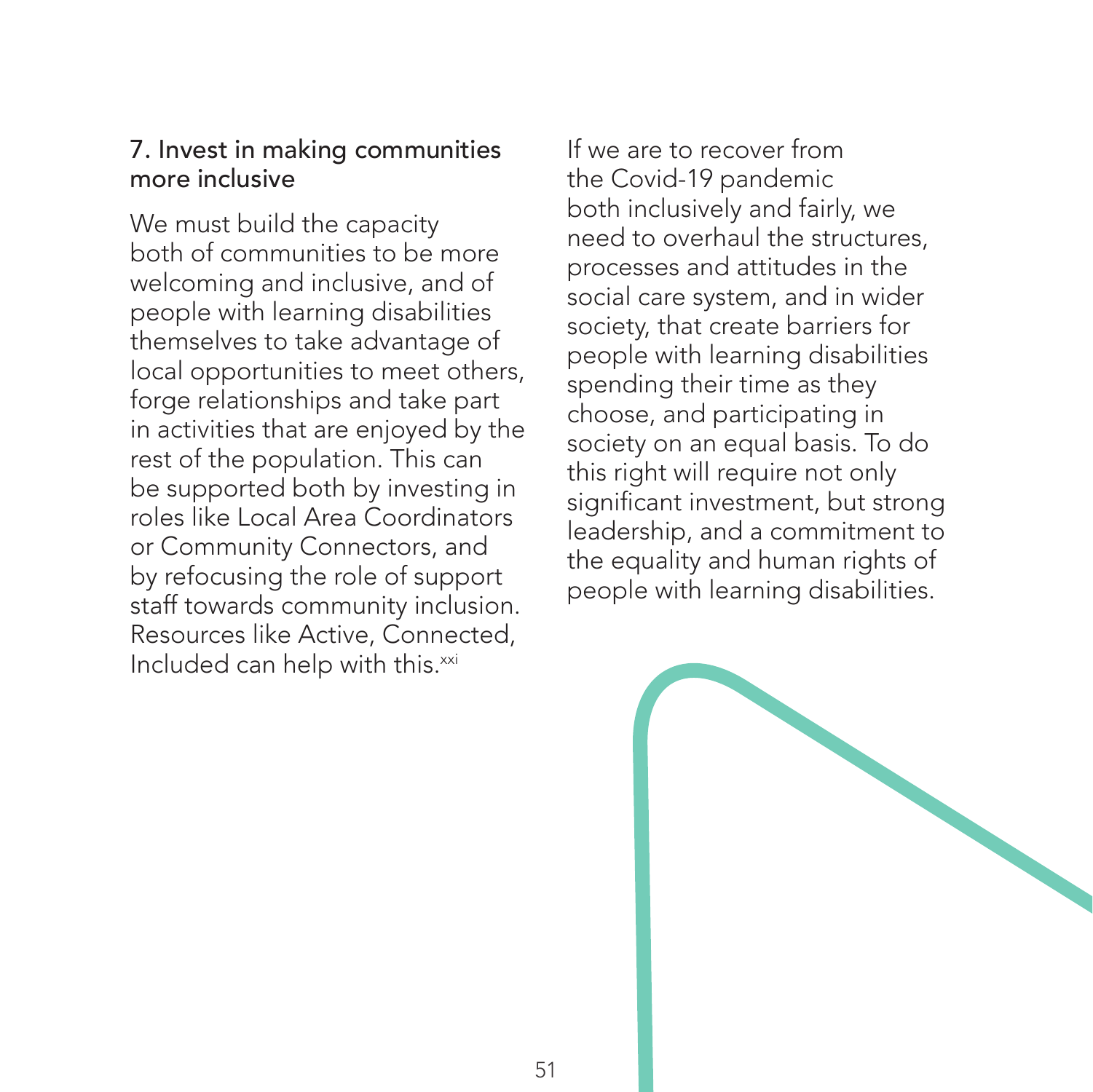## <span id="page-52-0"></span>References

- [i](#page-9-0) United Nations, [International Covenant on Economic, Social and Cultural Rights](https://www.ohchr.org/EN/ProfessionalInterest/Pages/CESCR.aspx)
- [ii](#page-10-0) United Nations [Convention on the Rights of Persons with Disabilities](http://www.un.org/development/desa/disabilities/convention-on-the-rights-of-persons-with-disabilities.html)
- [iii](#page-10-0) SCLD (2017) [Improving outcomes for people with learning disabilities: Opportunities and challenges](http://www.scld.org.uk/wp-content/uploads/2017/10/Improving-Outcomes-84pp.pdf) [for housing](http://www.scld.org.uk/wp-content/uploads/2017/10/Improving-Outcomes-84pp.pdf)
- [iv](#page-10-0) Scottish Government (2019) *The keys to life:* [unlocking futures for people with learning disabilities](https://keystolife.info/wp-content/uploads/2019/03/Keys-To-Life-Implementation-Framework.pdf) [implementation framework and priorities 2019-2021](https://keystolife.info/wp-content/uploads/2019/03/Keys-To-Life-Implementation-Framework.pdf)
- [v](#page-10-0) Scottish Government (2018) [Coming home: complex care needs and out of area placements in 2018](http://www.gov.scot/publications/coming-home-complex-care-needs-out-area-placements-report-2018/pages/5/)
- [vi](#page-10-0) Scottish Government (2021) [Towards Transformation: Learning/intellectual disability and autism:](http://www.gov.scot/publications/coming-home-complex-care-needs-out-area-placements-report-2018/pages/5/) [transformation plan](http://www.gov.scot/publications/coming-home-complex-care-needs-out-area-placements-report-2018/pages/5/)
- [vii](#page-11-0) SCLD (2020) [The impact of Coronavirus on people with learning disabilities](http://www.scld.org.uk/the-impact-of-coronavirus-on-people-with-learning-disabilities/)
- [viii](#page-11-0) Public Health England (2020) [Deaths of people identified as having learning disabilities with](https://assets.publishing.service.gov.uk/government/uploads/system/uploads/attachment_data/file/933612/COVID-19__learning_disabilities_mortality_report.pdf) [Covid-19 in England in the spring of 2020](https://assets.publishing.service.gov.uk/government/uploads/system/uploads/attachment_data/file/933612/COVID-19__learning_disabilities_mortality_report.pdf)
- [ix](#page-13-0) Scottish Government (2018) [Coming home: complex care needs and out of area placements in 2018](https://www.gov.scot/publications/coming-home-complex-care-needs-out-area-placements-report-2018/pages/5/)
- [x](#page-14-0) Office for National Statistics (2019) [Families and Households in the UK: 2019](http://www.ons.gov.uk/peoplepopulationandcommunity/birthsdeathsandmarriages/families/bulletins/familiesandhouseholds/latest#in-2019-there-were-82-million-people-living-alone)
- [xi](#page-14-0) Registrar General for Scotland (2014) [Census 2011: Detailed characteristics on Population and](http://www.scotlandscensus.gov.uk/documents/2011-census-key-results-from-release-3a-to-3n/) [Households in Scotland](http://www.scotlandscensus.gov.uk/documents/2011-census-key-results-from-release-3a-to-3n/)
- [xii](#page-15-0) Office for National Statistics (2019) [Young adults living with their parents](https://www.ons.gov.uk/peoplepopulationandcommunity/birthsdeathsandmarriages/families/datasets/youngadultslivingwiththeirparents)
- [xiii](#page-44-0) SCLD (2021) [Mostly a 10 but sometimes a zero: Exploring the wellbeing of people with learning](http://www.scld.org.uk/wp-content/uploads/2021/05/SCLD-Welbeing-Report_Final.pdf) [disabilities in Scotland](http://www.scld.org.uk/wp-content/uploads/2021/05/SCLD-Welbeing-Report_Final.pdf)
- [xiv](#page-44-0) Scottish Government (2018) [Coming home: complex care needs and out of area placements in 2018](http://www.gov.scot/publications/coming-home-complex-care-needs-out-area-placements-report-2018/pages/5/)
- [xv](#page-44-0) Enable Scotland (2022) [My Own Front Door](https://www.enable.org.uk/get-support-information/membership/campaigns/our-campaigns/myownfrontdoor/about-mofd/)
- [xvi](#page-45-0) Scottish Government (2021) [Adult Social Care: Independent Review](https://www.gov.scot/publications/independent-review-adult-social-care-scotland/)
- [xvii](#page-48-0) Scottish Government (2021) [Housing to 2040](https://www.gov.scot/publications/housing-2040-2/)
- [xviii](#page-49-0) [Community Living Change Fund Guidance](https://dghscp.co.uk/wp-content/uploads/2021/07/Agenda-Item-5-Background-Report-1-Community-Living-Change-Fund-Guidance.pdf) (2021)
- [xix](#page-50-0) Transport Scotland (2016) [Going further: Scotland's Accessible Travel Framework](https://accessibletravel.scot/wp-content/uploads/2016/11/Going-Further-Scotlands-Accessible-Travel-Framework-Full-Report.pdf)
- [xx](#page-50-0) Scottish Government (2021) [Characteristics of police recorded hate crime in Scotland: study](https://www.gov.scot/publications/study-characteristics-police-recorded-hate-crime-scotland/pages/1/)
- [xxi](#page-51-0) SCLD (2021) [Active, Connected, Included](https://www.scld.org.uk/lets-get-active-connected-and-included/)